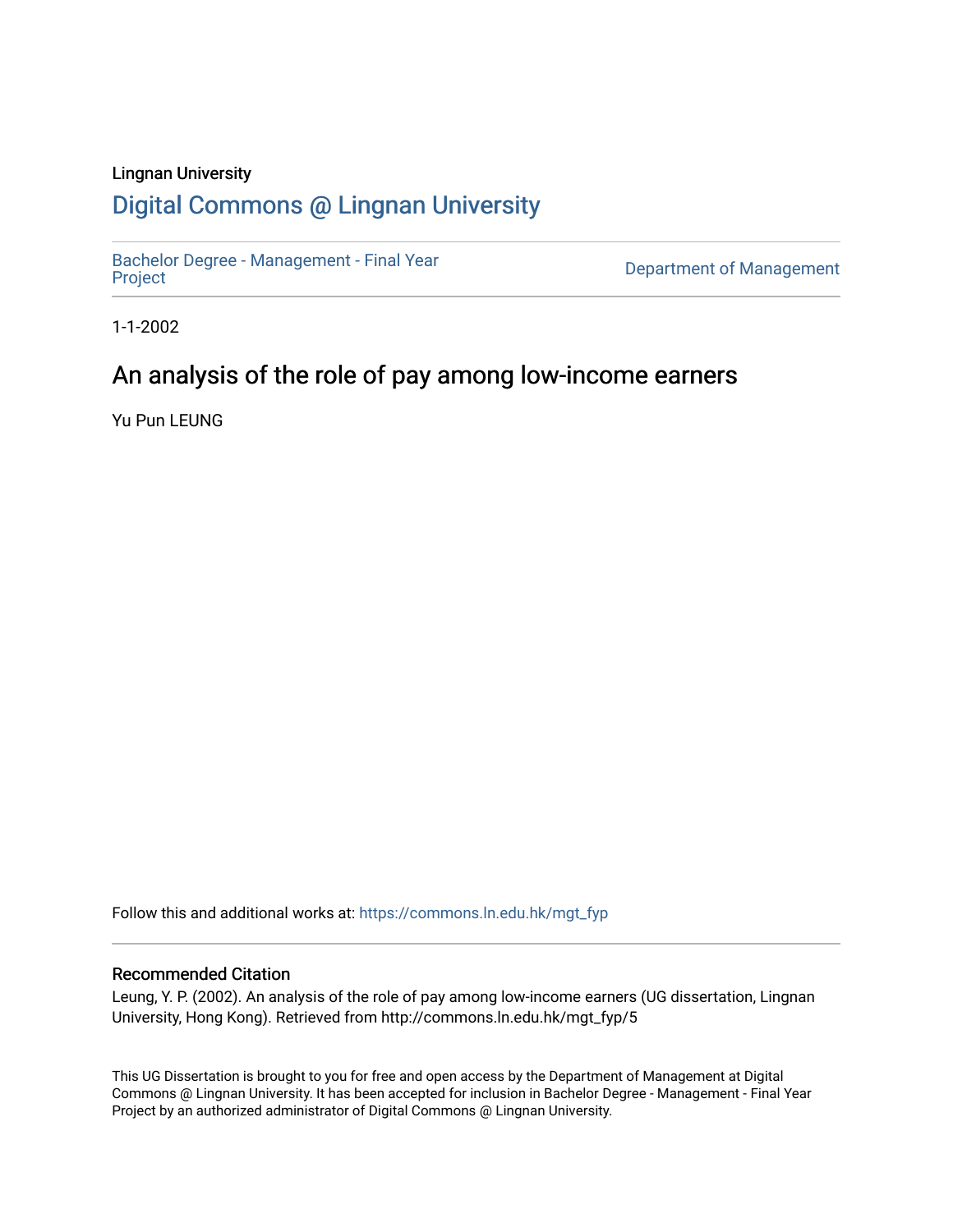# **LINGNAN UNIVERSITY BUS 331 BUSINESS REPORT**

# **AN ANALYSIS OF THE ROLE OF PAY AMONG LOW-INCOME EARNERS**

**LEUNG Yu-pun (1038171)**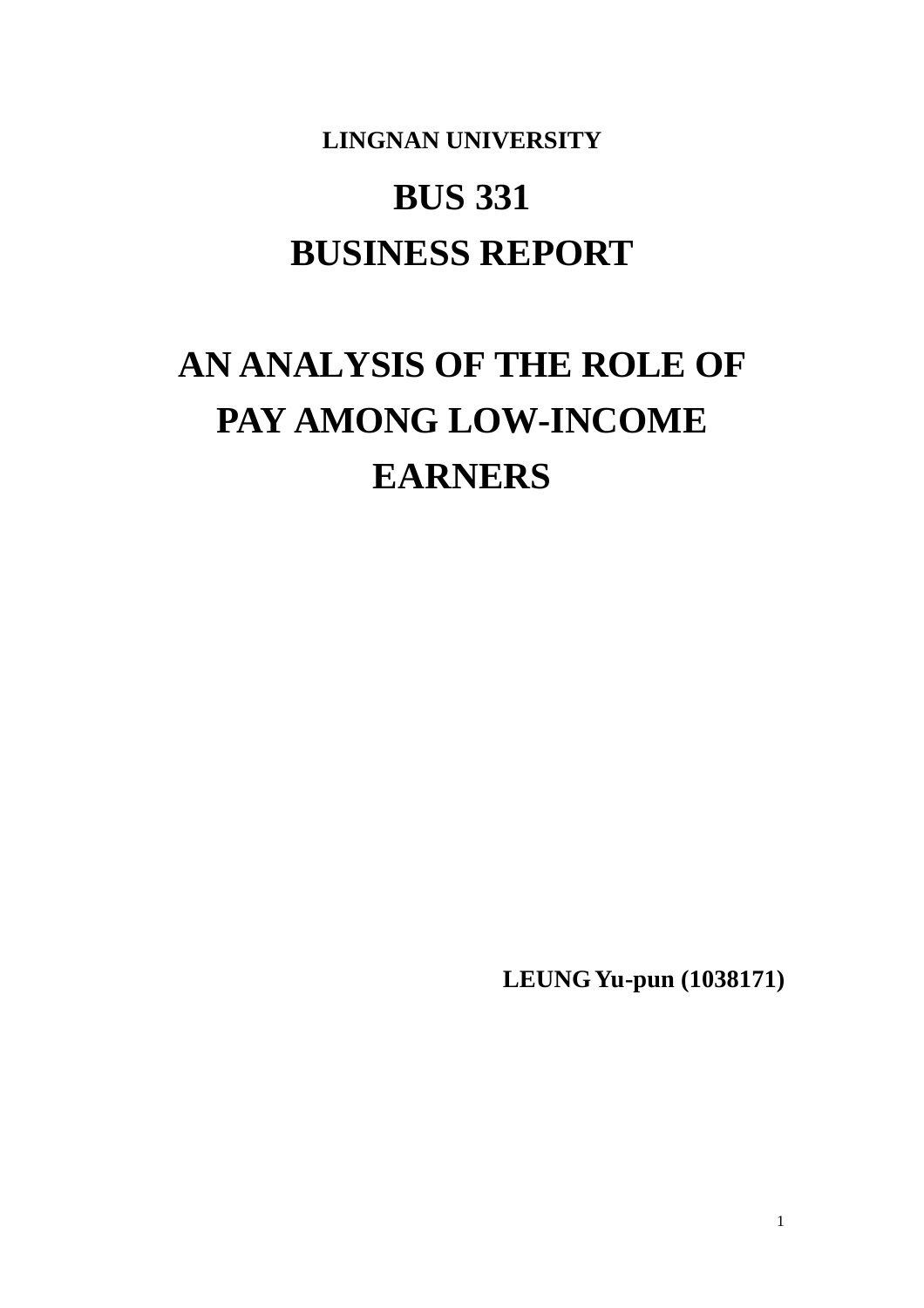## **Abstract**

The project aims to investigate the relationship between pay and motivation in a low-income group in Hong Kong.

The low-income earners from different industries in Hong Kong were selected, as they comprise a large amount of workers in Hong Kong. Much of the work that has examined the relationship between pay and motivation tends to focus on middle and higher income groups. However, since much of the work force in Hong Kong falls into the low-income category, it is hoped that this study is of some significance.

In carrying out the study, a survey will be carried out with the different kinds of income earners at different places and via physical and electronic form of questionnaire. This method should enable an exploration of any possible relationship between pay and motivation among the low-income level.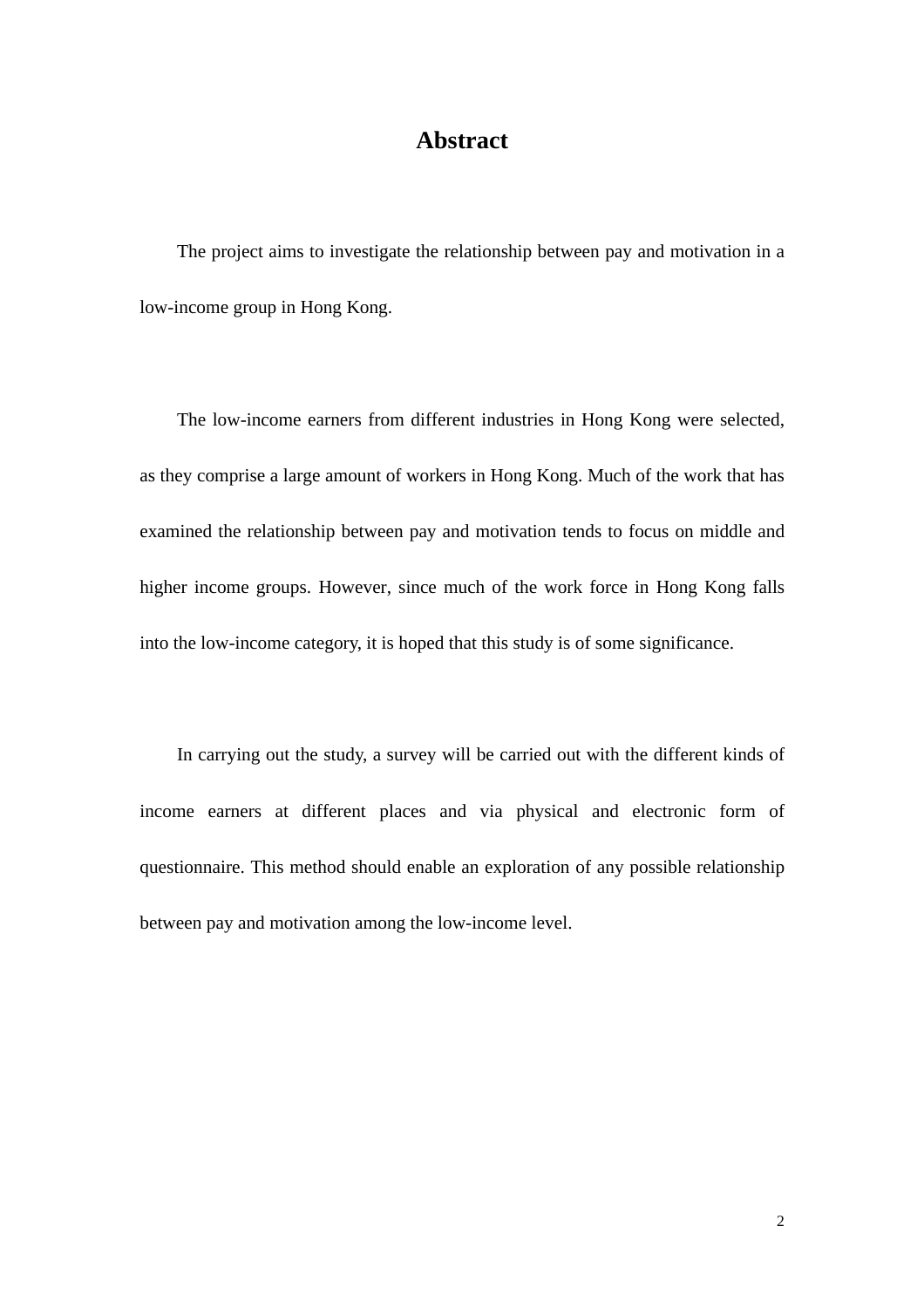# **Content**

|    |                                                 | <b>PAGE</b>    |
|----|-------------------------------------------------|----------------|
| 1. | <b>Abstract</b>                                 | P <sub>2</sub> |
| 2. | <b>Table of Content</b>                         | <b>P.3</b>     |
| 3. | <b>Acknowledgments</b>                          | P.4            |
| 4. | <b>Introduction</b>                             | P.5            |
| 5. | Objective                                       | <b>P.6</b>     |
| 6. | <b>Rationale</b>                                | $P.7 - P.10$   |
| 7. | <b>Literature Review</b>                        |                |
|    | -- Management Motivation in Hong Kong           |                |
|    | (Graham and Leung, 1987)                        | P.11-P.17      |
|    | -- Two-factor Theory of Motivation              |                |
|    | (Frederick Herzberg, 1959)                      | P.18-P.20      |
|    | -- Hierarchy of Needs Theory                    |                |
|    | (Abraham Maslow, 1954)                          | P.21-P.24      |
| 8. | <b>Methodology and Limitation</b>               | P.25-P.26      |
| 7. | <b>Data Collection</b>                          | $P.27-P.29$    |
| 9. | <b>Analysis and Findings</b>                    | P.30-P.40      |
|    | 10. Conclusion                                  | P.41-P.47      |
|    | 11. Recommendation                              | <b>P.48</b>    |
|    | 12. Bibliography                                | P.59-P.50      |
|    | 13. Appendix 1 (Questionnaire)                  | P.51-P.52      |
|    | 14. Appendix 2 (Questionnaire, Chinese Version) | P.53-P.54      |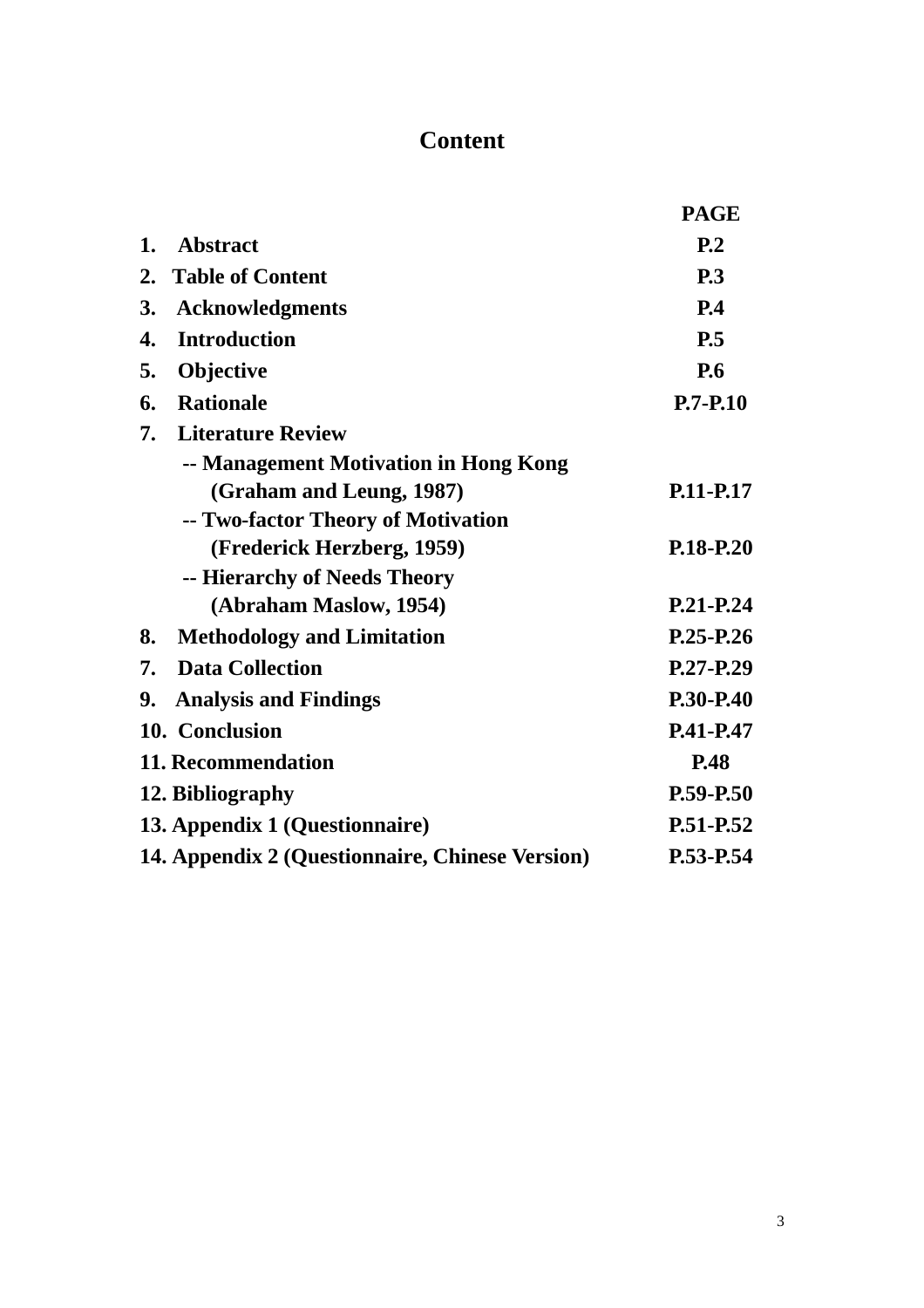## **Acknowledgments**

There are many people who made significant contributions to completing this project. Without their support and help this study could never have been completed.

It is a pleasure to acknowledge my indebtedness to my supervisor, Dr. PONDER, James Stuart, who has been giving enormous support and helpful advice in the most understanding way. In addition, his constructive criticisms and helpful suggestions as well as his patient guidance helped me invaluably in the process of shaping the form and content of this research project.

Secondly, my three years of institutional experience and intellectual discussions give me an invaluable experience for my intellectual growth. This experience helped me to make several important decisions. Therefore, I would like to thank the entire teaching staff of Lingnan University.

I appreciate all of the respondents completed my questionnaire, and finally, I would like to extend the sincere gratitude to my good friends who have helped me so much on distributing and collecting the questionnaires.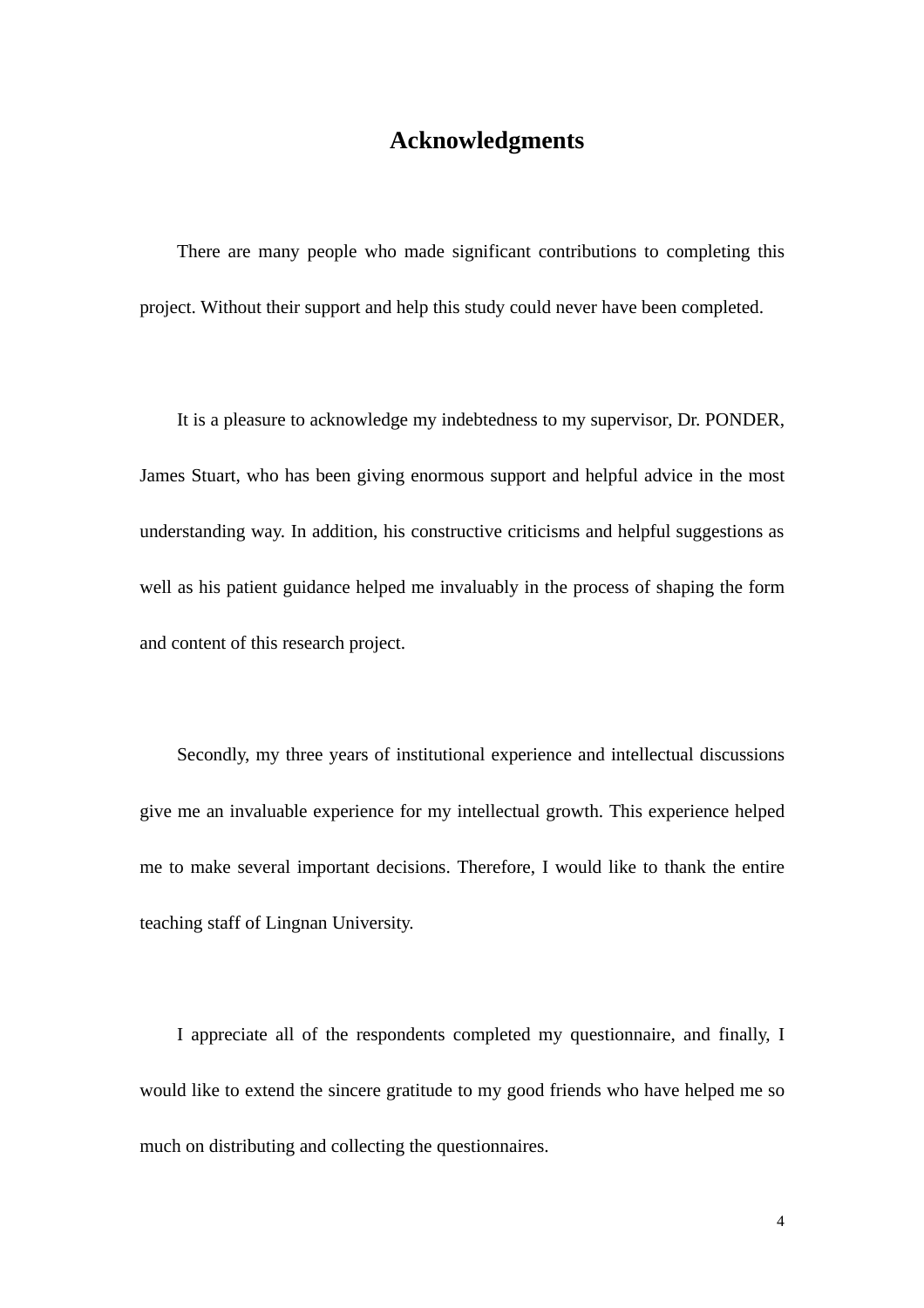## **Introduction**

 Currently, the Hong Kong economy is experiencing a recession and pay (financial reward) is likely to be viewed as particularly important for workers, especially the low-income earners. According to the data from the Census and Statistics Department in Hong Kong, nearly 24% of the Hong Kong population is the low-income earner category<sup>1</sup>. This study is significant because, unlike most studies examining the relationship between pay and motivation, this study will focus on that relationship at the low-income level. As a by-product of this study, there will be some implications for the applicability of Western based motivational theories to the Hong Kong situation.

 $\overline{a}$ 

<sup>1</sup> http://www.info.gov.hk/censtatd/eng/hkstat/fas/01c/01c\_index.html Domestic Households by

Monthly Domestic Household Income, 1991, 1996 and 2001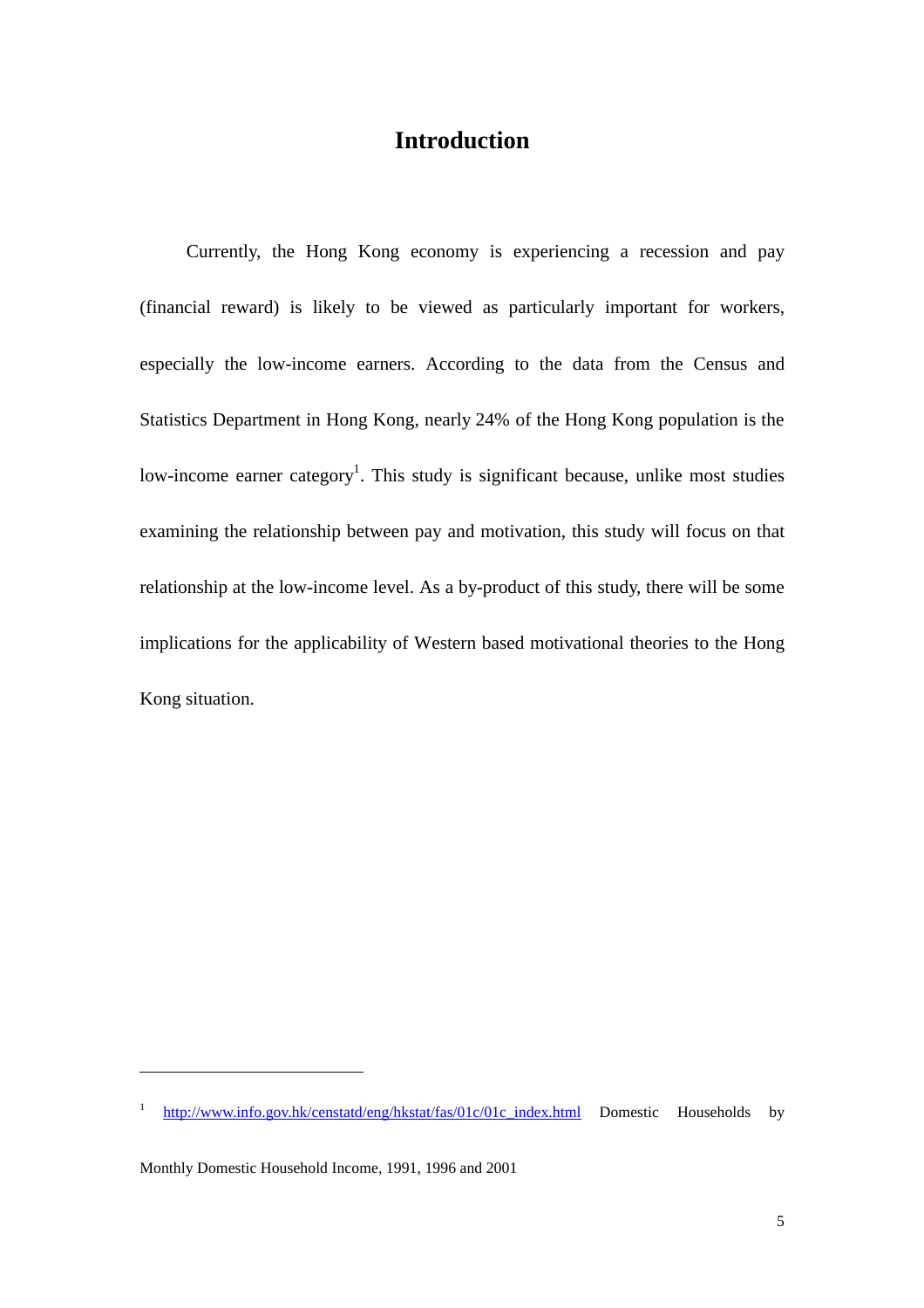# **Objectives**

- To evaluate the ranking of pay amongst a list of potential job motivators.
- l Through this study, to make an initial exploration of the extent to which Western based motivation theories apply in a Hong Kong context.
- Through this study, to examine the applicability of Graham and Leung's findings (1987) that focused on the managerial level, to low-income earners.
- From a practical standpoint, to give recommendations, if any, to the readers on pay structure.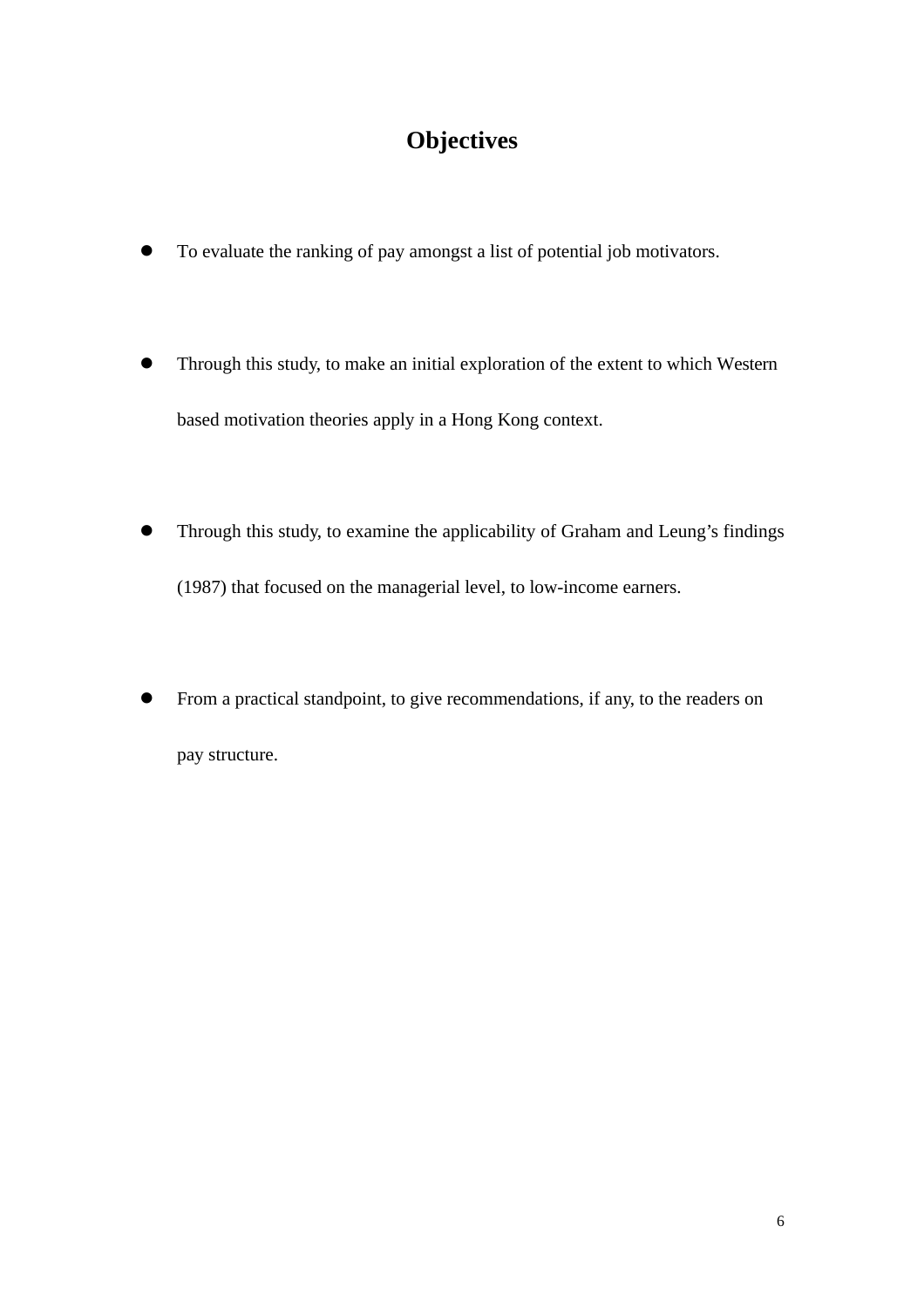## **Rationale**

Employees are motivated by many factors, such as financial reward, advancement, challenging work and job security. However, most of the motivation theories have been developed in a Western context, for example, Maslow's Needs Hierarchy (1954) and Herzberg's two-Factor Theory (1959). However, the question remains as to whether these Western based motivation concepts and theories apply to Hong Kong, especially to low-income level employees? This study is important because the population of the low-income level is large in Hong Kong and, in this sense; low-income earners make a significant contribution to the Hong Kong economy. This question of the role of pay in determining levels of motivation was originally raised by Graham and Leung (1987), in their study of management motivation in Hong Kong. One of their conclusions was that pay is a significant motivational factor at the managerial level in Hong Kong. They also asserted that, 'more local research is clearly needed before foreign concepts and techniques are applied in Hong Kong' (Graham & Leung, 1987).

This research is designed to investigate the role of pay as a motivator to the low-income earner in Hong Kong. The research has been stimulated by the work of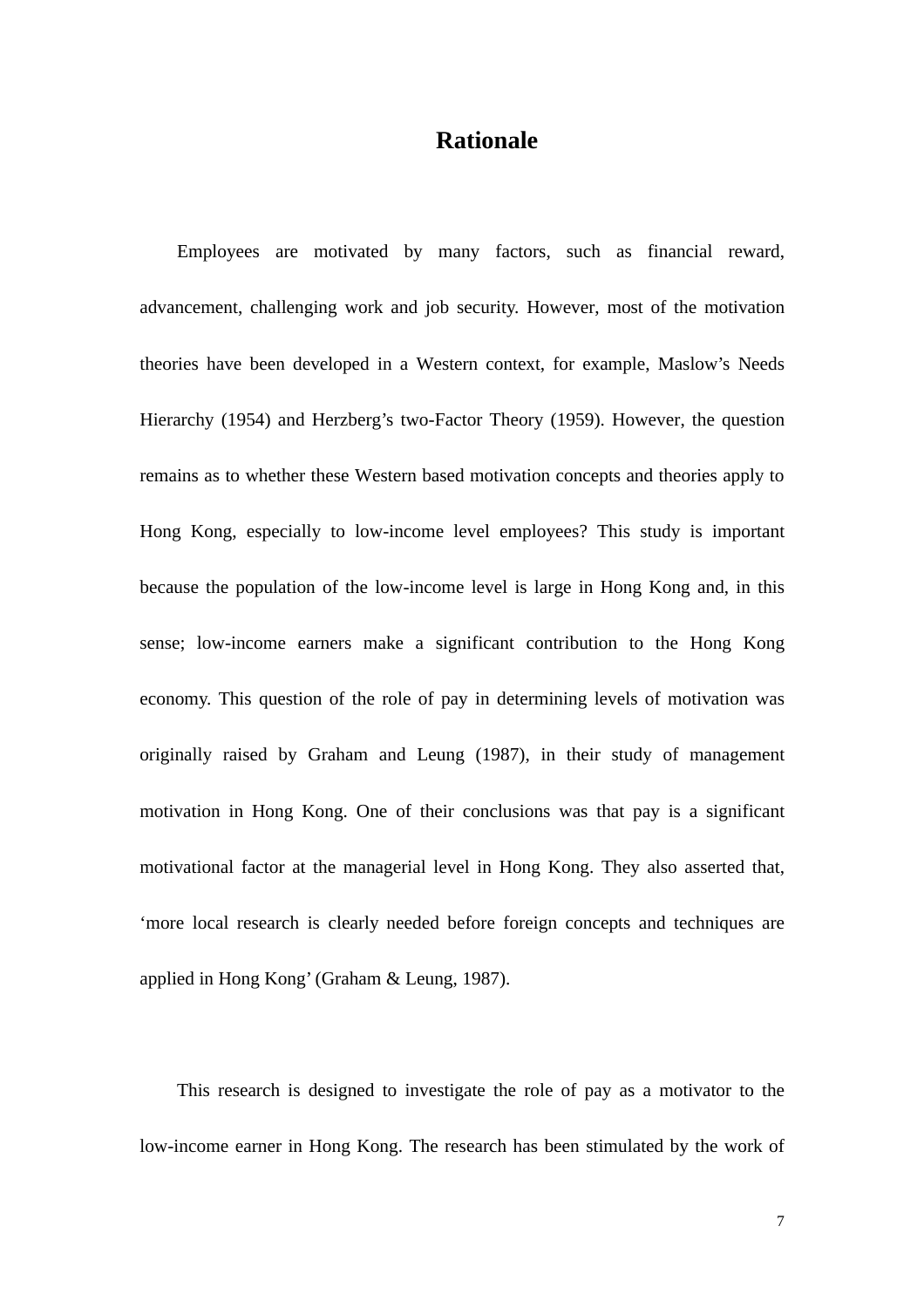Graham and Leung who in 1987 found that, contrary to some Western theories which tend to downplay the importance of pay as a motivator (e.g., Herzberg, 1959), Hong Kong managers rank pay very highly as a motivating factor.

## **The Low-income Earner Setting**

Since little research has been carried out that examines the connection between pay and motivation in Hong Kong, this study will be viewed as making a contribution to research on the influence of pay on motivation outside of the Western context. The use of a low-income earners setting has many different advantages. Firstly, it enables a study of exclusively Chinese employees to be carried out because most of the population and low-income earners in Hong Kong are traditional Chinese. Thus, the study will examine a selection of the Western based theories of the relationship between pay and motivation that have traditionally managers as their subjects and audience, in a non-Western, low income group context.

#### **Motivation**

The motivation level of a workforce is very significant for the effectiveness of an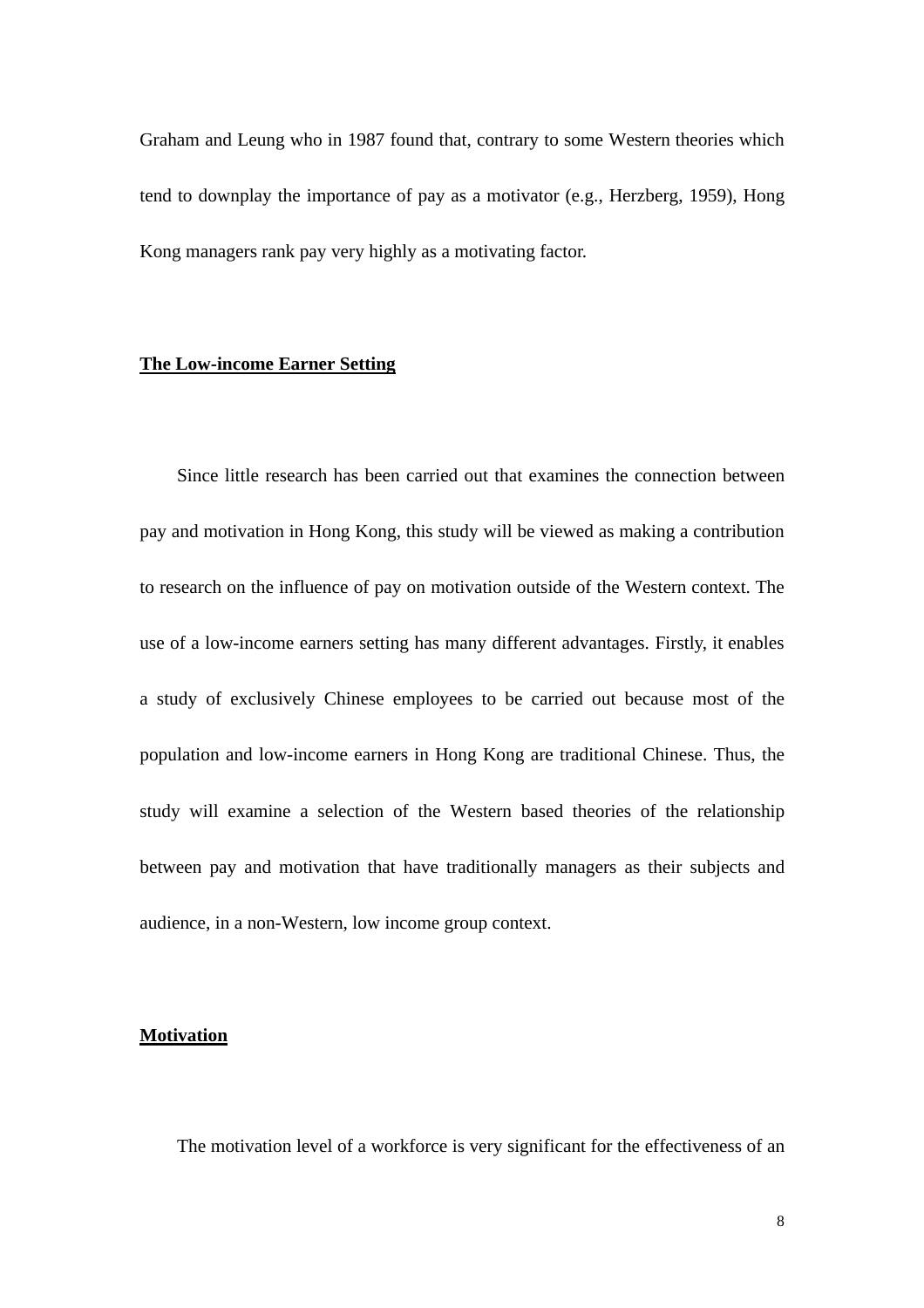organization. Motivation is a complex phenomenon and can be affected by many things (Westwood, 1992). In Western countries, such as in the United States and Australia, challenging work and advancement are viewed as priority motivational factors (Graham & Leung, 1987). However, this may not be the case in the East. There is evidence that the Hong Kong manager may be more concerned about financial rewards as a major motivator than Western theories acknowledge (Graham & Leung, 1987). In the two-factor theory of motivation (1959), Frederick Herzberg labeled two groups of factors affecting motivation, namely intrinsic factors and hygiene factors. In the hierarchy of needs theory by Abraham Maslow (1954), Maslow identified human needs in the form of hierarchy, starting in an ascending order from the lowest to the highest needs. Thus, when one set of needs was satisfied, these kinds of needs ceased to be motivators.

#### **Pay**

Basic pay, according to Pitts (1995), is defined as the rate for the job. This signifies the relative value of the job with respect to others within the organization and to the external local market. In the two-factor theory of motivation (Herzberg, 1959), pay is assigned as a hygiene factor, that is a factor preventing dissatisfaction.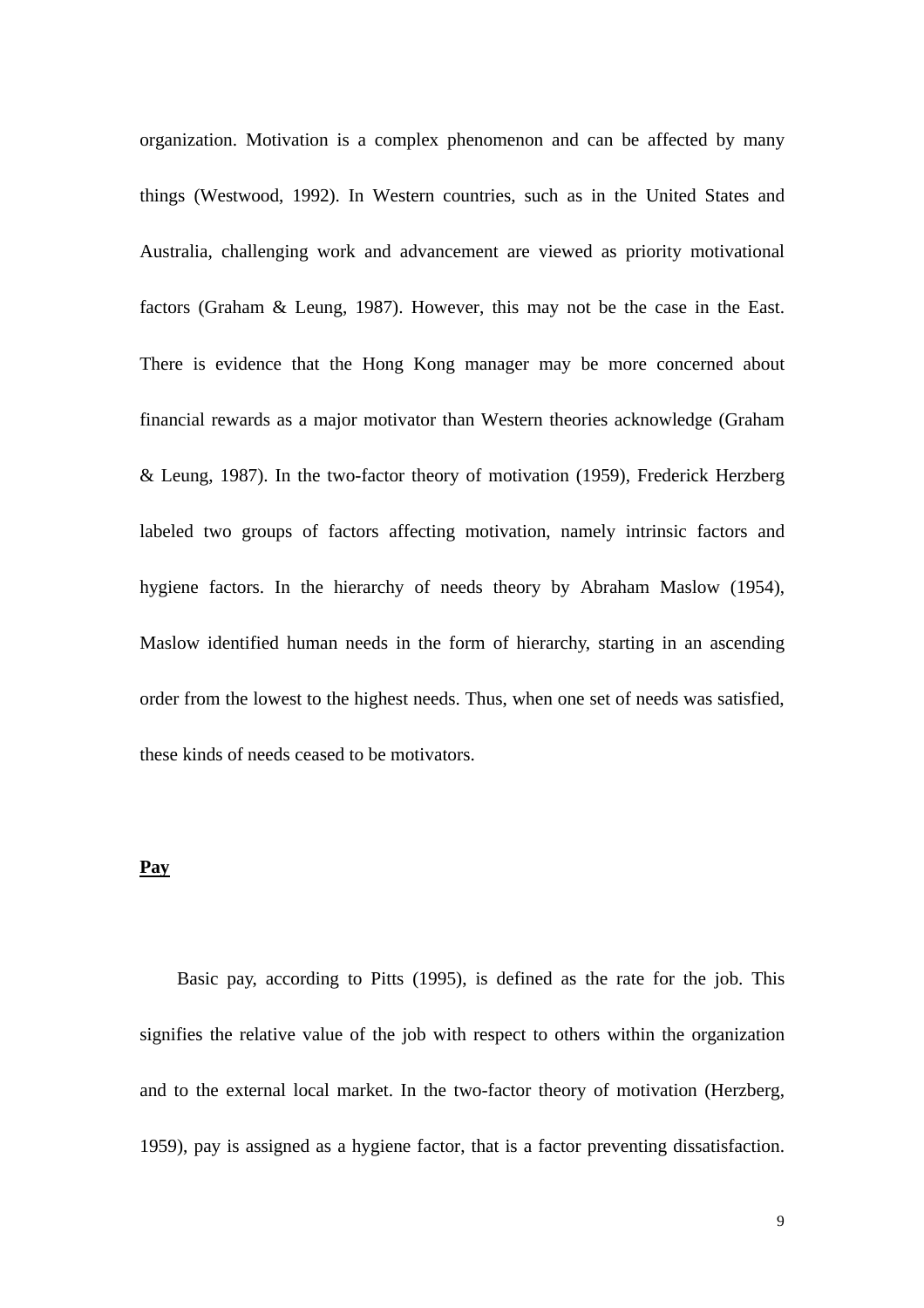In the hierarchy of needs theory by Abraham Maslow (1954), pay is grouped into the level of the security needs. According to Maslow's theory, pay will cease to function as a motivator when individuals feel secure in their jobs and are reasonably assured that their retirement income will be adequate.

As a conclusion, in this research, the focus is on the priority given to pay (financial reward) in a list of possible job related motivational factors amongst low-income earners. In order to investigate the significance of pay as a motivational factor in a Hong Kong low income environment, workers from different fields will be asked to rank pay amongst a the list of possible job motivators identified by Graham and Leung (1987). The results will then be compared with Graham and Leung's findings.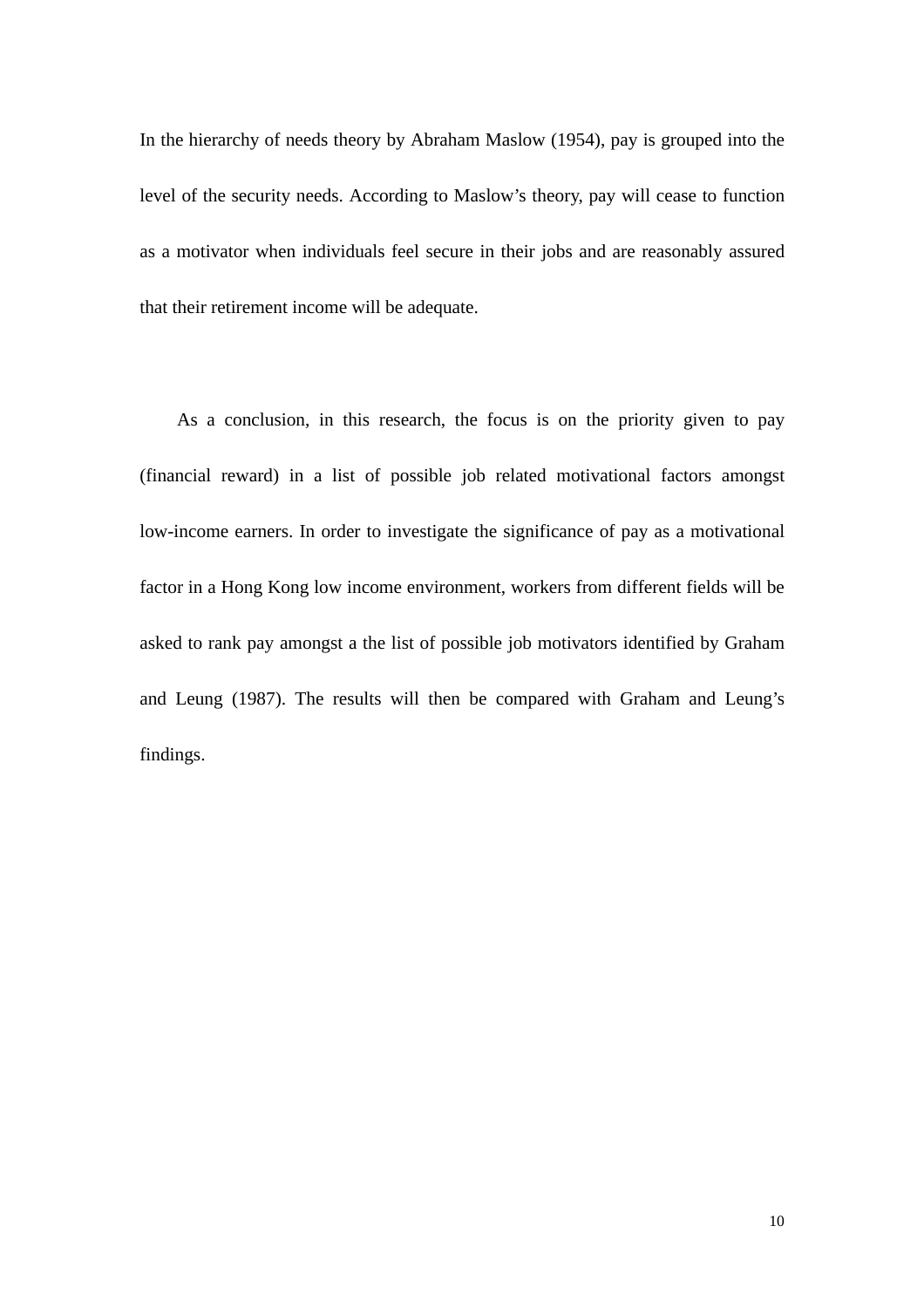## **Literature Review**

Nowadays, many textbooks which consider the topic of motivation are American. Besides, many seminars and in-house training programs use American literature. On of the exceptions are Graham and Leung (1987) who have conducted a study of management motivation in Hong Kong in order to investigate the relationship between motivation and compensation amongst mid-level managers in a Hong Kong context.

# Management Motivation in Hong Kong (Graham and Leung, 1987)

In this study, Graham and Leung categorized nine jobs dimensions from different conceptual statements as follows:

| Table 1                                                       |  |  |  |  |  |  |  |  |  |
|---------------------------------------------------------------|--|--|--|--|--|--|--|--|--|
| <b>Job Dimensions</b>                                         |  |  |  |  |  |  |  |  |  |
| 1. Financial Reward<br>A good financial reward and pay system |  |  |  |  |  |  |  |  |  |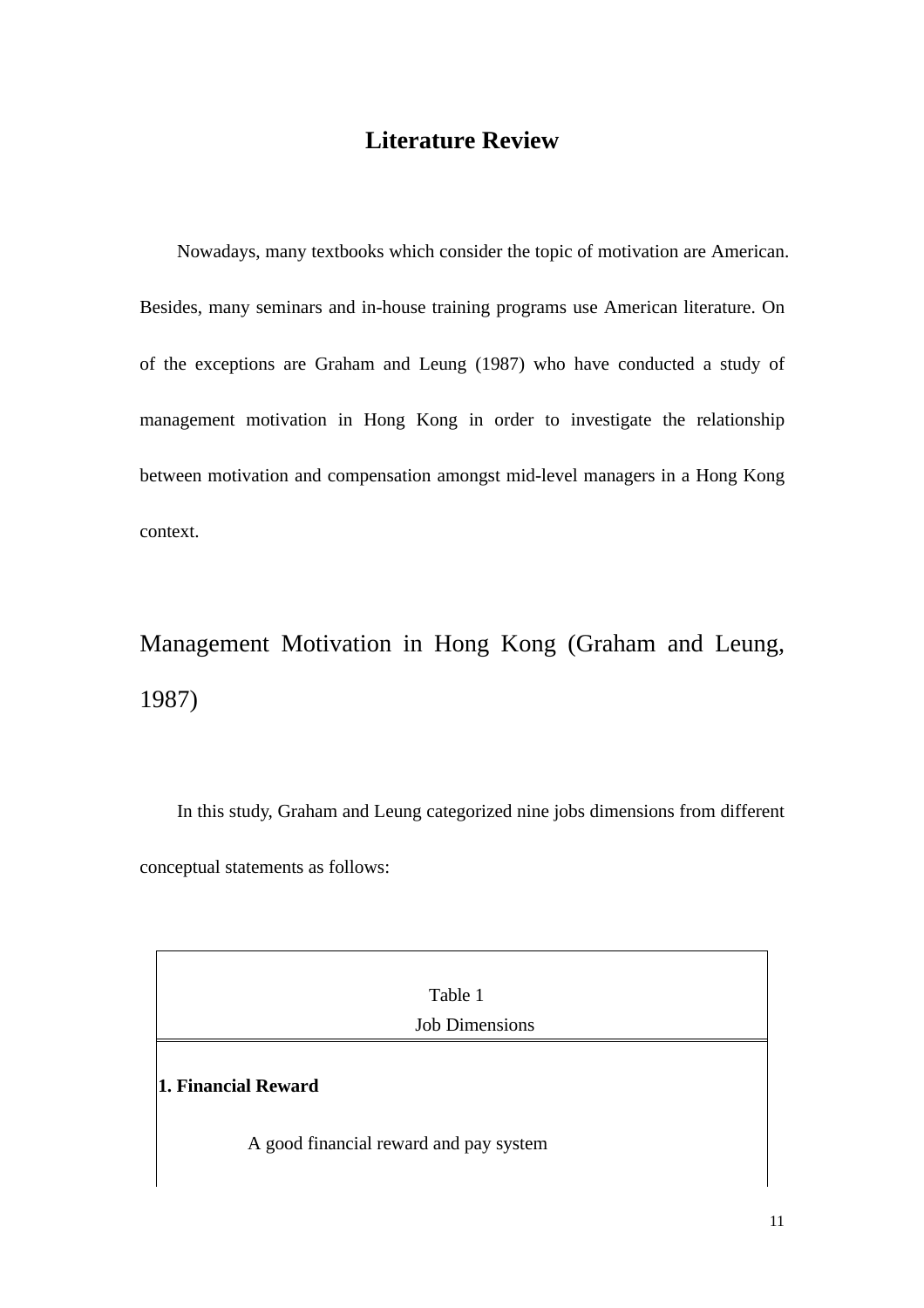## **2. Benefits**

A good benefits program

## **3. Advancement**

Opportunity for advancement

## **4. Challenging Work**

An interesting challenging job assignment An opportunity to fully use all one's skills A great deal of freedom to act on one's own An optimal level of responsibility Ample learning and growth experiences

## **5. Recognition**

Recognition for good work Appropriate status and prestige symbols

## **6. Co-workers**

Support and help from fellow workers Strong feeling of belonging to a team

## **7. Supervision**

Helpful and supportive supervision Effective boss-subordinate communications Continuous, direct feedback on performance Effective administrative practices and policies Specific performance goals Fair supervisory practices

## **8. Job Security**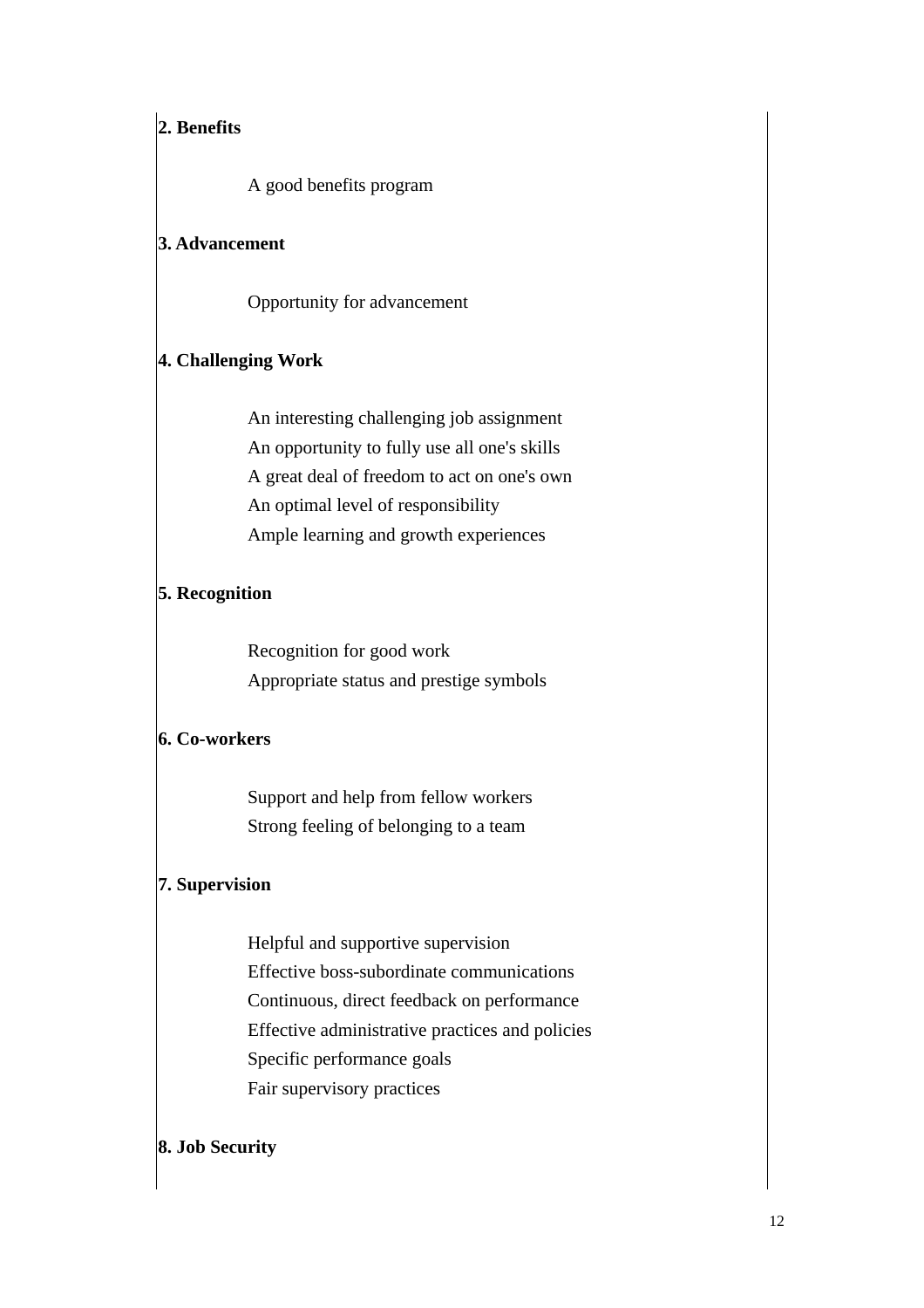A strong feeling of security

## **9. Working Conditions**

Good working conditions

The above table gives simple explanations of the nine dimensions. These are further elaborated below:

## **1. Financial reward**

Financial rewards include different kinds of rewards related to money. In other words, all non-monetary rewards are excluded. Financial rewards include pay, bonus (in money form) and other monetary rewards. They are always tangible and, in the economics senses, they are labour's major revenue. Financial rewards include such factors as pay for performance for example, piece rates and time rates.

Pay is the element of financial reward that is at the centre of this study.

#### **2. Benefits**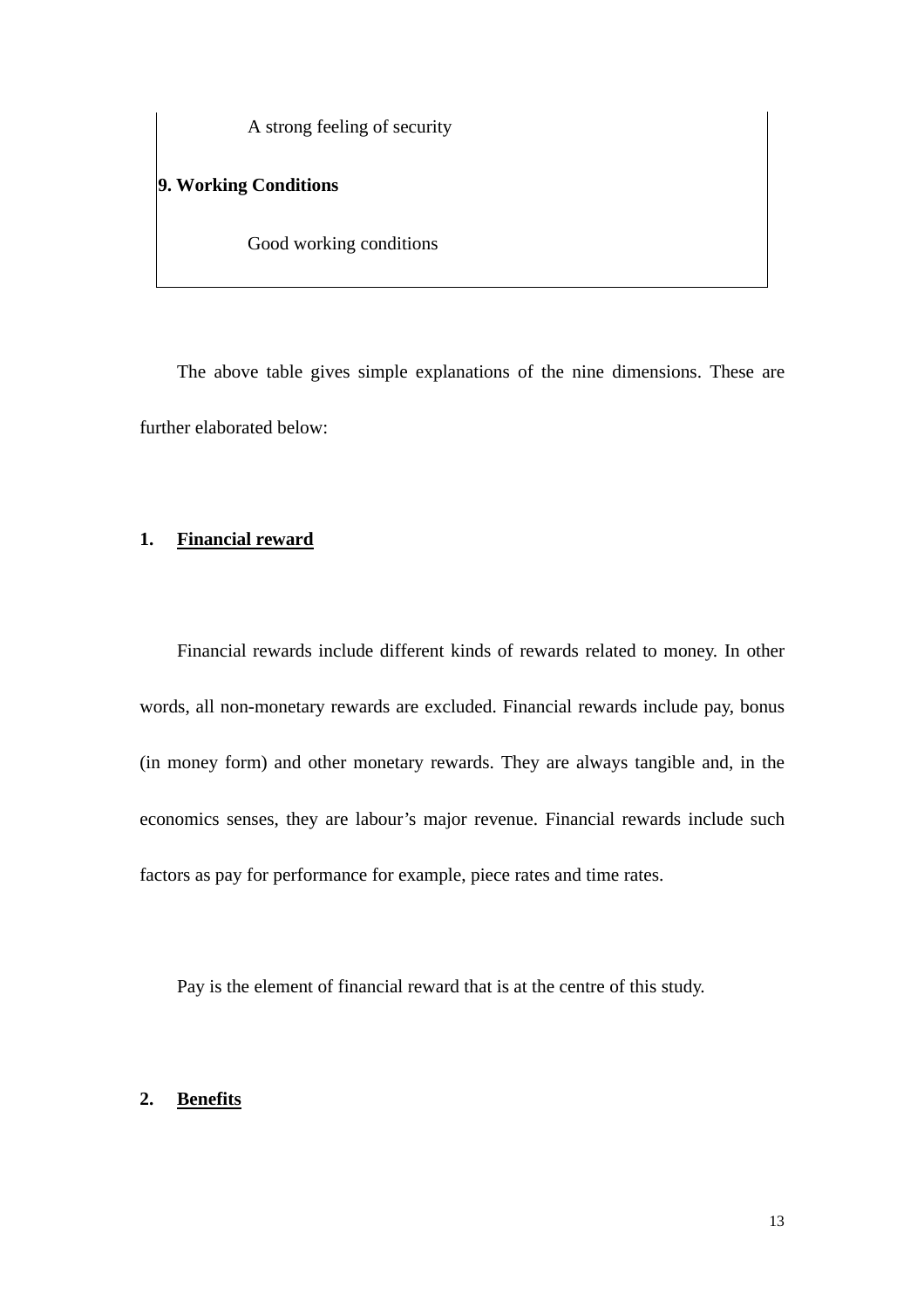Benefits, in this study, refer to non-monetary rewards. A good benefits program can included many factors such as holidays, insurances, Mandatory Provident Fund Scheme and maternity leave.

## **3. Advancement**

Advancement is promotion in the job or to a higher social class (Collins, 1995). For employees, it is the opportunity for them to advance to a higher organizational level. For example, a salesperson in the retailing store may want to be promoted to be a senior salesperson. Hence, the chance of such promotion is an opportunity for advancement.

## **4. Challenging Work**

Challenging work depends on the job nature and the perspective of the worker. An interesting challenging job assignment is a subjective notion depending on the character of the person experiencing the work. Hence, what constitutes a challenging job is largely in the 'eyes of the beholder'.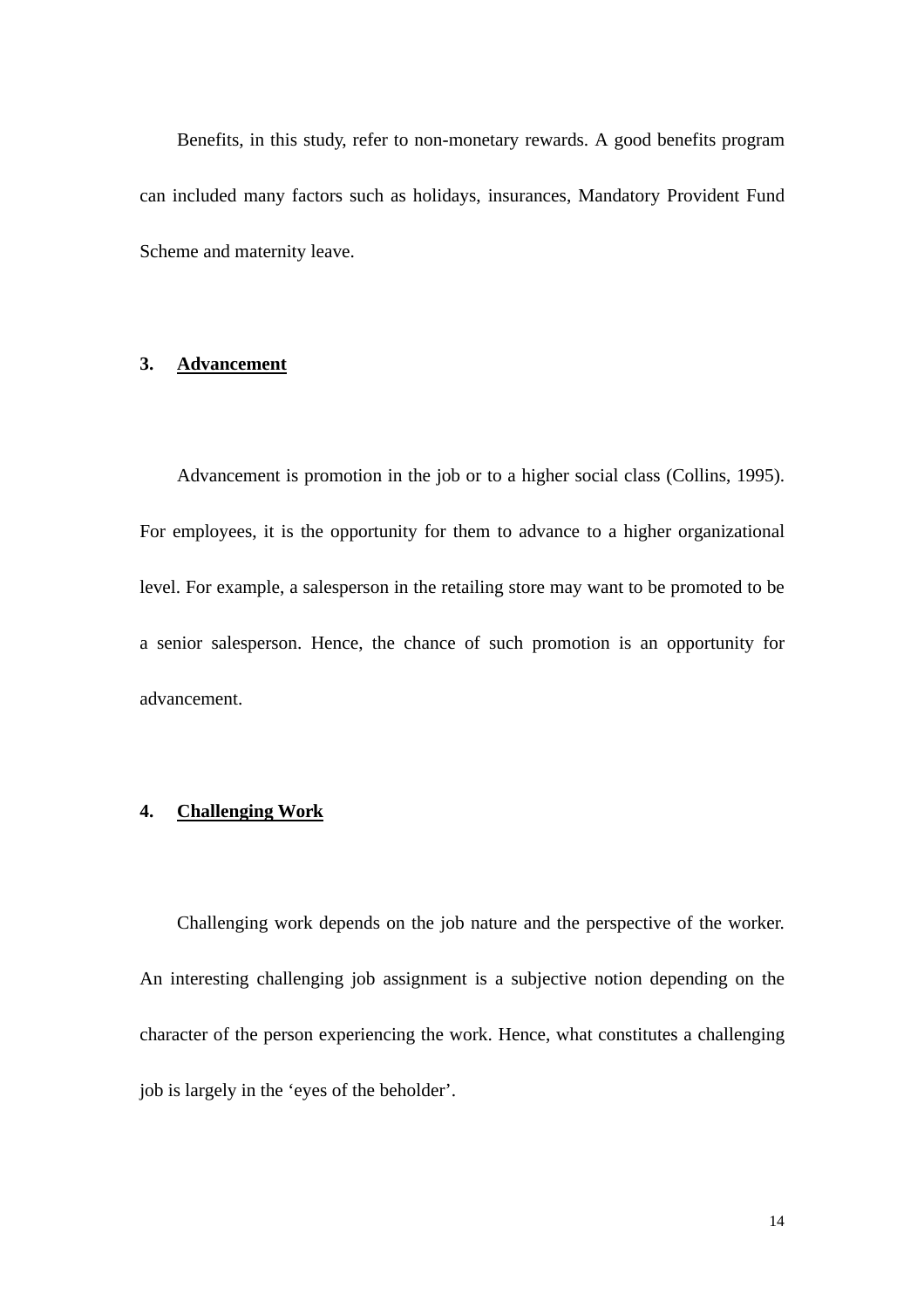## **5. Recognition**

An important reward for most employees is that of recognition (Herzberg et al, 1959; Locke, 1976). Recognition is the act of recognizing and identifying achievement in the job. Employee-of-the–month, key-contributor awards, and special-achiever programs abound as ways to recognize the contributions of individuals above and beyond traditional pay or promotion rewards (Wilson, 1994).

## **6. Co-workers**

The term co-workers measure the extent to which fellow workers are supportive and helpful to the feeling of belongingness to a team. In some senses, it is related to the relationship between co-workers, supervisors and subordinates. If the employee can establish a good relationship with his co-workers, supervisors and subordinates, he will have a strong feeling of belongingness to the team, and will gain support and help from the team.

## **7. Supervision**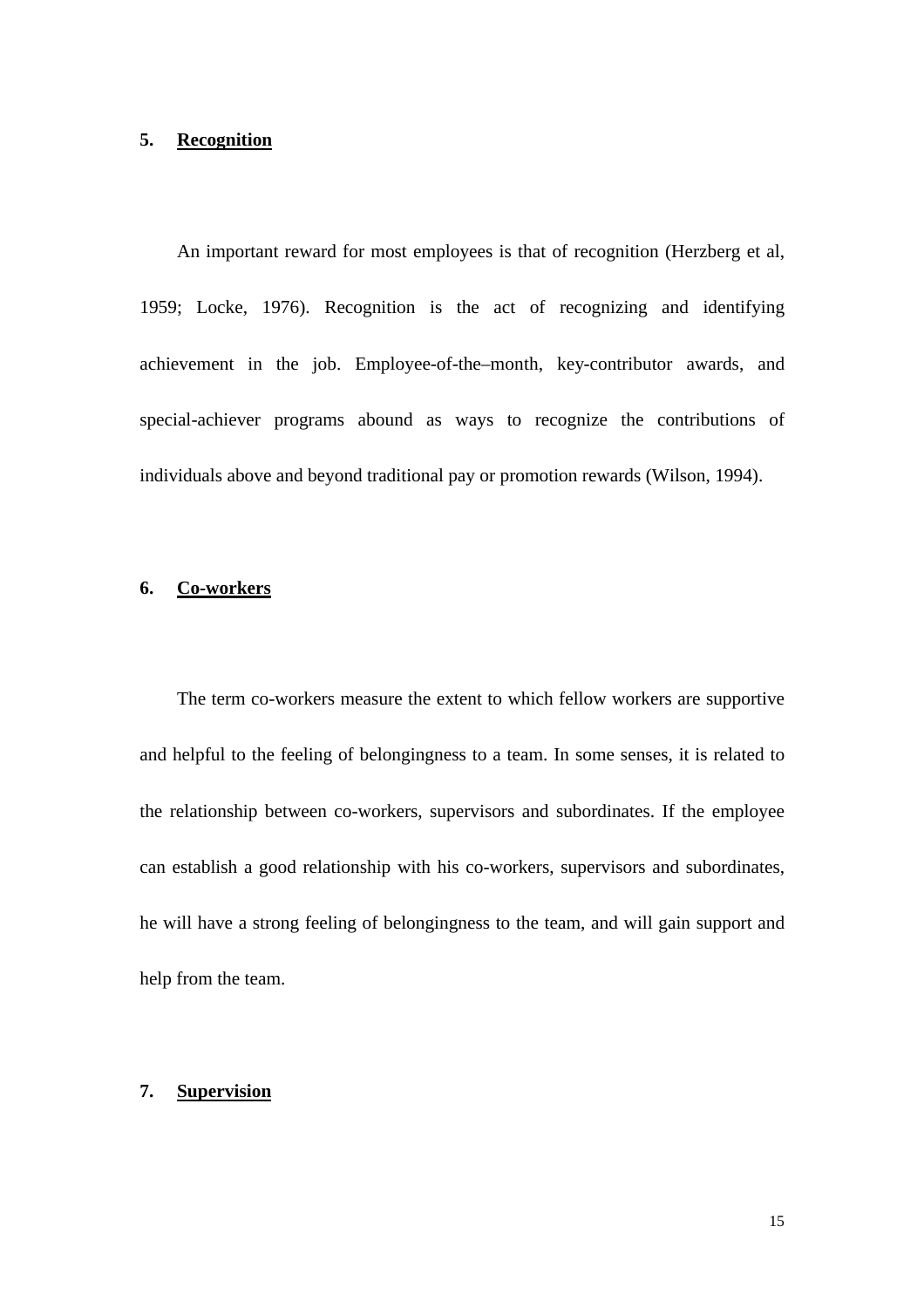Having helpful and supportive supervision, employees may perform their task well. Supervision can be treated as associated with the task, in that the supervisor provides, for example, continuous and direct feedback on performance, to the employees as assistance for them. It may be that, in the case of a positive supervisor-subordinate relationship, the greater the degree of supervisor involvement and control, the better the work produced (Pfeffer, 1998)

#### **8. Job security**

The typical example of a non-contingent reward is job security. It is as much a feeling as a fact i.e., it includes the feeling of not being in danger of being fired.

## **9. Working conditions**

Working conditions refer to the working environment; it includes the safety of the environment, the suitability of the working environment etc. For example, in a restaurant environment, this would include the extent to which the kitchen area is safe, the working hours of the employees (is it too long without any break?), and the facilities that are used by the employees etc.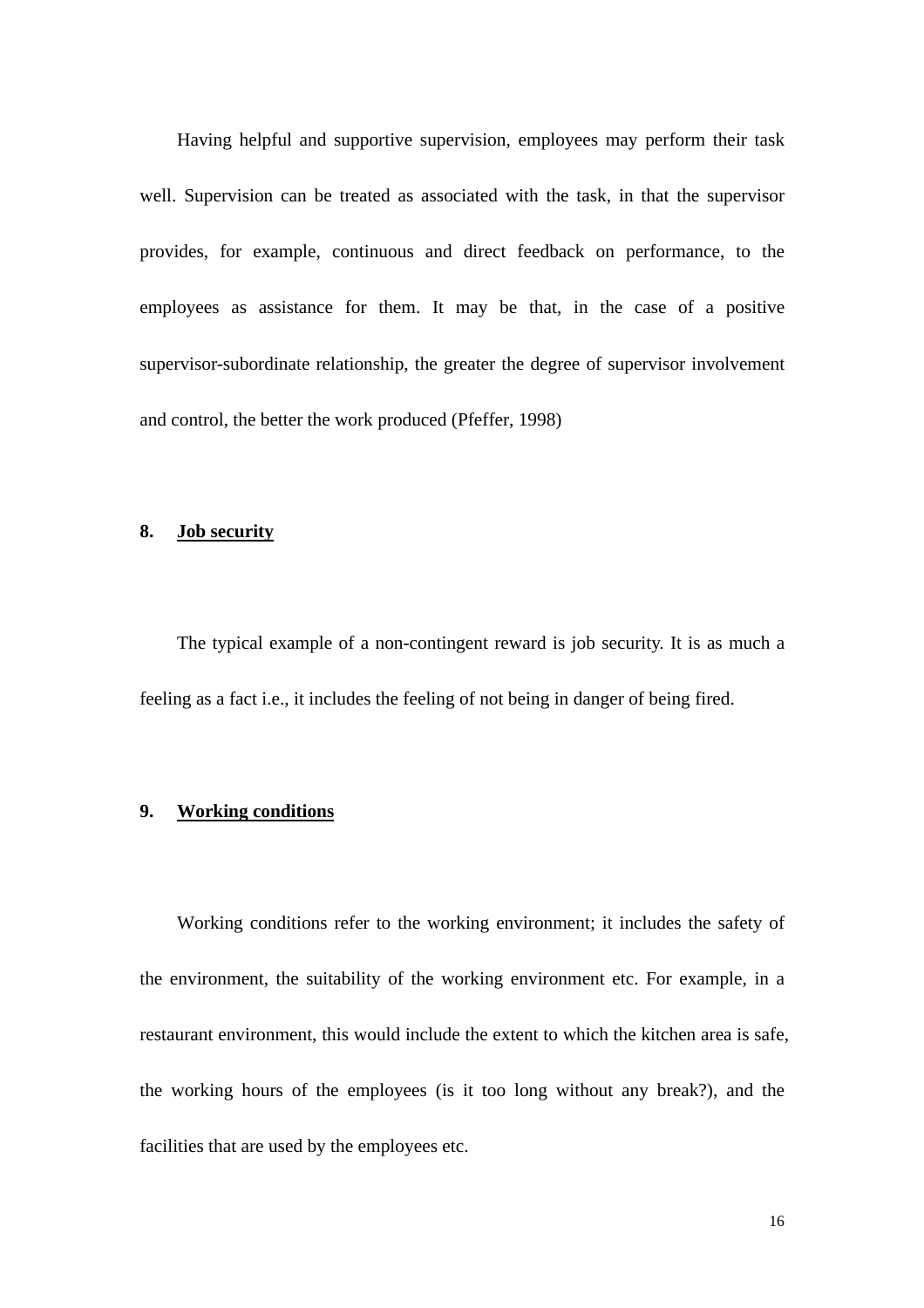Graham and Leung (1987) drew a conclusion that American motivation concepts and theories may not be applicable in Hong Kong because their study indicated that Hong Kong managers regard financial reward as more important than challenging work whereas American managers regard challenging work as the prime motivator. This finding may reflect Hong Kong materialistic values and it has some human resource management implications. For example, job enrichment programs designed and used in the U.S. may have limited impact in Hong Kong if Hong Kong managers generally regard challenging work as less important than do their American counterparts.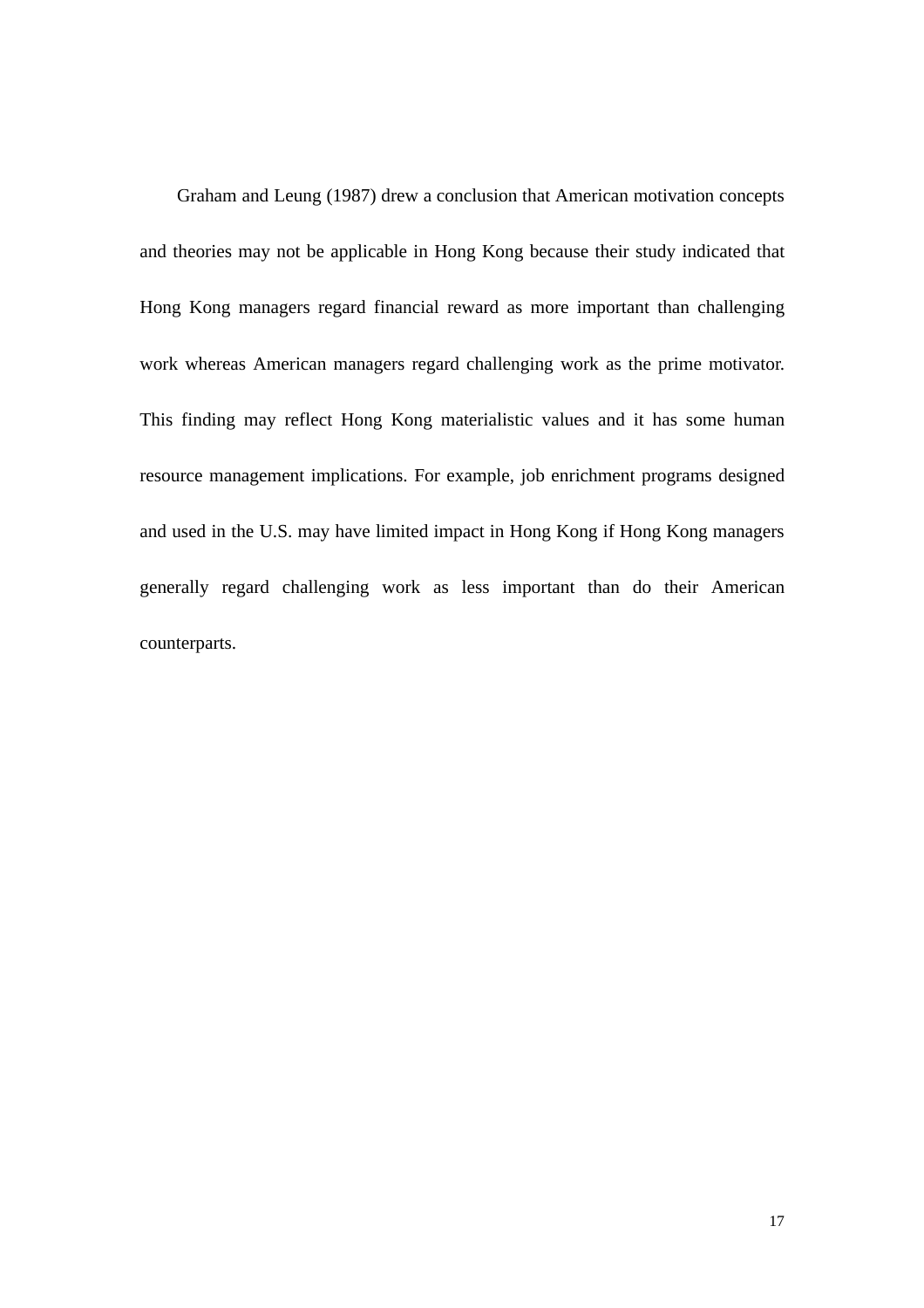# **Two-factor Theory of Motivation (Frederick Herzberg, 1959)**

The two-factor theory of motivation introduced by Frederick Herzberg (1959) is relevant to this study. Herzberg has labeled pay as a hygiene factor in motivation, which prevents job dissatisfaction. Is it applicable in Hong Kong? Does the Hong Kong low-income level treat pay as a hygiene factor in motivation? Or does pay have a more direct effect on motivation? Hence, the two-factor theory of motivation is applied in this study in order to assess the extent to which Western based motivational theories are applicable or not in Hong Kong.

In the two-factor theory of motivation (1959), Frederick Herzberg identified two sets of items that he called motivation (or intrinsic) factors and hygiene (or extrinsic) factors. He labeled the factors that prevent dissatisfaction as hygiene factors and those that bring about satisfaction as motivators (Hodgetts, 1986).

Intrinsic factors lead to high levels of job satisfaction and goal-oriented behaviour. These factors are related to the job itself and they can result in increased output and have a positive effect on job satisfaction. Intrinsic factors include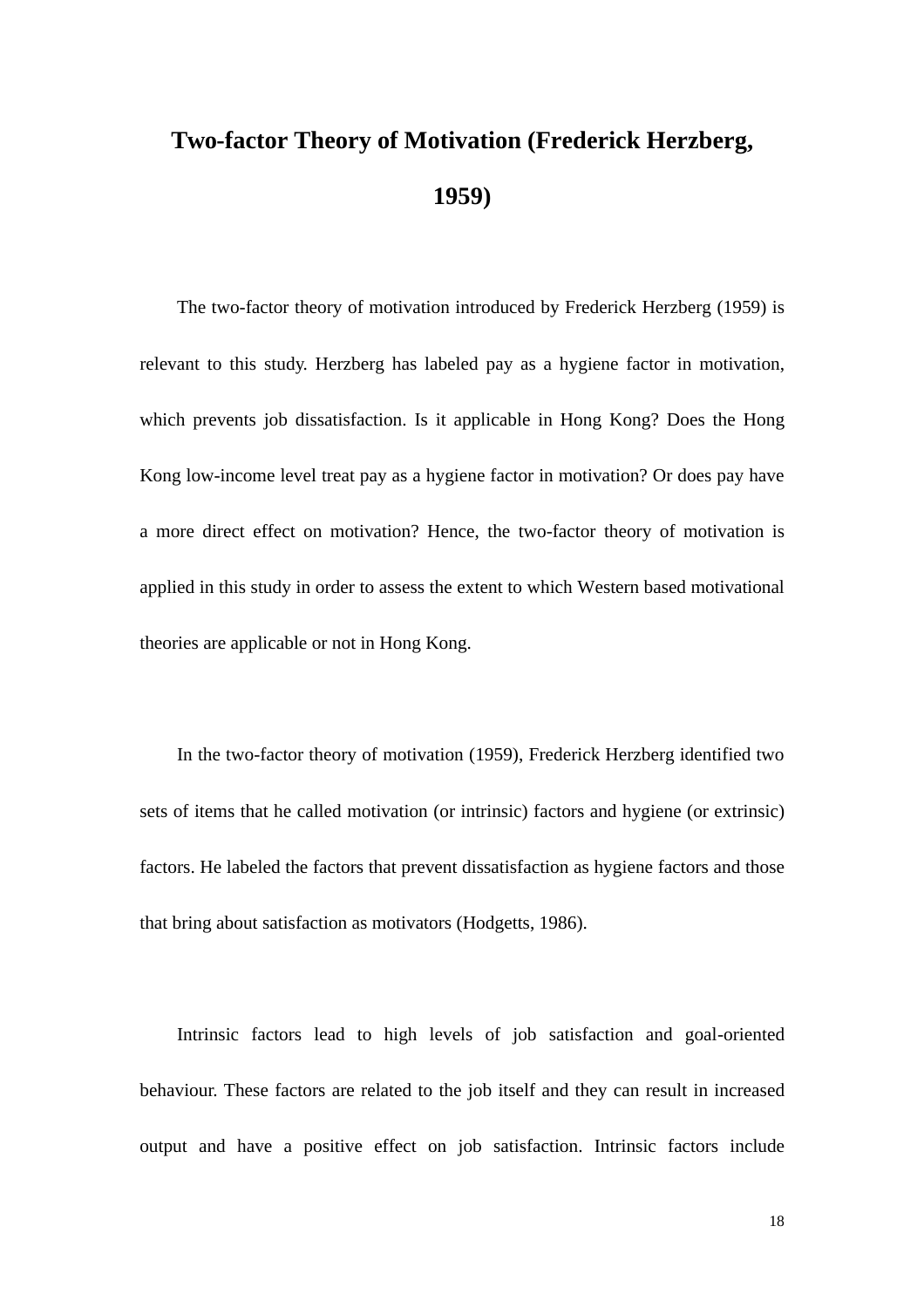achievement, recognition, responsibility, advancement, the possibility of growth and the work itself.

Extrinsic factors (hygiene factors) prevent job dissatisfaction. It is because their effect on the worker resembles that of physical hygiene. They take a negative condition and bring it back to its original position. Conversely, if hygiene intervention is withheld, things can go from bad to worse. Hygiene factors will not improve things beyond the original state, but prevent deterioration by returning the person to an original state. These factors do not motivate people but merely prevent dissatisfaction. They produce no growth in worker output, but they prevent loss in performance caused by work restriction. They maintain motivation at zero-level, preventing a negative type of motivation from occurring (Hodgetts, 1986). Hygiene factors include pay, technical supervision, interpersonal relations, company policy and administration, working conditions, job security and status.

Herzberg suggested that management's role is to build jobs or tasks that bring about a sense of accomplishment and appreciation rather than to construct motivation efforts solely on the traditional tools of pay, fear, and so on (Hodge & Anthony, 1988).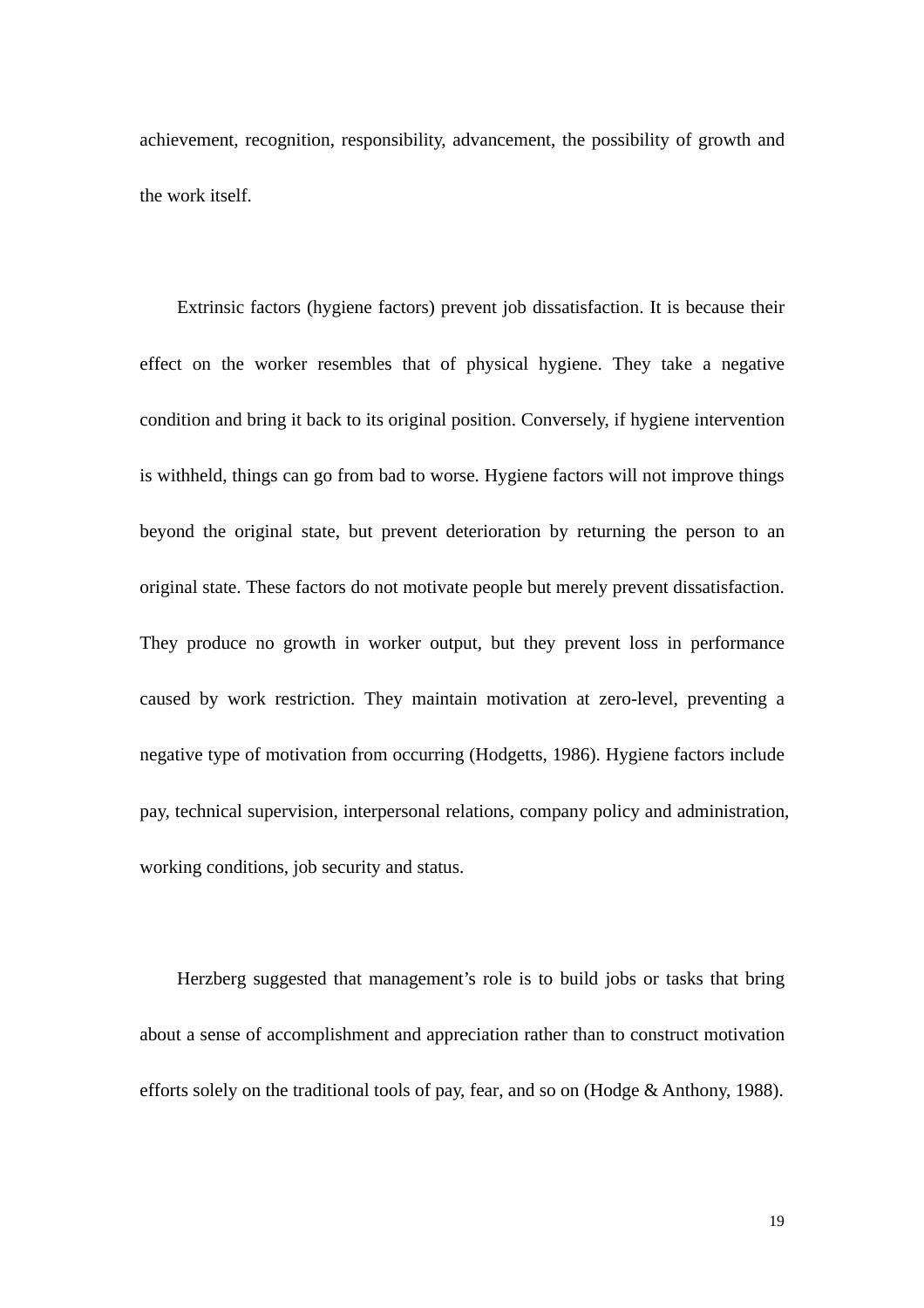In this study, the intrinsic factors and the extrinsic factors will be used as a means of measuring the job dimensions in Graham and Leung's study (1987). Further, there is an argument between the different publishers about whether Pay should be defined as an intrinsic factor or extrinsic factor. As a result, this study, hopefully, can help to clarify whether pay is an intrinsic factor or extrinsic factor according to the two-factor theory of motivation (1959).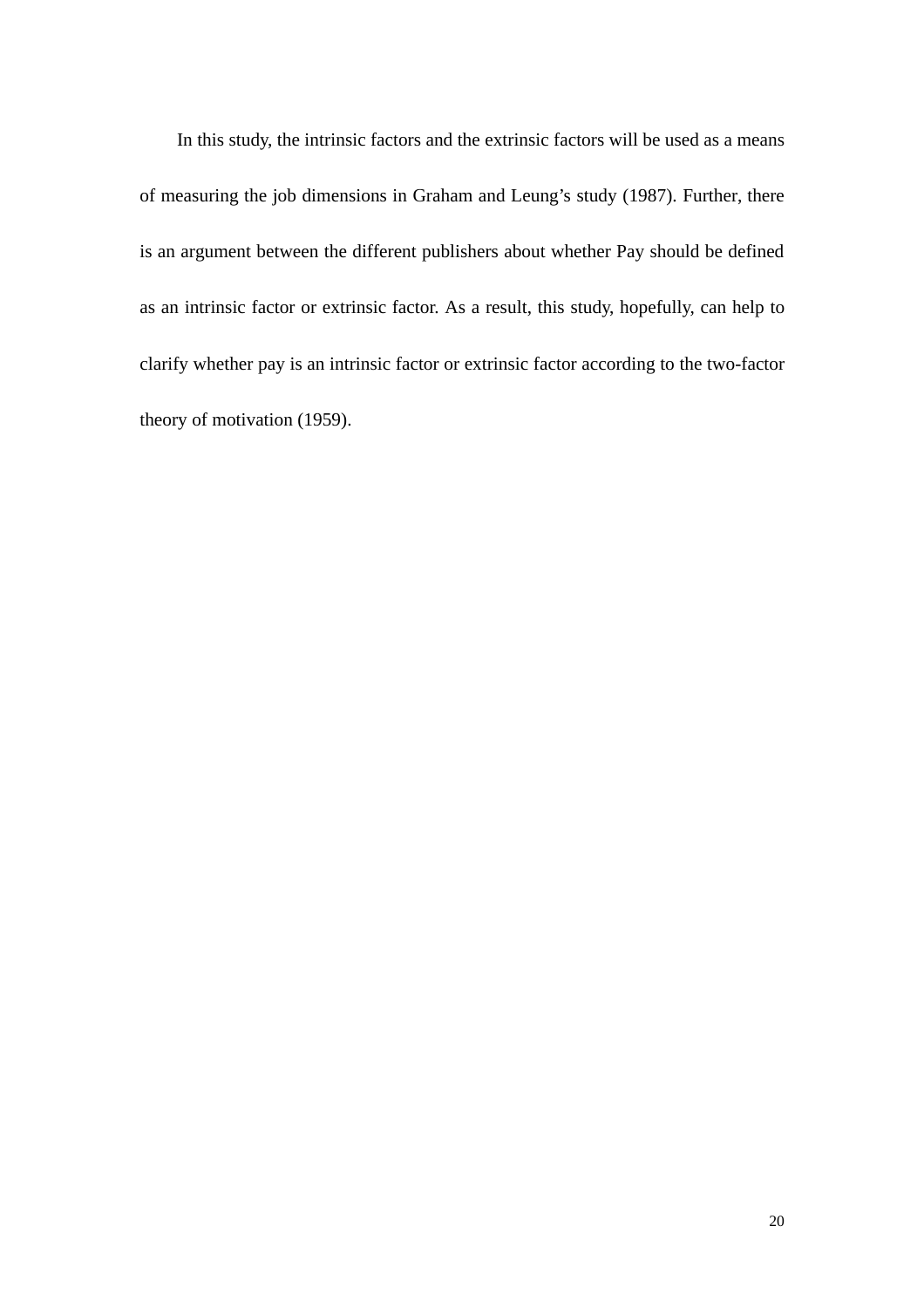## **Hierarchy of Needs Theory (Abraham Maslow, 1954)**

Beside the two-factor theory of motivation, hierarchy of needs theory introduced by Abraham Maslow, 1954 is also relevant to this study to further test the applicability of the Western based motivation theories in the Hong Kong context, especially at the low-income level.

In 1954, Maslow published his 'Hierarchy of Needs' theory to explain what motivates people (Maslow A. H., 1970). Human needs are in the form of a hierarchy, starting in an ascending order from the lowest to the highest needs, and concluded that when one set of needs was satisfied, this kind of need ceased to be a motivator. Maslow's hierarchy consists of five levels of needs as follows: Physiological needs, Security/ Safety needs, Affiliation/ Social needs, Esteem needs, Self-actualization/ Self-Fulfillment.

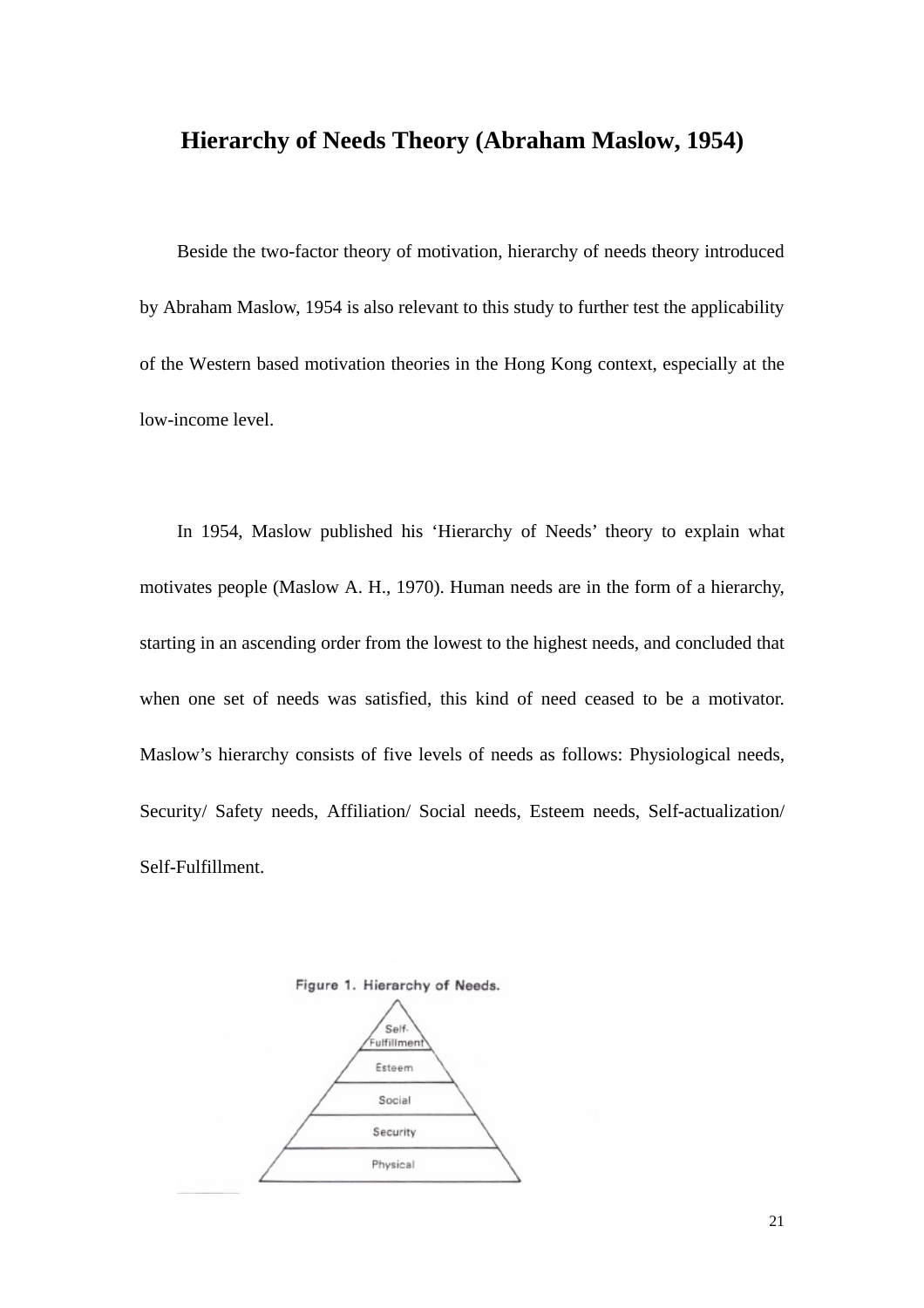Physical needs are the only needs that are innate and include the need for food, water, and shelter.

The security need ceases to function as a motivator when individuals feel secure in their jobs and are reasonably assured that their retirement income will be adequate.

The social need relates to a striving for acceptance, to belong, to be a part a group. It includes loving and being loved, and the quest for companionship and friendly relationships with others.

The need for esteem includes both self-esteem and esteem from others, or self-respect and the respect given by subordinates, peers, or a boss.

Self-fulfillment or self-actualization reflects the individual's desire to grow and develop to his fullest potential. When the need for self-fulfillment motivates an individual, he seeks to improve himself not for the purpose of making more money (physical and security needs), not to have more friends (social need), not to be respected and admired (esteem need), but because he wants to fulfill his human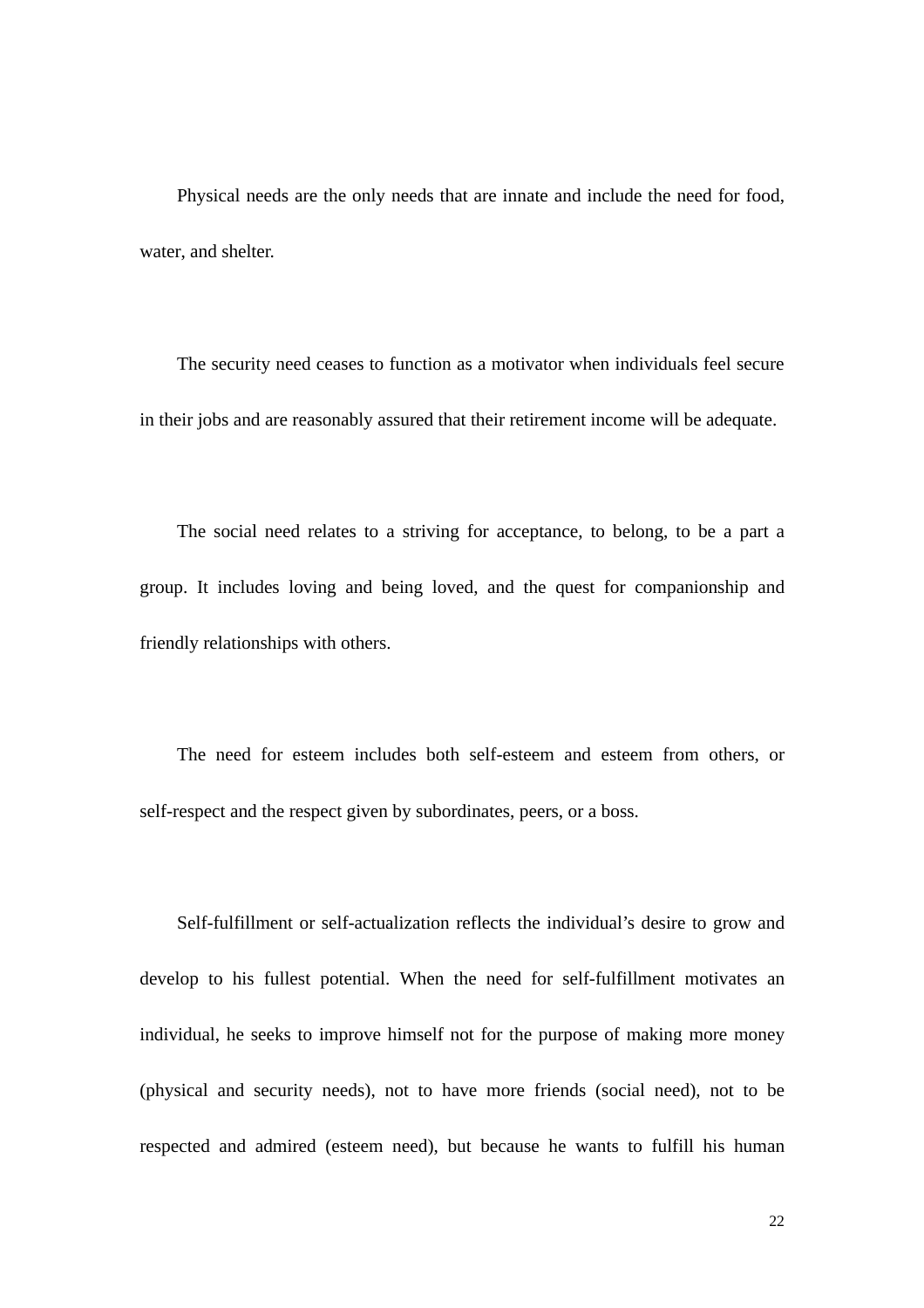potential. Because it is impossible for any individual to ever reach a state of perfect human achievement, Maslow saw the filling of this need as a self-perpetuating process, one that is ongoing and never-ending. The individual driven by the need for self-fulfillment is constantly searching for new goals, new challenges and new ways to reach higher levels of achievement (Harwell, 1986).

The implications of the Hierarchy of Needs theory are that, firstly, people have different needs, which should be satisfied accordingly. For example, what motivates a manager may not motivate his or her employees. Secondly, motivators should change because needs will change. For example, motivators will change vertically when physical needs are satisfied, and there is movement to the next higher level of need, which is security. On the other hand, motivators should also change as needs change in the same hierarchy. For instance, motivators will changed if the social need changes from the need for friendly relationships with others to the need to be loved. Finally, an individual can be motivated by more than one need at any given time. For example, a person may feel a need for security and self-fulfillment simultaneously.

In the Graham and Leung's study (1987), Graham and Leung have stated nine major job dimensions, and according to the hierarchy of needs theory (1954), these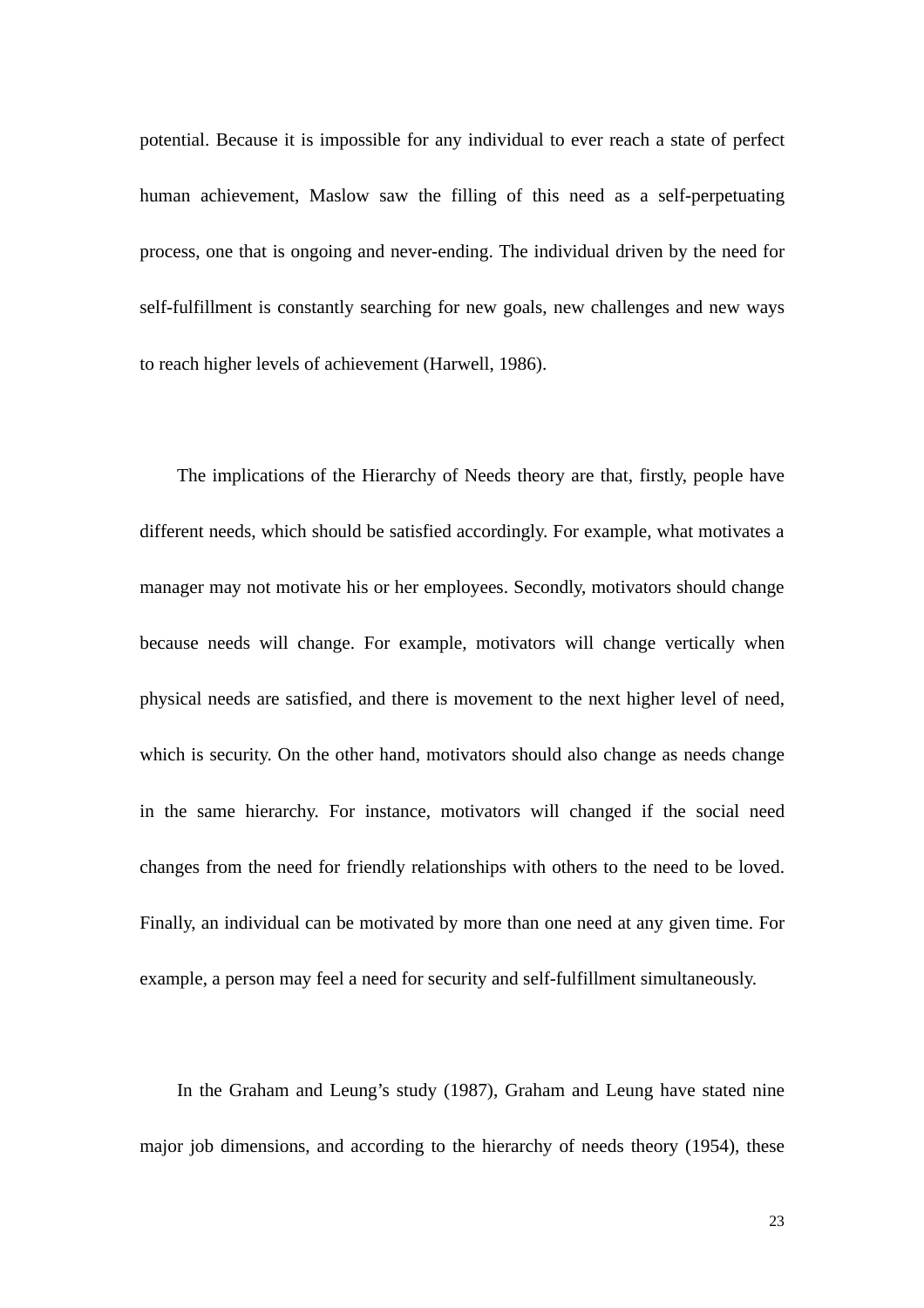job dimensions can be classified into several needs. In this study, the job dimensions in the Graham and Leung's model are examined in the context of the hierarchy of needs theory (1954).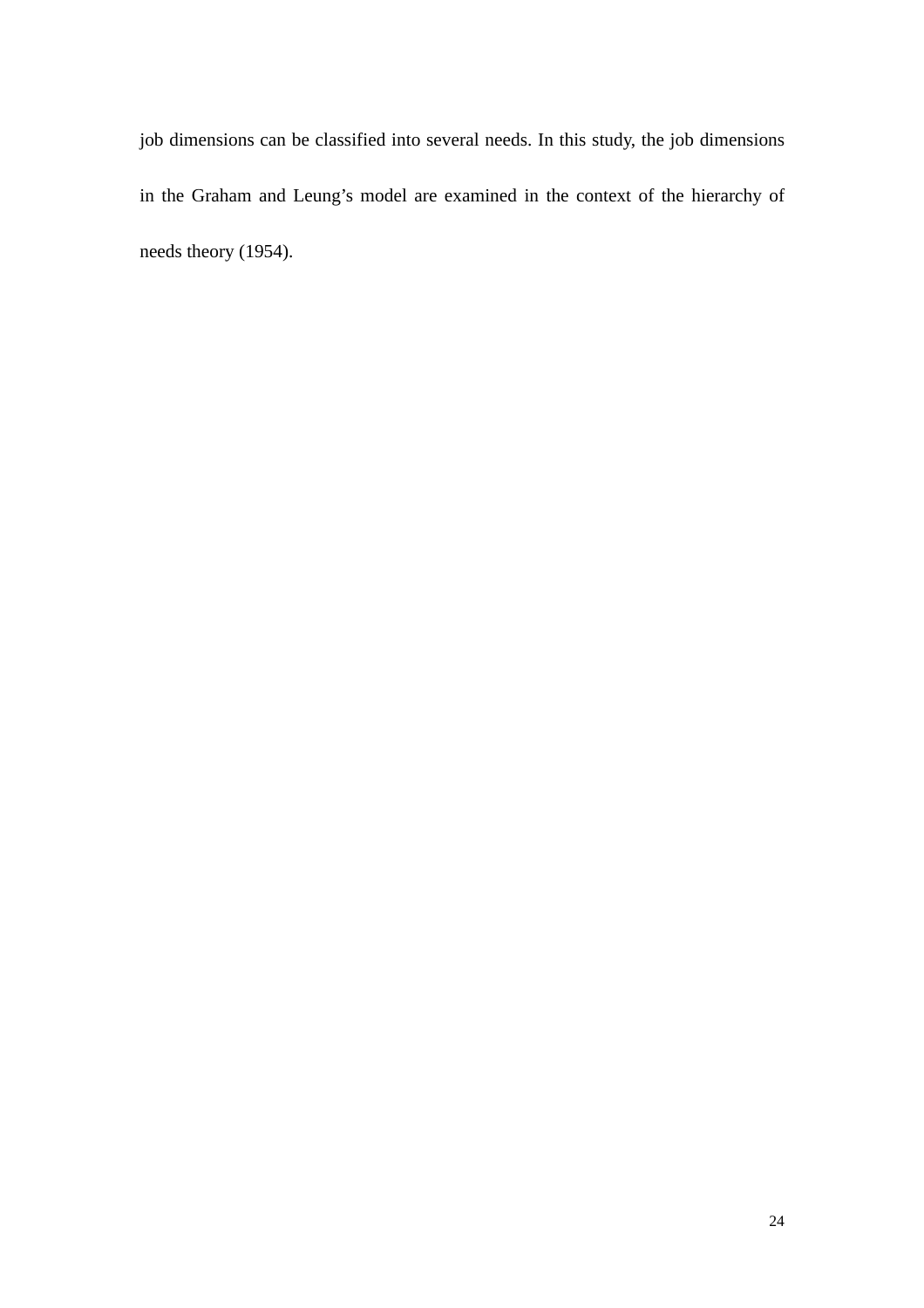## **Methodology and Limitation**

#### **A. Methodology**

The method employed in this study was the questionnaire survey. It was aimed at evaluating the relationship between pay and motivation of low-income earners.

The questionnaire was divided into two parts. The first part was concerned with the relationship between job dimensions and motivation. The other part is concerned with general information such as gender, ages and the educational attainment of the interviewees.

In order to give some validity to the questionnaire responses, the questions were designed to be independent and the wordings of the questions simple and clear to avoid misunderstandings. Additionally, two students who are studying in translation in Lingnan University were asked to use backward translation in translating the questionnaire from English version to Chinese version. In order to make the Chinese version of the questionnaire more accurate, the format and questions in the questionnaire are based on the Graham and Leung's study, 1987, again in order to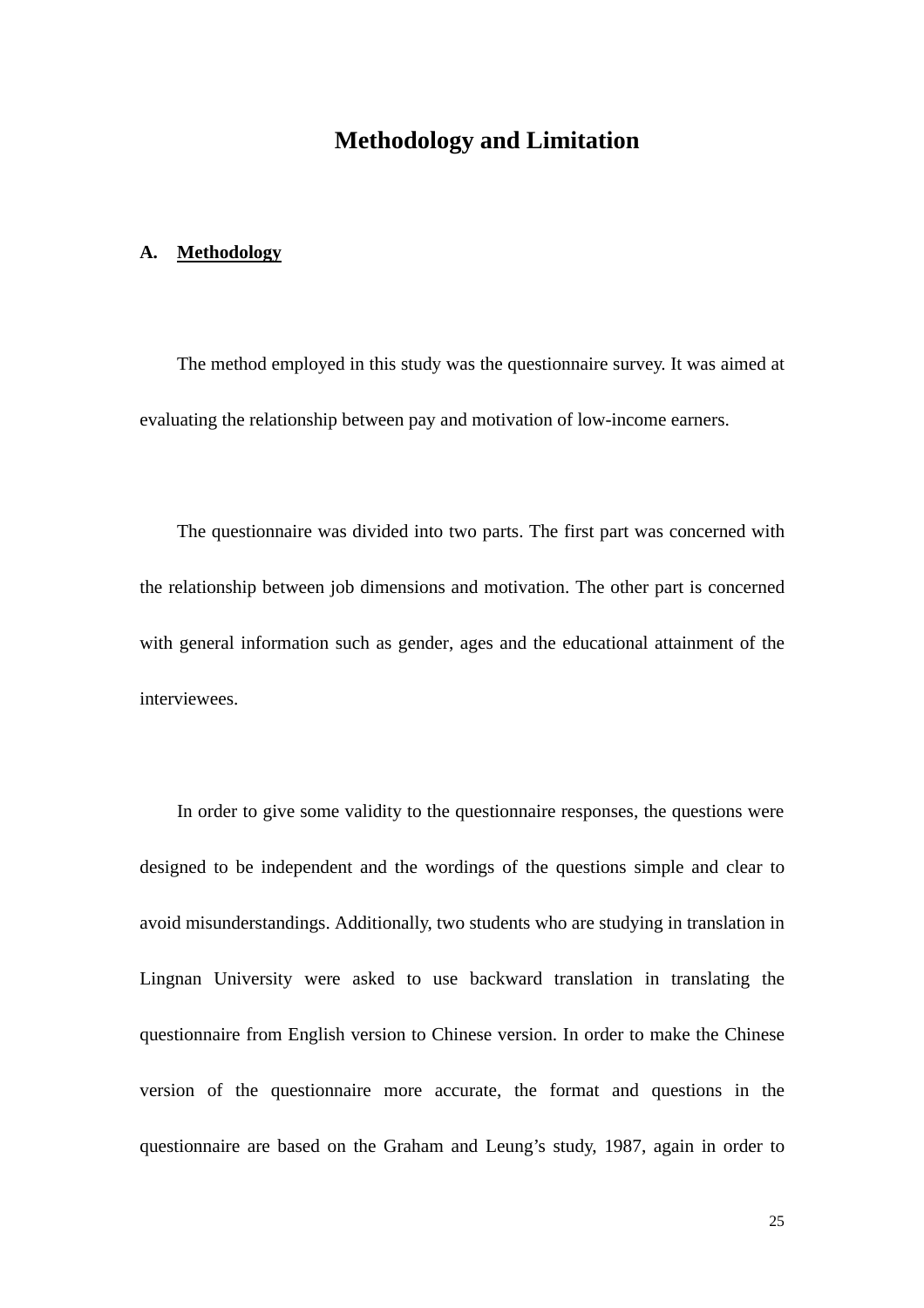attain some degree of validity in relation to the questionnaire.

## **B. Limitation**

Most of the potential respondents to the questionnaire claimed to be too busy to complete an administered questionnaire. Additionally, there were several technical problems in the construction of a website for online completion of the questionnaire.

Furthermore, some of the questionnaires were discarded because they were incomplete. The final response rate was 221 from 250 questionnaires, i.e., an 88.4% percent response rate.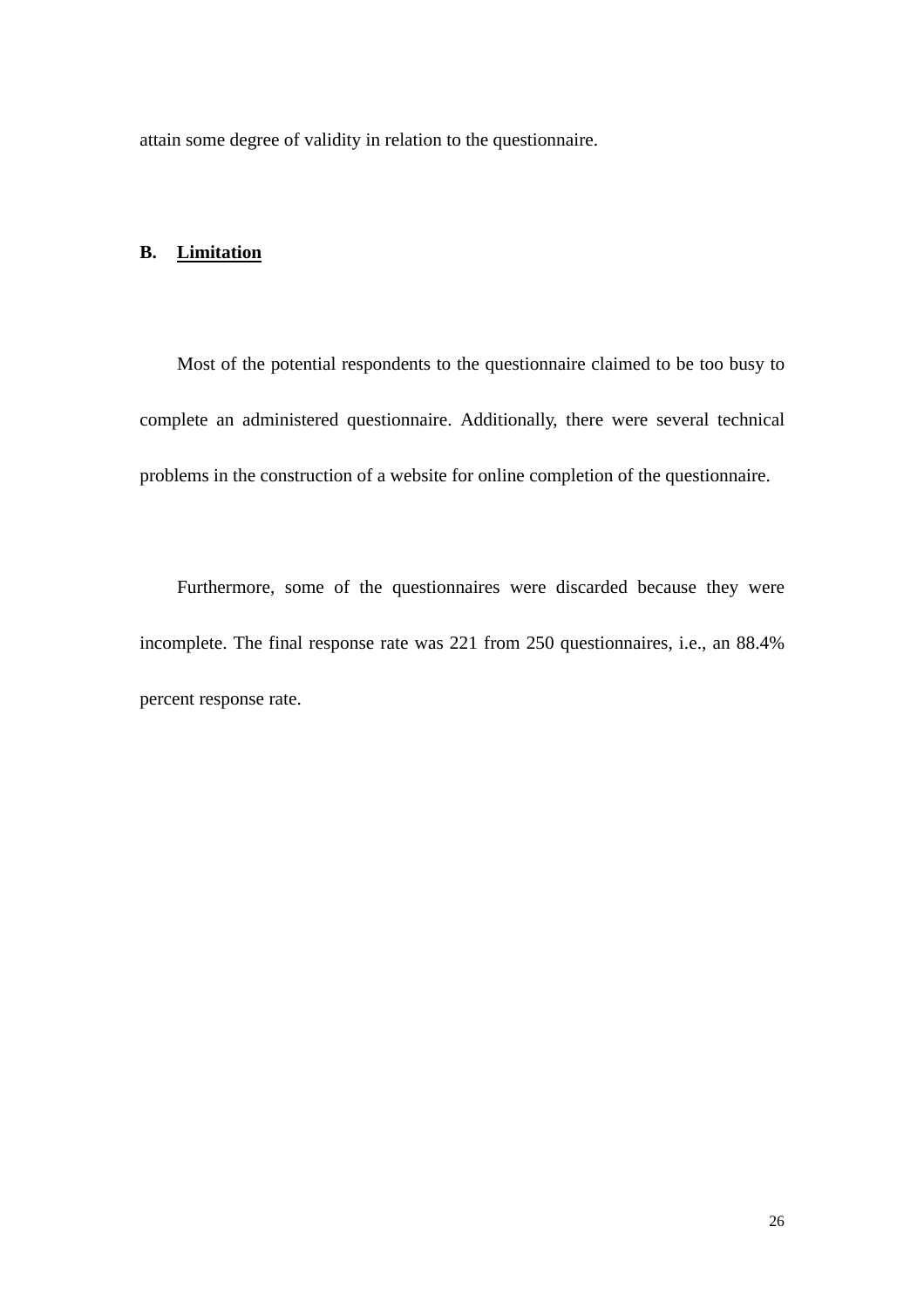## **Data Collection**

## **A. Questionnaire Layout**

As previously stated, the questionnaire was divided into two main parts. The first part was concerned with the perception and attitudes towards several job dimensions. These included the fields of the candidates (10 items); the positions (4 items) and the salary range (5 items). In addition, there were several dimensions for the candidates to rank  $(1 - 10)$ , where 10 are the most important).

The other part aimed at collecting the general background of the candidates, such as gender, age and the educational attainment.

Before the distribution of the questionnaire, backward translation was used in translating the questionnaires from English version to Chinese version.

### **B. Subject**

The survey was conducted through various channels. First, there is a website for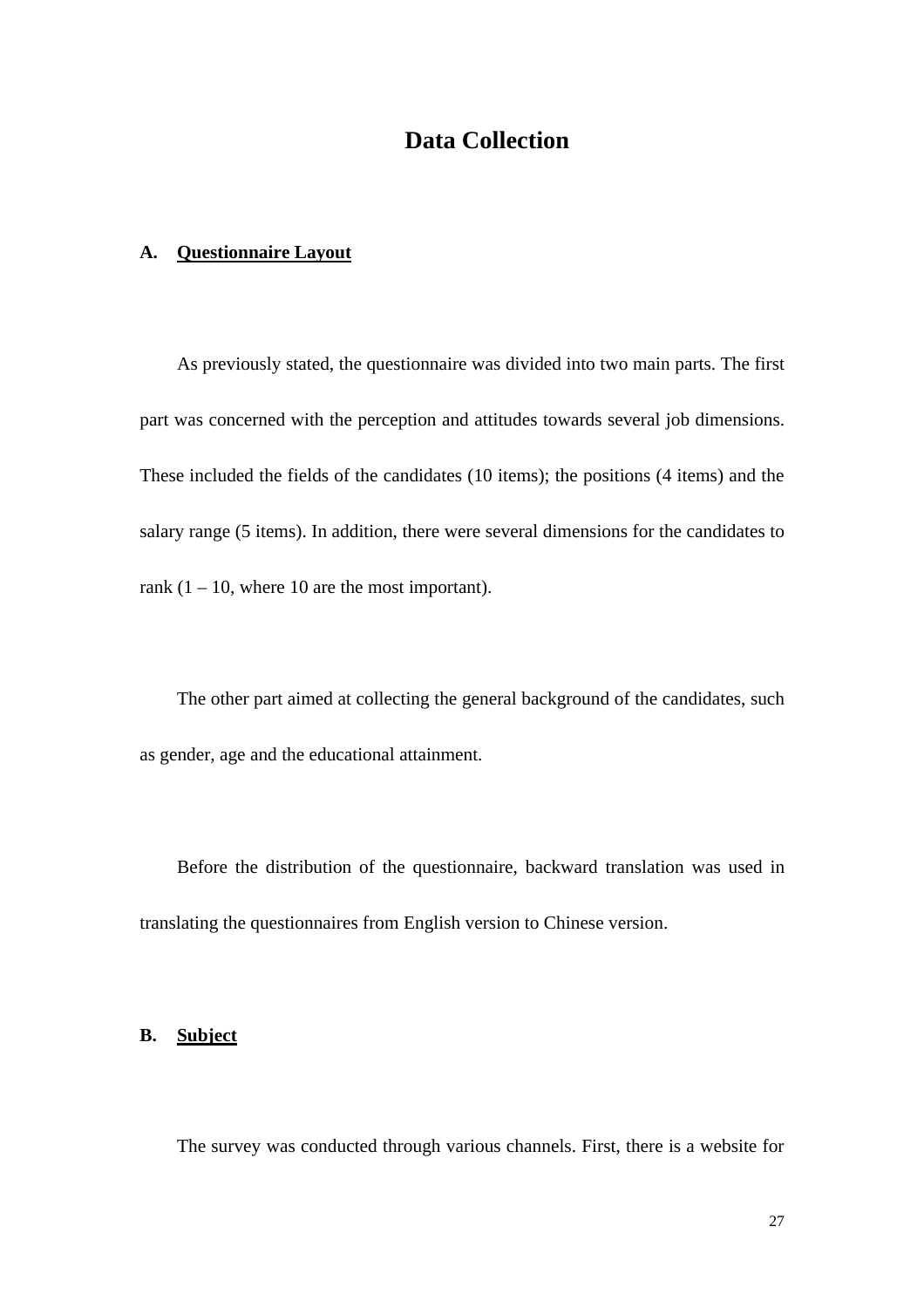the posting the questionnaire to the Internet<sup>2</sup>. Additionally, softcopy of the questionnaires were distributed to friends through ICQ. Finally, self-administered questionnaires were sent to Hong Kong employees in various districts such as the industrial area in Tuen Mun, the Nathan Road in Mongkok, the shopping mall in Causeway Bay and the commercial centre in Central. The employees were randomly chosen in the above listed districts.

#### **C. Procedure**

Two professors and two students in Lingnan University were invited to pre-test the questionnaire, several amendments were made to improve the face validity of the questionnaire, the purpose being to ensure the wordings and meaning in the questionnaire were clear and accurate.

After that, the finalized questionnaire was posted on the Internet, and 230 questionnaires hardcopy were printed for the potential respondents.

 $\overline{a}$ 

<sup>&</sup>lt;sup>2</sup> http://hk.geocities.com/jacarjacarjacar/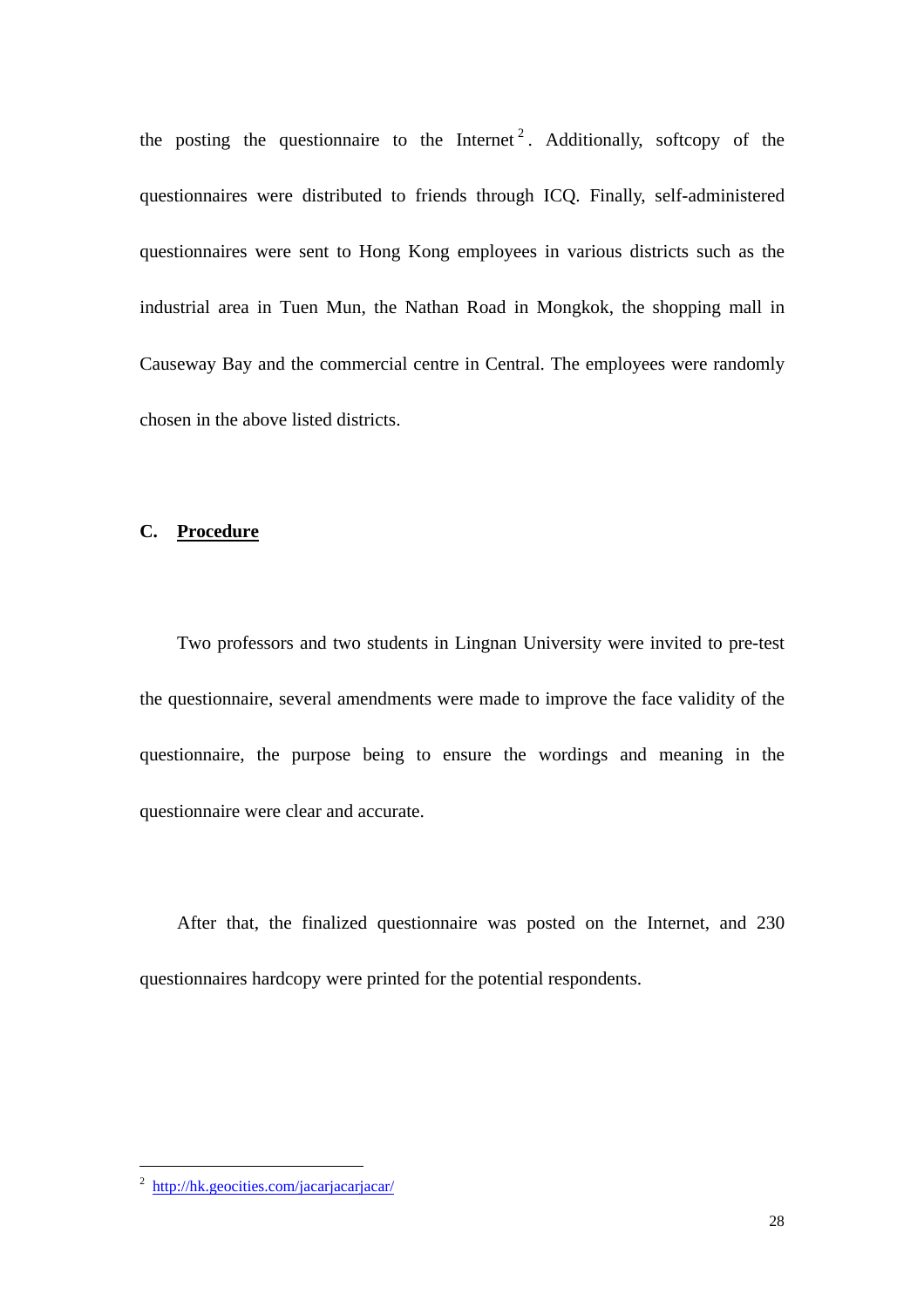#### **D. Questionnaire Distribution and Collection**

Questionnaires were distributed to various districts (listed above) in person. All the employees from different fields were asked to participate in the survey. The respondents were randomly chosen in the above districts. After the collection of the questionnaire, most of the low-income earner respondents are came from the industrial area in Tuen Mun and the Nathan Road in Mongkok. Not surprisingly, the earners who work in the industrial estate probably earn less than those who work in the commercial centre in Central. On the other hands, there are also some of the respondents in the commercial centre in Central earn little and classified as the low-income earners.

#### **E. Response**

230 questionnaires were distributed and 201 received back. 20 questionnaires were sent returned via ICQ and the website. 29 were rejected because they were incomplete. The overall response rate was 88.4% and 221 questionnaires were fully usable and with complete data.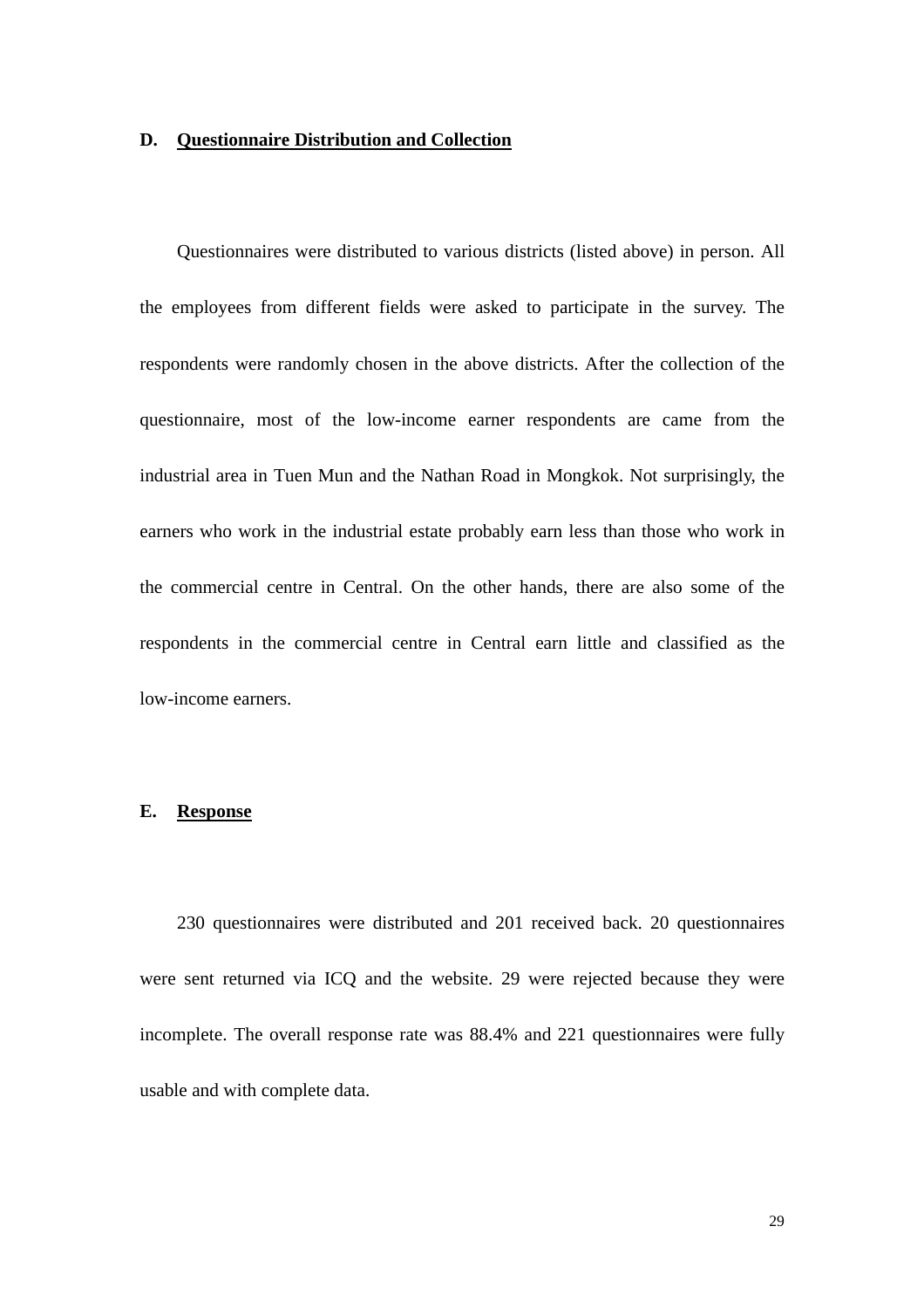## **Analysis and Findings**

## **A. Background Information of the Respondents**

## **1. Gender**

OF the 221 respondents, 51% were male and 49% female (Figure 2). The even distribution between male and female ensured minimal gender bias.



**FIGURE 2**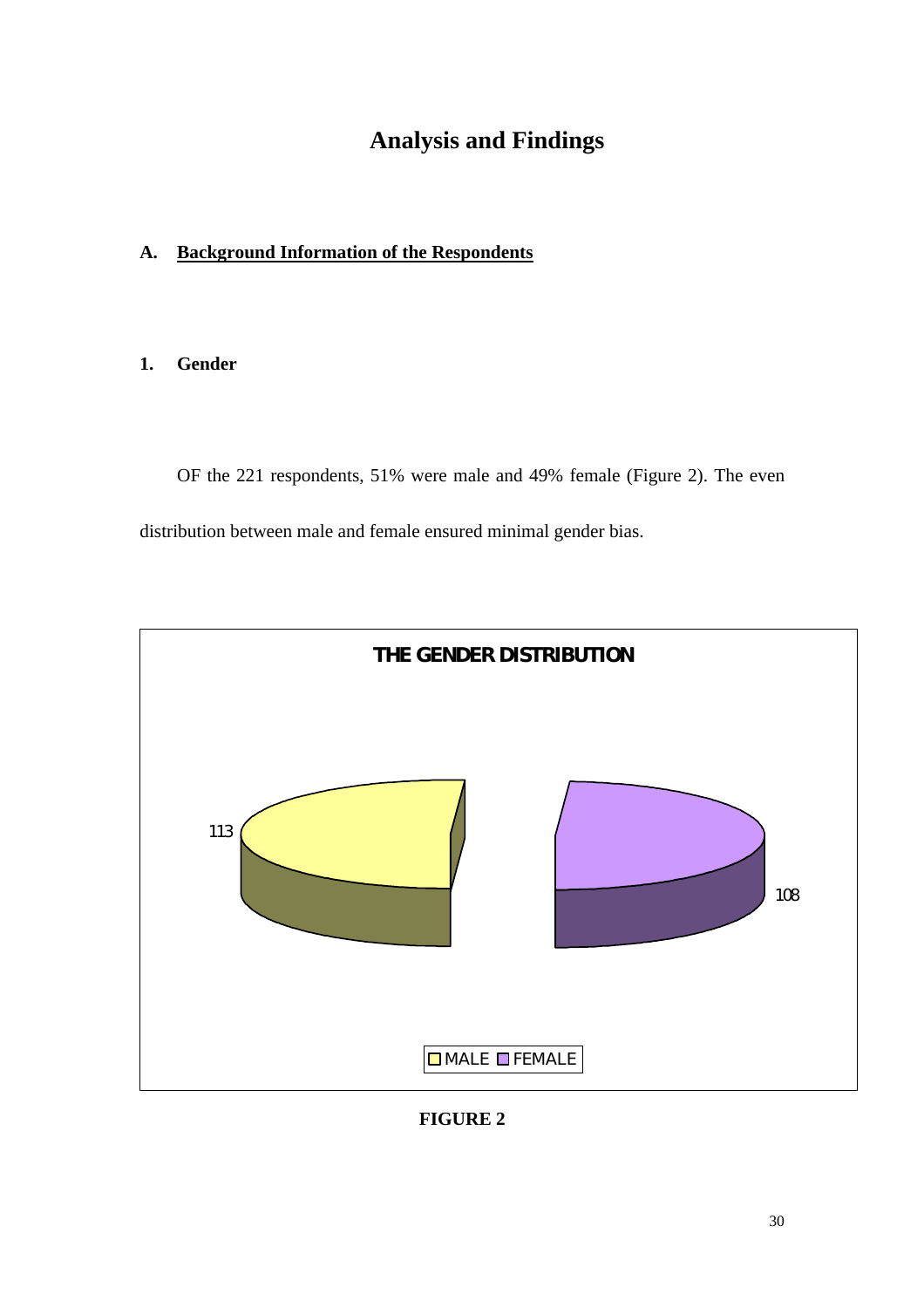## **2. Age Group**

305 of the respondents were aged between 16 and 25. About 34% of them were aged from 26 to 35. Those who were aged 36 to 45 comprised 22% of the respondent. Finally, 14% of the respondent were aged 46 or above (Figure 3). This distribution is consistent with the age distribution of the Hong Kong working population where the active work force in Hong Kong is mainly comprised of adults who are between 26 and 35.



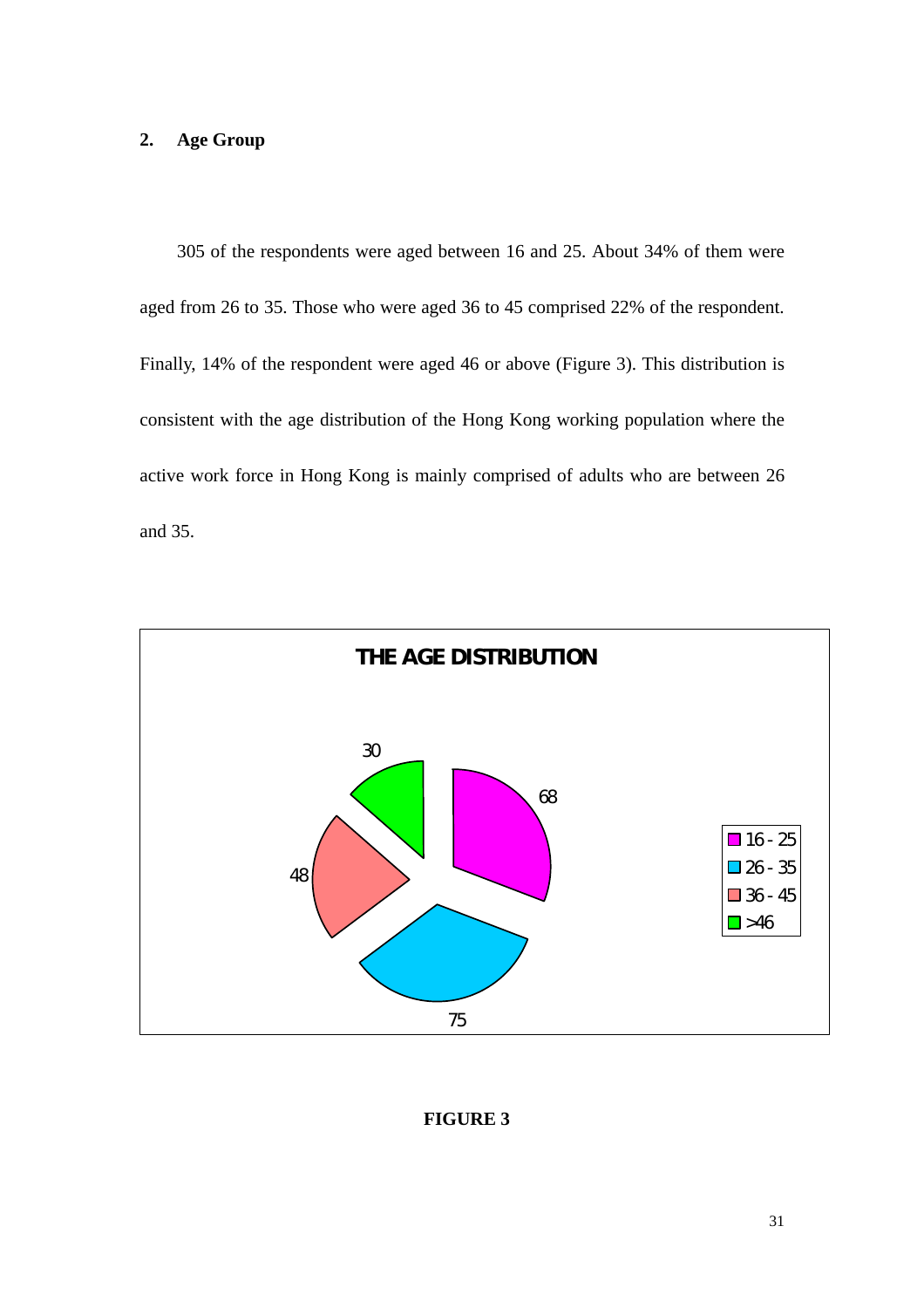#### **3. Educational Attainment**

21% of the respondent had just attained primary education. 45% of the respondent has completed secondary education. Approximately 26% of respondents had achieved the tertiary level of education and there were 17% of the respondent who had finished post-graduate study (Figure 4).



 **FIGURE 4**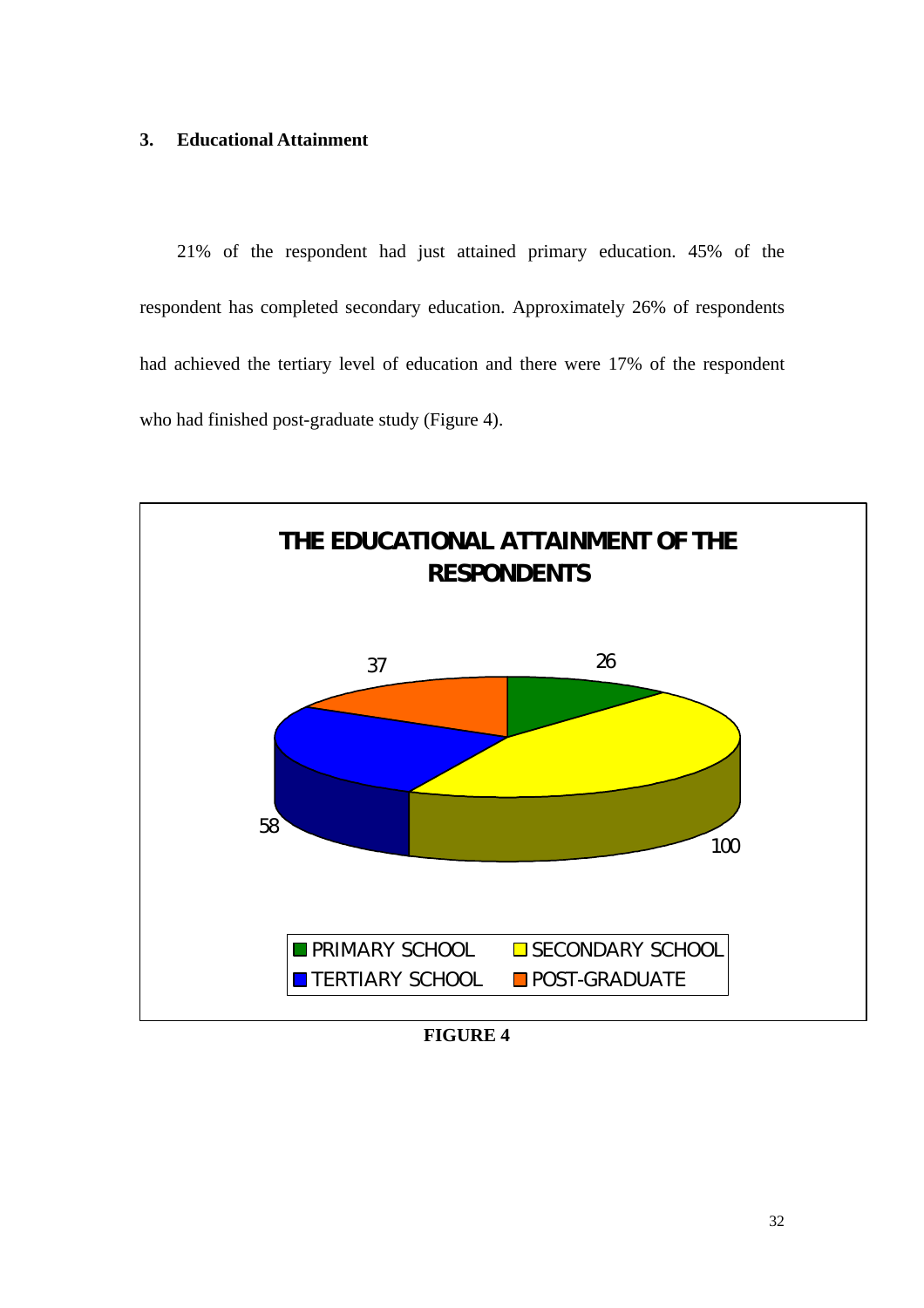#### **4. Field of Business**

Most Of the respondents came from the business sector. There were 15 respondents in accounting, 12 in financial industrial, 39 in telecommunications, 15 in I.T. sector, and 40 in retailing. The second largest group came from secondary industry, which is manufacturing i.e., 26 respondents fell in this category. The remaining were from the civil service (6 respondents), education (15 respondents), 3 from the Airline industry, and 50 from others field such as social work, catering and hospitals (Figure 5).



**FIGURE 5**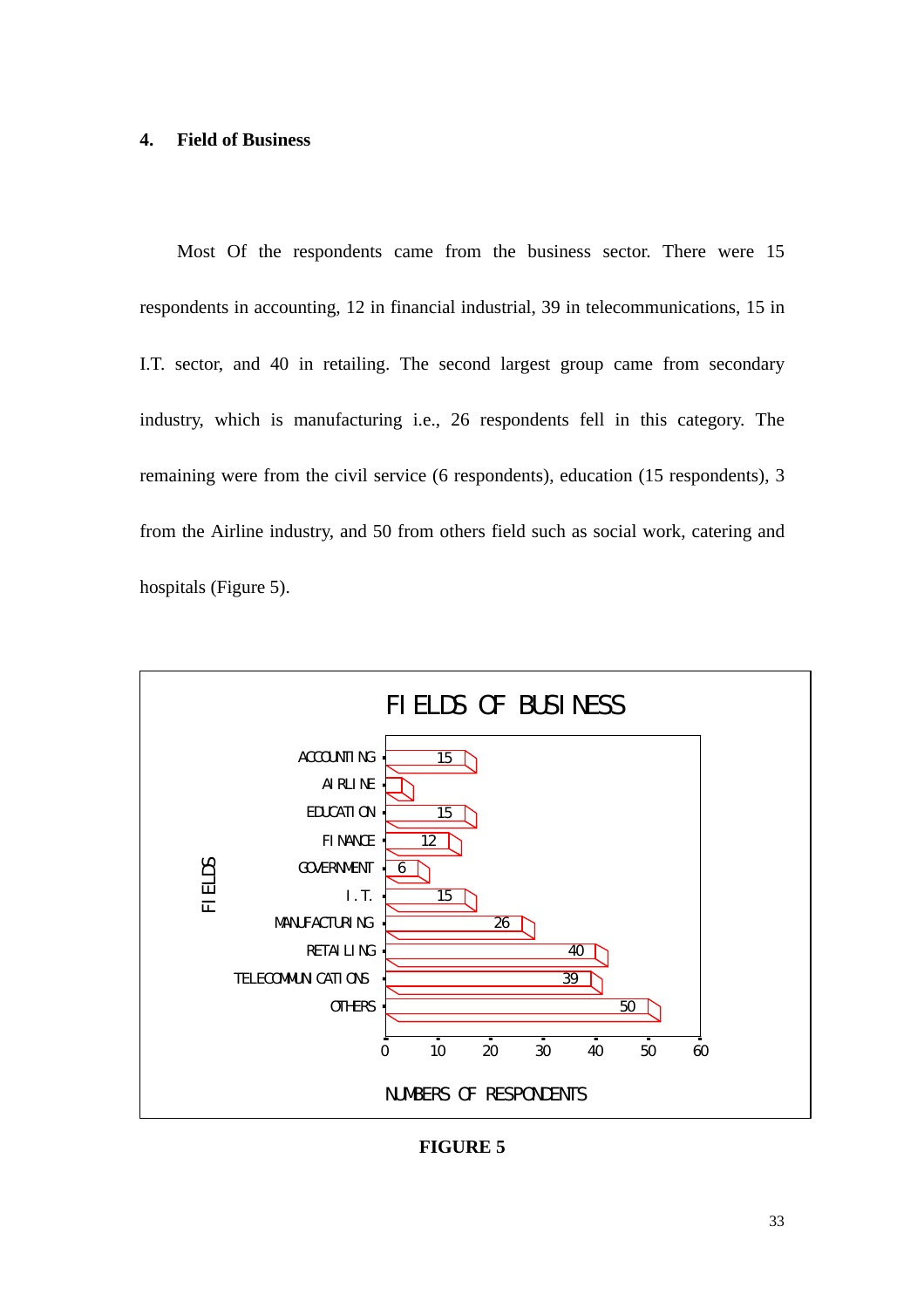#### **5. Position**

More than half of the respondents were white-collar workers (55%). 26% of the respondents were blue-collar workers. The remaining was 6% managerial level and there were 13% in other position that could not be classified into one specific category (Figure 6).



**FIGURE 6**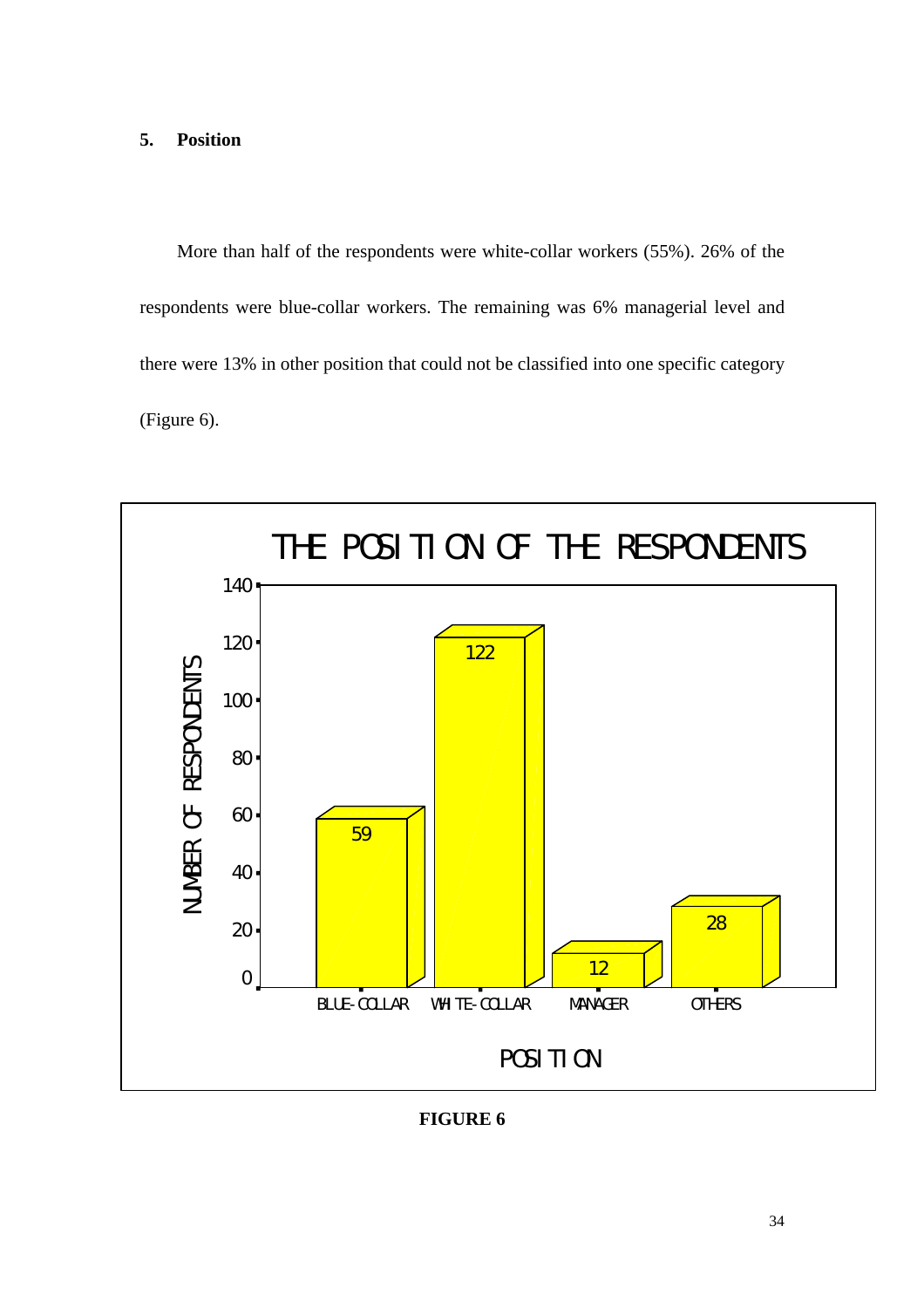#### **B. Income Classification**

The questionnaire divided the income earned per month into 5 categories, which were 'BELOW HK\$10,000', 'FROM HK\$10,000 TO HK \$18,700', 'FROM HK\$18,700 TO HK\$30,000', 'FROM HK\$30,000 TO HK\$50,000' and 'ABOVE HK\$50,000'. Above half of the workers fell into the category 'BELOW HK\$10,000' (47.5%), and are described as the low-income earners. 37.5% of the respondent were earning HK\$10,000 to HK\$18,7000 per month, and in this study have been named middle-income earners. 9.5% of respondents stated they were earning 'FROM HK\$18,700 TO HK\$30,000' with 4% earning 'FROM HK\$30,000 TO HK\$50,000'. 1.5% of respondents were earning more than HK\$50,000 per month. These latter 3 categories were grouped together and called high-income earners (Figure 7).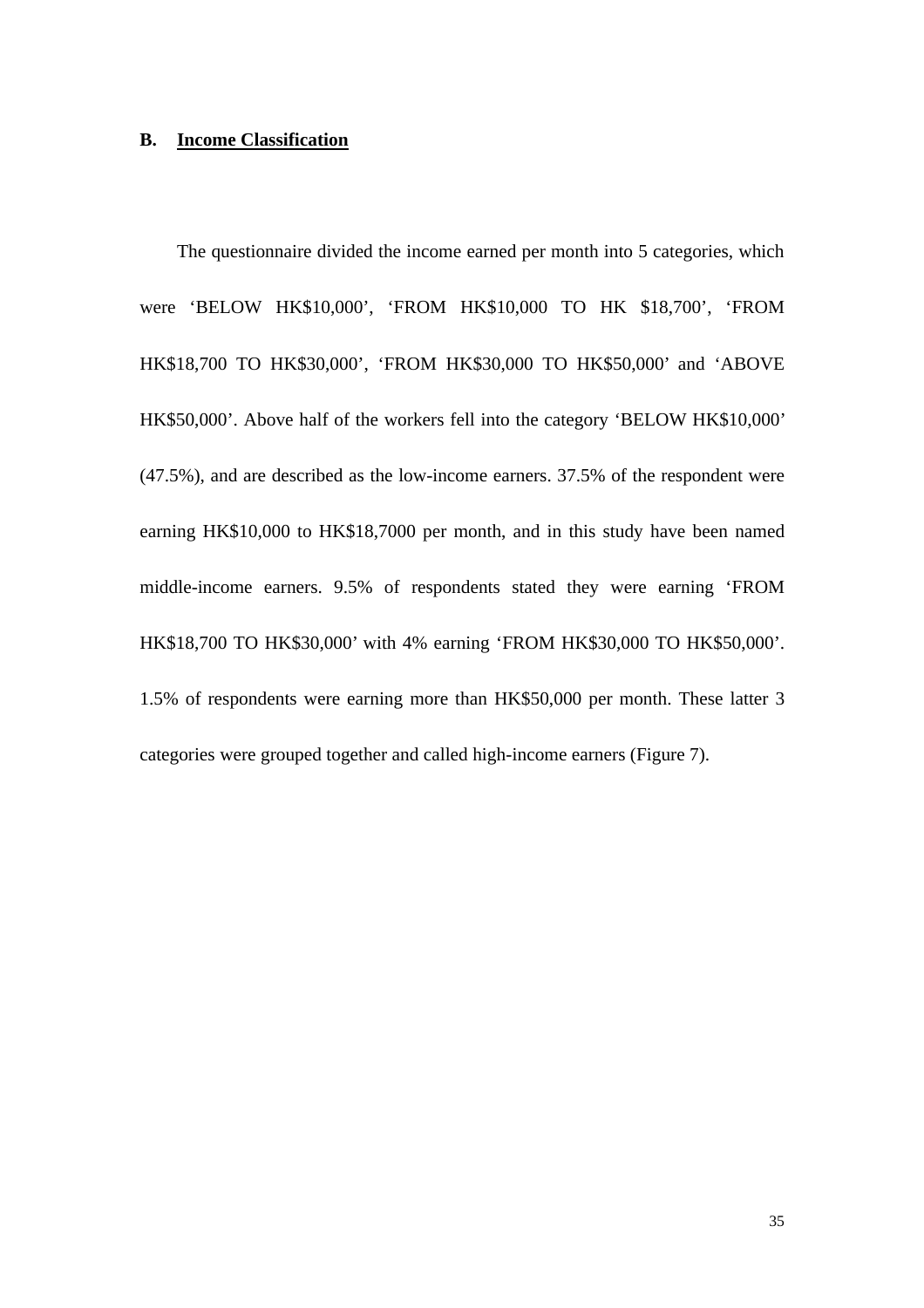

**FIGURE 7**

The above classification (below HK\$10,000 the low-income earners, from HK\$10,000 to HK\$18,700 the middle-income earners; and those who earn more than HK\$18,700 the high-income earners) is based on the publication material from the SAR Government. According to the SAR Government website<sup>3</sup>, 'the median monthly income from main employment of the working population was \$10,000 in 2001.' Hence, those employees earned below HK\$10,000 were categorized as the low-income earners in this study. On the other hands, 'the median monthly income of

 $\overline{a}$ 

<sup>&</sup>lt;sup>3</sup> http://www.info.gov.hk/censtatd/, The Summary Results of 2001 Population Census, Friday, October  $26.2001$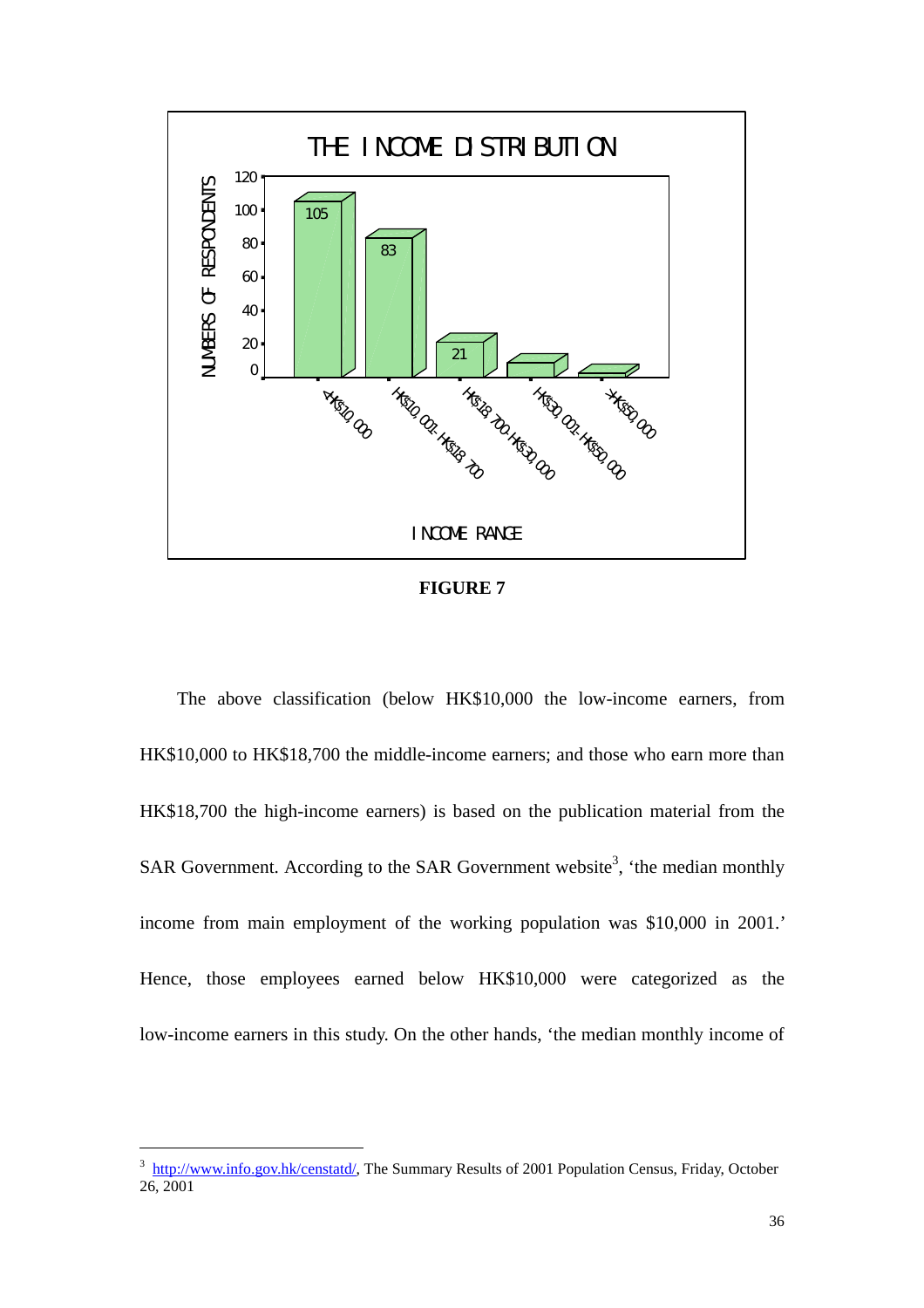domestic households was \$18,700.<sup>4</sup>, therefore, those who earned between HK\$10,000 and HK\$18,700 were grouped as the middle-income earners in this project. From the remaining, those who earned more than HK\$18,700 were categorized as high-income earners (Figure 8)



## **FIGURE 8**

 $\overline{a}$ 

<sup>&</sup>lt;sup>4</sup> http://www.info.gov.hk/censtatd/, The Summary Results of 2001 Population Census, Friday, October  $26.2001$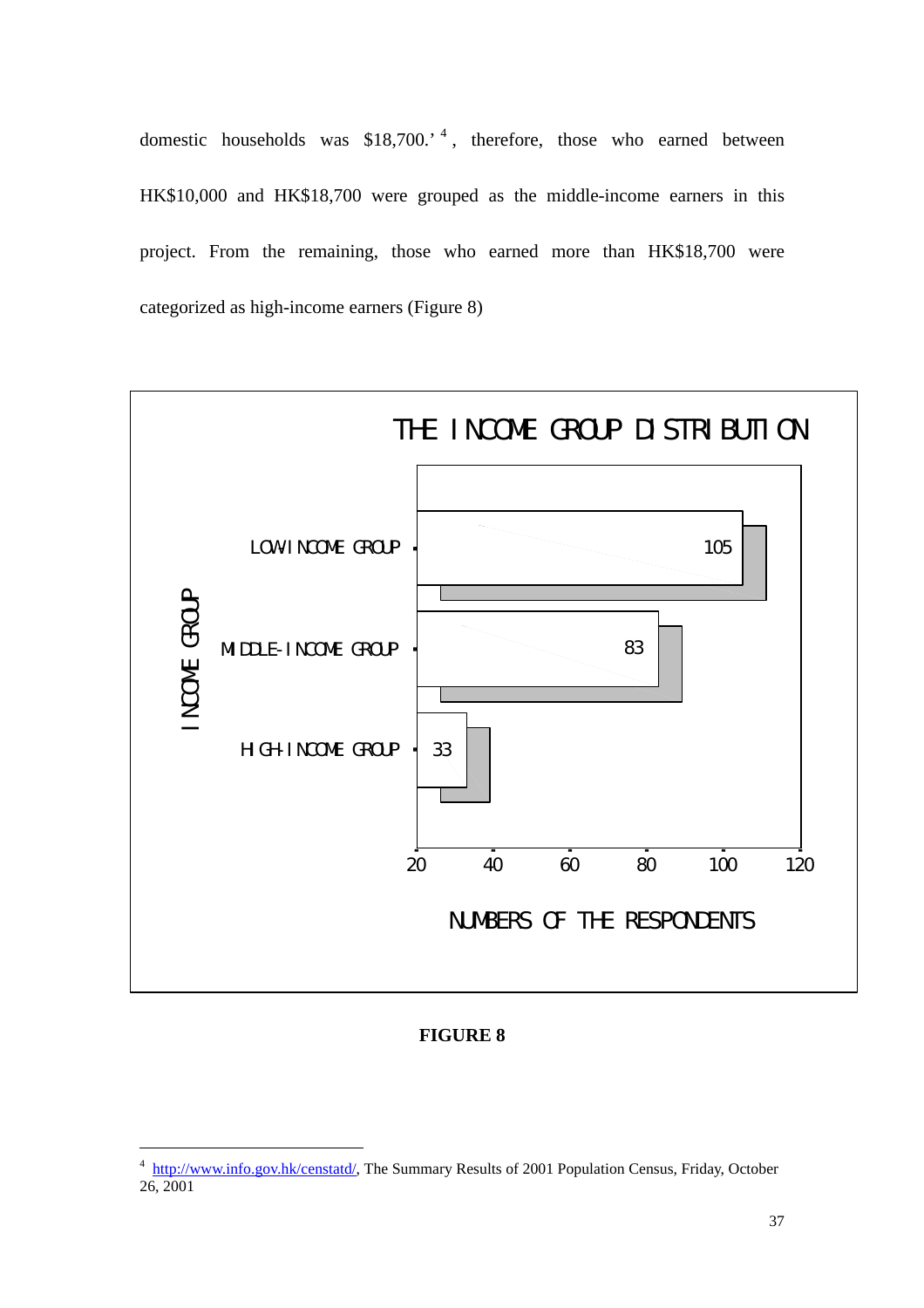## **C. Job Dimension**

| Mean and Ranks of the Nine Job Dimensions among Different Income Groups |                                                                 |                |                          |                          |                    |             |  |  |  |  |  |  |
|-------------------------------------------------------------------------|-----------------------------------------------------------------|----------------|--------------------------|--------------------------|--------------------|-------------|--|--|--|--|--|--|
|                                                                         |                                                                 |                | LOW-INCOME MIDDLE-INCOME |                          | <b>HIGH-INCOME</b> |             |  |  |  |  |  |  |
|                                                                         | <b>MEAN</b>                                                     | <b>RANK</b>    | <b>MEAN</b>              | <b>RANK</b>              | <b>MEAN</b>        | <b>RANK</b> |  |  |  |  |  |  |
| 1. Financial Reward                                                     | 8.30                                                            | 1              | 8.41                     |                          | 864                |             |  |  |  |  |  |  |
| 2. Benefits                                                             | 7.62                                                            | $\overline{2}$ | 7.66                     | $\overline{2}$           | 536                | 8           |  |  |  |  |  |  |
| 3. Advancement                                                          | 6.70                                                            | 7              | 7.64                     | 3                        | 536                | 8           |  |  |  |  |  |  |
| 4. Challenging Work                                                     | 6.00                                                            | 8              | 7.04                     | 7                        | 582                | 7           |  |  |  |  |  |  |
| 5. Recognition                                                          | 7.13                                                            | 4              | 6.99                     | 8                        | 618                | 5           |  |  |  |  |  |  |
| 6. Co-workers                                                           | 7.04                                                            | 5              | 7.29                     | 4                        | 7.18               | 4           |  |  |  |  |  |  |
| 7. Supervision                                                          | 5.81                                                            | 9              | 5.82                     | 9                        | 591                | 6           |  |  |  |  |  |  |
| 8. Job Security                                                         | 6.89                                                            | 6              | 7.23                     | $\overline{\phantom{0}}$ | 7.45               | 2           |  |  |  |  |  |  |
| 9. Working Conditions                                                   | 7.22                                                            | 3              | 7.07                     | 6                        | 7.36               | 3           |  |  |  |  |  |  |
|                                                                         | *The higher the mean rank, the higher the perceived importance. |                |                          |                          |                    |             |  |  |  |  |  |  |

## **TABLE 2**

Financial rewards include different kinds of rewards related to money. Pay is the element of financial reward, hence, in this study; the focus on Pay is the same as the *financial reward* stated in the Graham and Leung's study (1987), and in this study, the terminology *'Financial Reward*' in the Graham and Leung's study (1987) will be used in referring to the term "Pay', as the central element in this paper.

The above table listed the mean point of the importance of the job characteristics among different income earners. The Financial Reward was the most important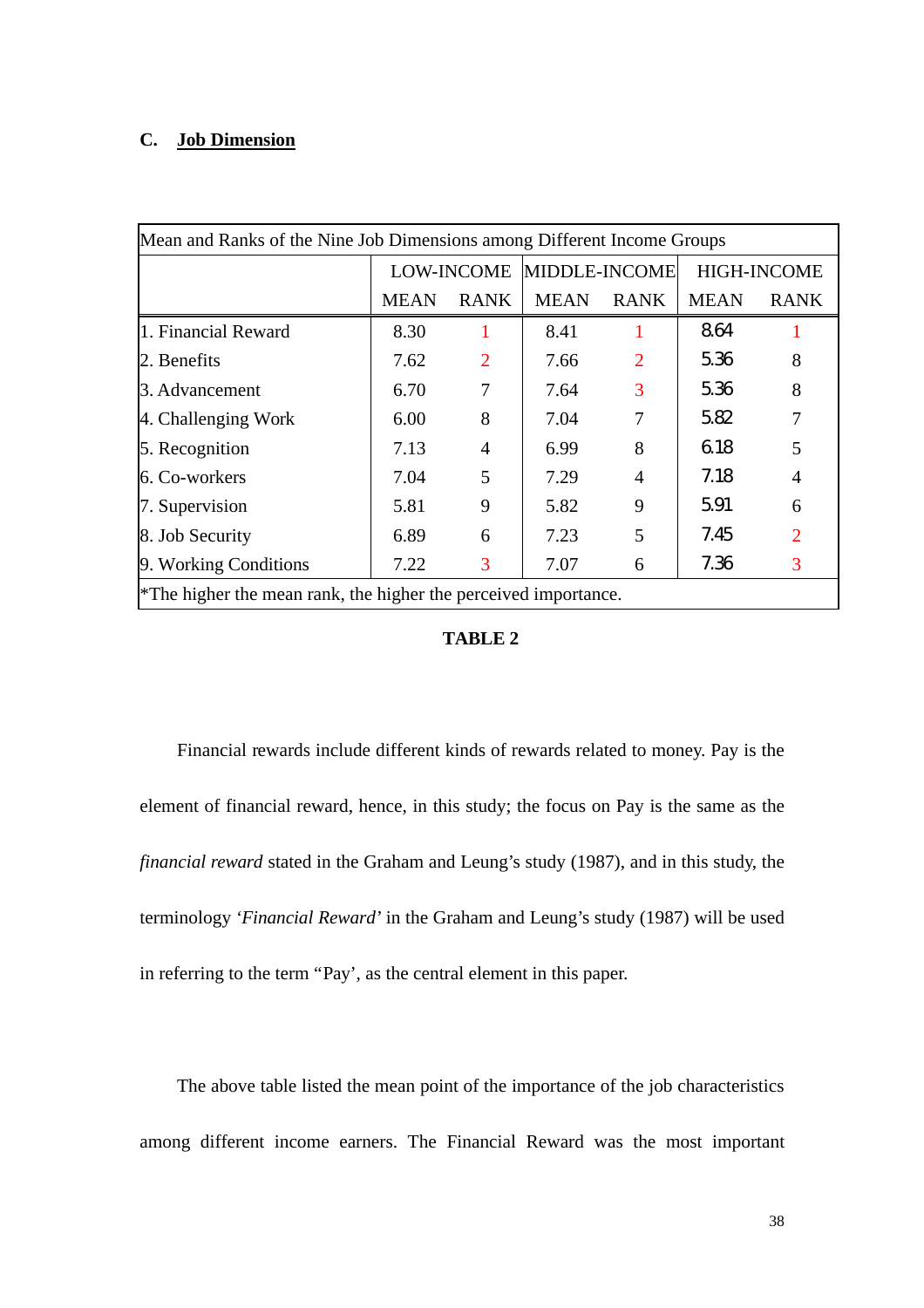among all the different income earners. All of the three different income earners rank Financial Reward as their most important job dimension.

Benefits and Working Conditions were also ranked as important elements by low-income earners. It is also important for the middle-income earners and high-income earners.

For low-income earners, Supervision, Challenging Work and Advancement were ranked as the least important job dimension.

| Mean Ranks of the Nine Job Dimensions for middle managers                 |        |  |
|---------------------------------------------------------------------------|--------|--|
| <b>Job Characteristics</b>                                                |        |  |
|                                                                           |        |  |
| 1. Financial Reward                                                       | $5.8*$ |  |
| 2. Benefits                                                               | 6.3    |  |
| 3. Advancement                                                            | 8.1    |  |
| 4. Challenging Work                                                       | 9      |  |
| 5. Recognition                                                            | 11.9   |  |
| 6. Co-workers                                                             | 12.3   |  |
| 7. Supervision                                                            | 13.1   |  |
| 8. Job Security                                                           | 13.3   |  |
| 9. Working Conditions                                                     | 13.6   |  |
|                                                                           |        |  |
| <sup>*</sup> The lower the mean rank, the higher the received importance. |        |  |
| (This table is adapted from Graham and Leung, 1987)                       |        |  |

## **TABLE 3**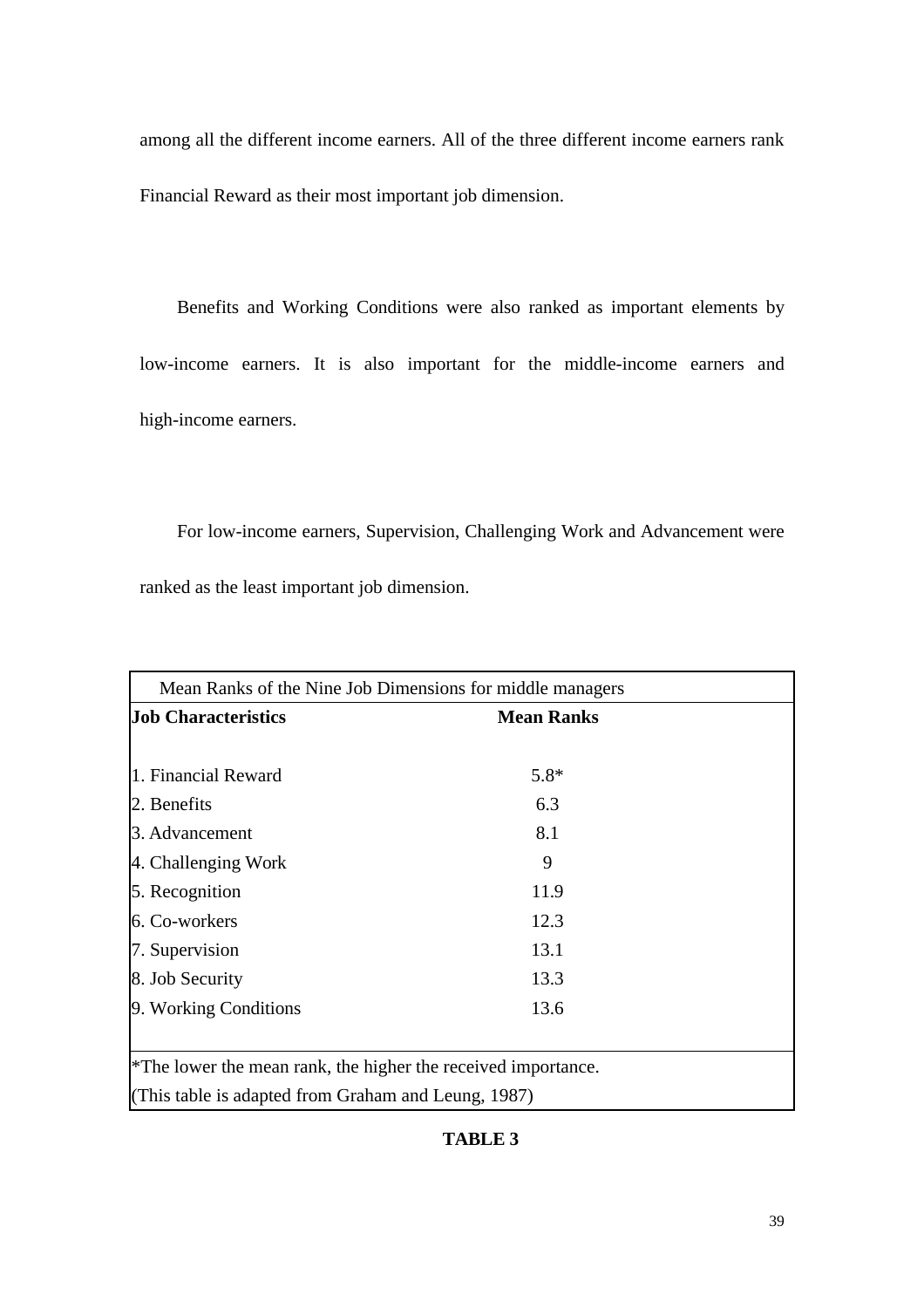Table 3 shows the result of the mean ranks of the nine job dimensions from middle managers by Graham and Leung, 1987. Comparing this table with the low-income earners in table 2 indicates that financial reward was ranked as most important by both the middle managers and the low-income earners.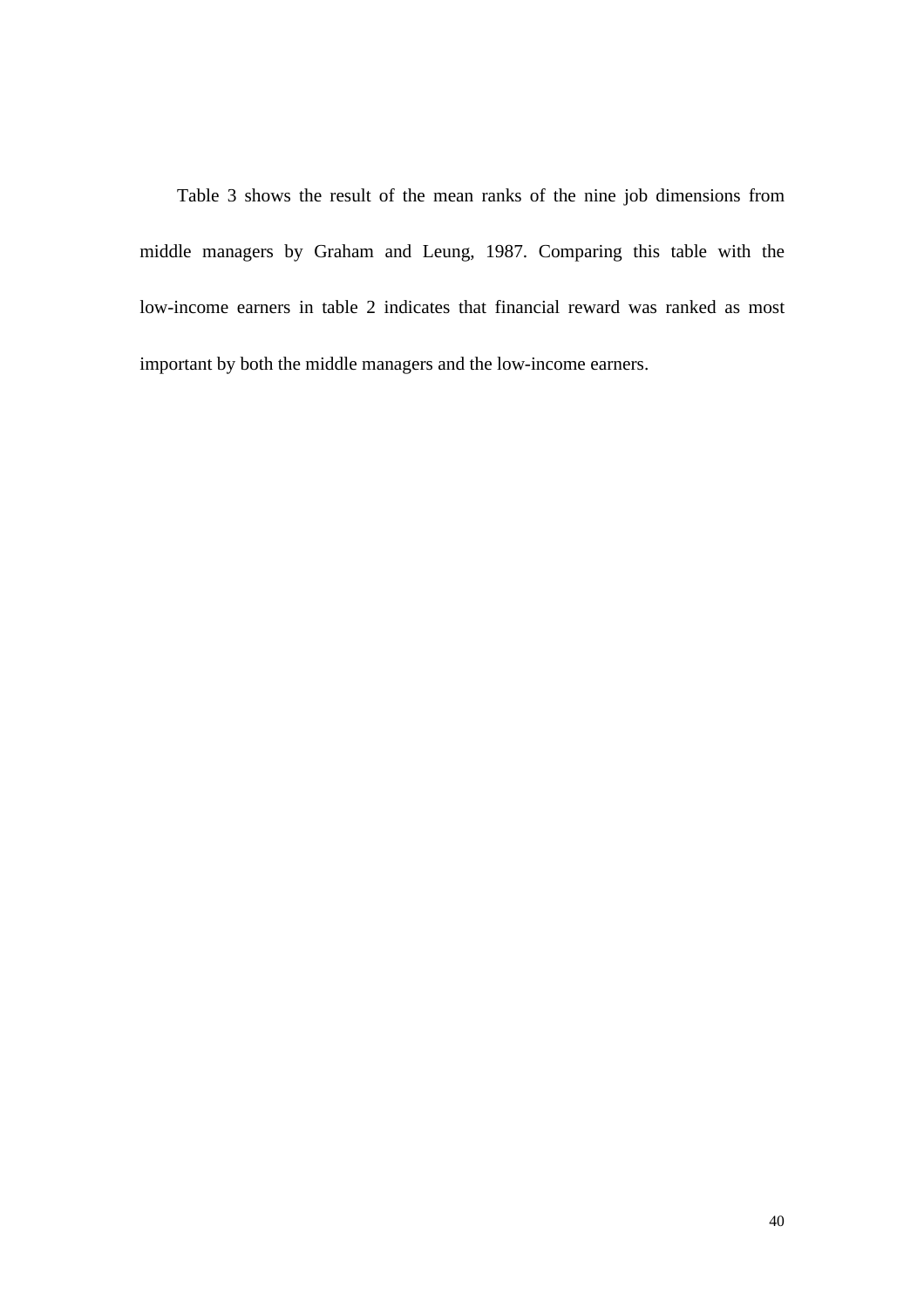## **Conclusion**

It seems that pay, *a form of financial reward*, is the most important job related factor for all the income groups surveyed in this study. They think that the extrinsic rewards, such as pay, or benefit (non-financial reward), are important elements for their job (Although the high-income earners ranked it as number 8, the low-income earners and middle-income earners, about 85% of the respondents, ranked it as high as the Financial Reward). On the other hands, those intrinsic rewards such as advancement and recognition are less important for the Hong Kong employees. As the Hong Kong employees put money as the most important and Pay is the one and only one factor to give them the sense of safety. Hence, those intrinsic rewards are less important. It is consistent with the Graham and Leung's study (1987), which found out that the Hong Kong middle managers ranked the intrinsic rewards such as advancement and recognition as the less important.

All categories of earners placed heavy emphasis on pay, this phenomenon can be explained by the recession period in Hong Kong. It is consistent with the Hierarchy of Needs Theory (Maslow, 1954), i.e., when recession takes place lower level safety needs begin to become important. Comparing with other job dimensions, such as the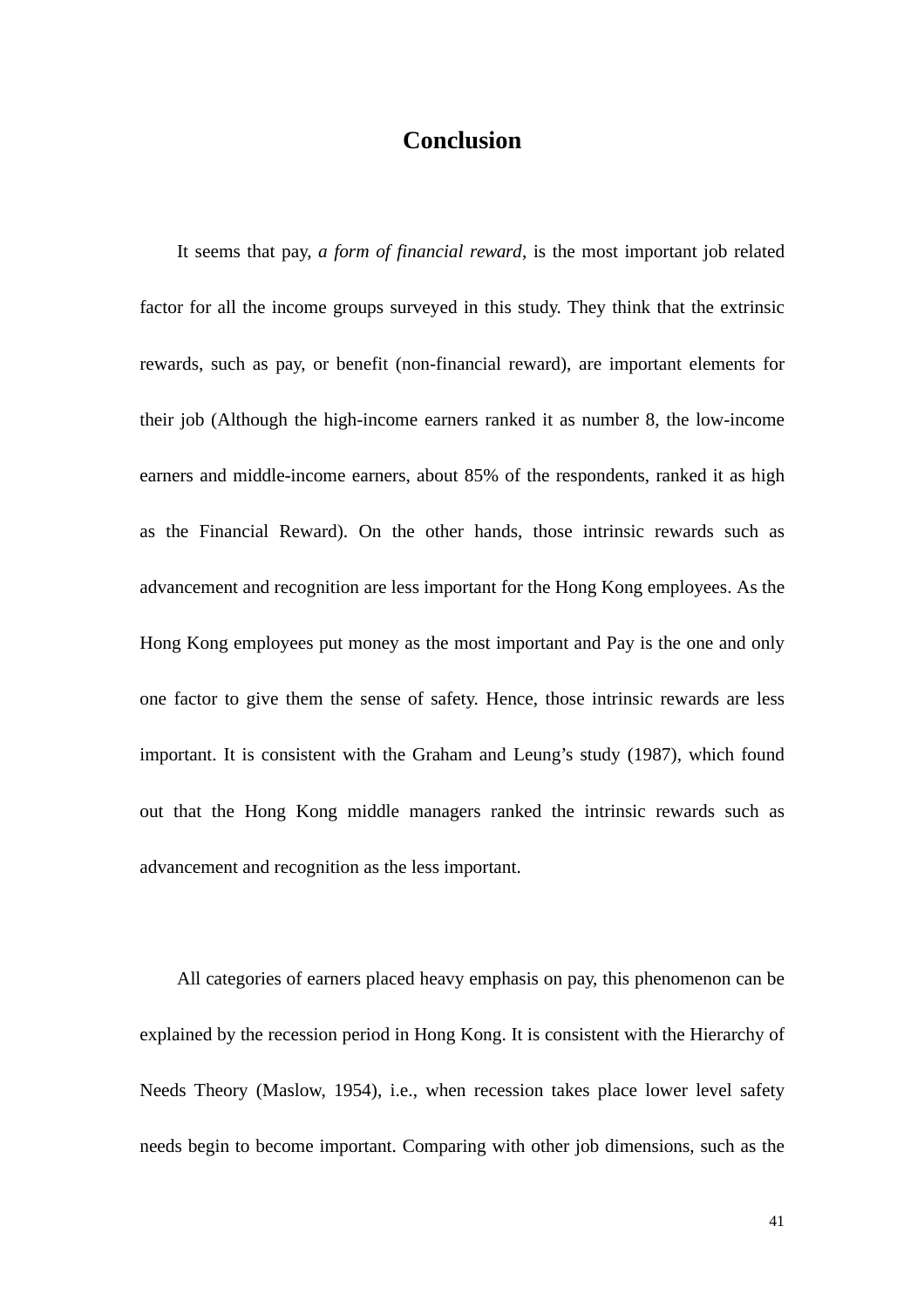Job Security and Recognition, Pay is the most important element in this poor economic period. Many in Hong Kong have suffered in the Asian financial crisis, they lost a lot in the stock market, and hence, pay is important for the middle manager. For those low-income earners, pay, as their permanent income, that is the income persists into the future, is the most important. It is because their salary can be directly financed for their life expenditures and savings.

According to the Hierarchy of Needs Theory introduced by Abraham Maslow (1954) pay may be classified in the physiological needs or security needs categories. In this study, it showed that pay can be classified in the physiological needs or security needs categories especially for the low-income earners. Salary is the major income for all earners, if there is absence of pay; the low-income earners are lack of resources to support and finance their need for food and water. Since Hong Kong is a city in China, the Chinese culture affecting the Hong Kong employees' attitude towards Pay. Money is the most important in the Chinese society. Besides, the Chinese always satisfy their want step by step, just like the Hierarchy of Needs Theory introduced by Abraham Maslow (1954); they want to satisfy the basic needs such as the Physiological needs, Security/ Safety needs, by earning money from working. The Chinese with just want to gain satisfaction from the higher level of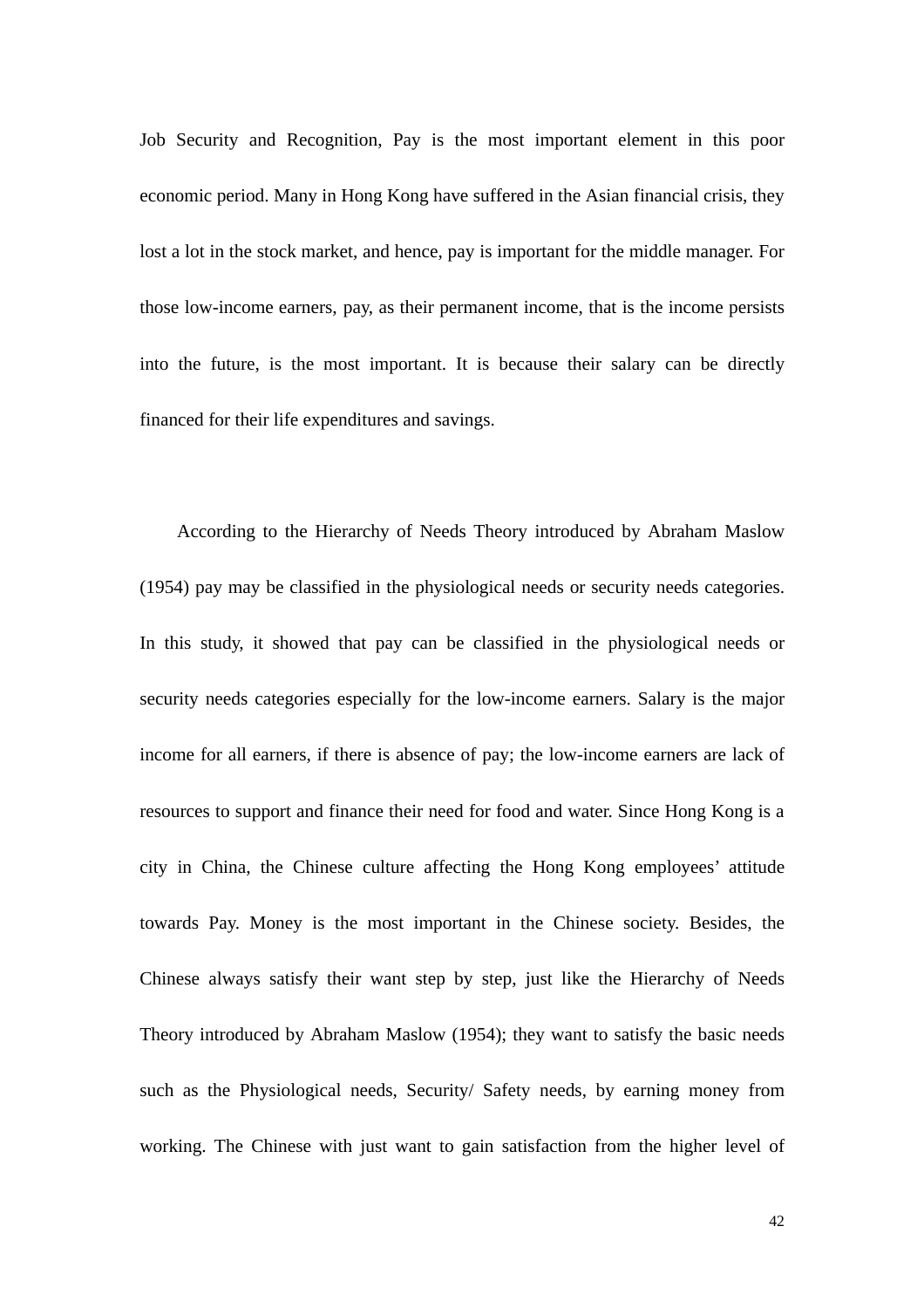needs if and only if after satisfied those lower level of needs. Since the effect from the Chinese culture, all Hong Kong employees place *financial reward* that is Pay, at the top of their preference.

Besides, pay can also be classified, as security needs. It is because pay can be the motivator when individuals feel secure in their jobs and are reasonably assured that their retirement income will be adequate.

On the other hands, the elements such as Recognition and Co-workers can be classified as the social needs in the Hierarchy of Needs Theory. The social need relates to a striving for acceptance, to belong, to be a part of a group, which is capture in the term Recognition (Maslow A. H., 1970); and the quest for companionship and friendly relationships with, which has been termed Co-workers (Maslow A. H., 1970).

With the references of the hierarchy of Needs Theory, Abraham Maslow, 1954, motivators should change because needs will change. For the low-income earners, when physical needs are satisfied, and there is movement to next higher level of need, which is security. At this moment, the low-income earners are seeking to satisfy the physical and security needs, that is pay, so they will rank the social needs such as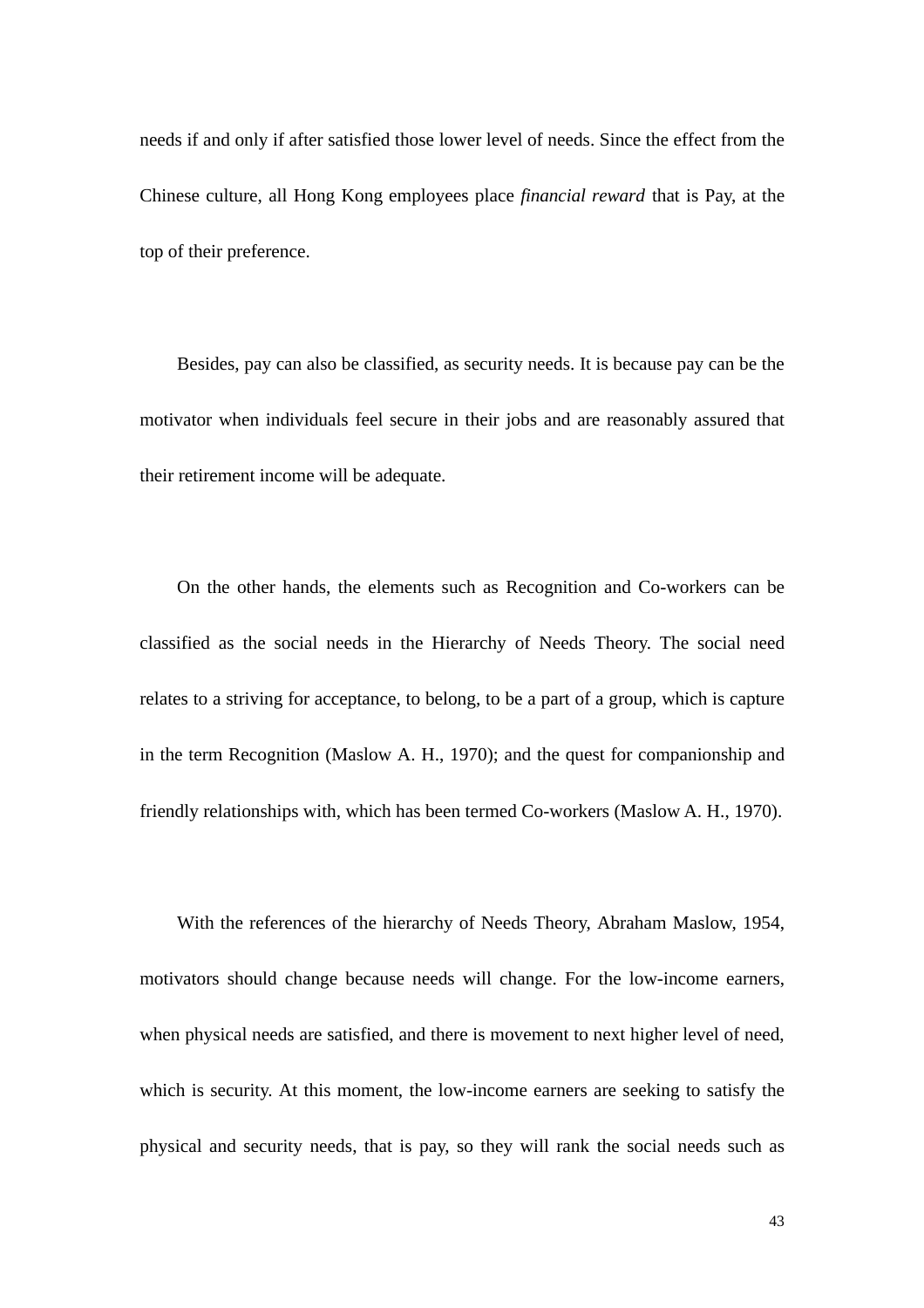Recognition and Co-workers as less important, when they are satisfied by the physical needs and security needs, for examples, they may have a certain amount of money in their bank, or become middle-income earners, they will seek for a higher level of need, such as social needs. They will think that the pay will not be as important as they have gained a lot from this, from an economics view point, that is the law of diminishing returns. Hence, the middle-income earners, or even the high-income earners may want to receive other more rather than pay, such as recognition from others and the social needs.

The other phenomenon reflected by this study is that Working Conditions is relatively important. This may be explained by the followings, the low-income earners are working in an environment that they may perceive to be not so safe. For example, there will be common for us to find that unsafe working environment in the factories or the manufacturing workplace. Furthermore, most of the low-income earners in the survey concluded for this study were from the telecommunication sector. In this sector, long working hours and overtime working are very common. All of the above can be classified as poor working conditions. Since it is more common for the low-income earners to face poor working conditions, low-income earners are likely to rank Working Conditions as more important.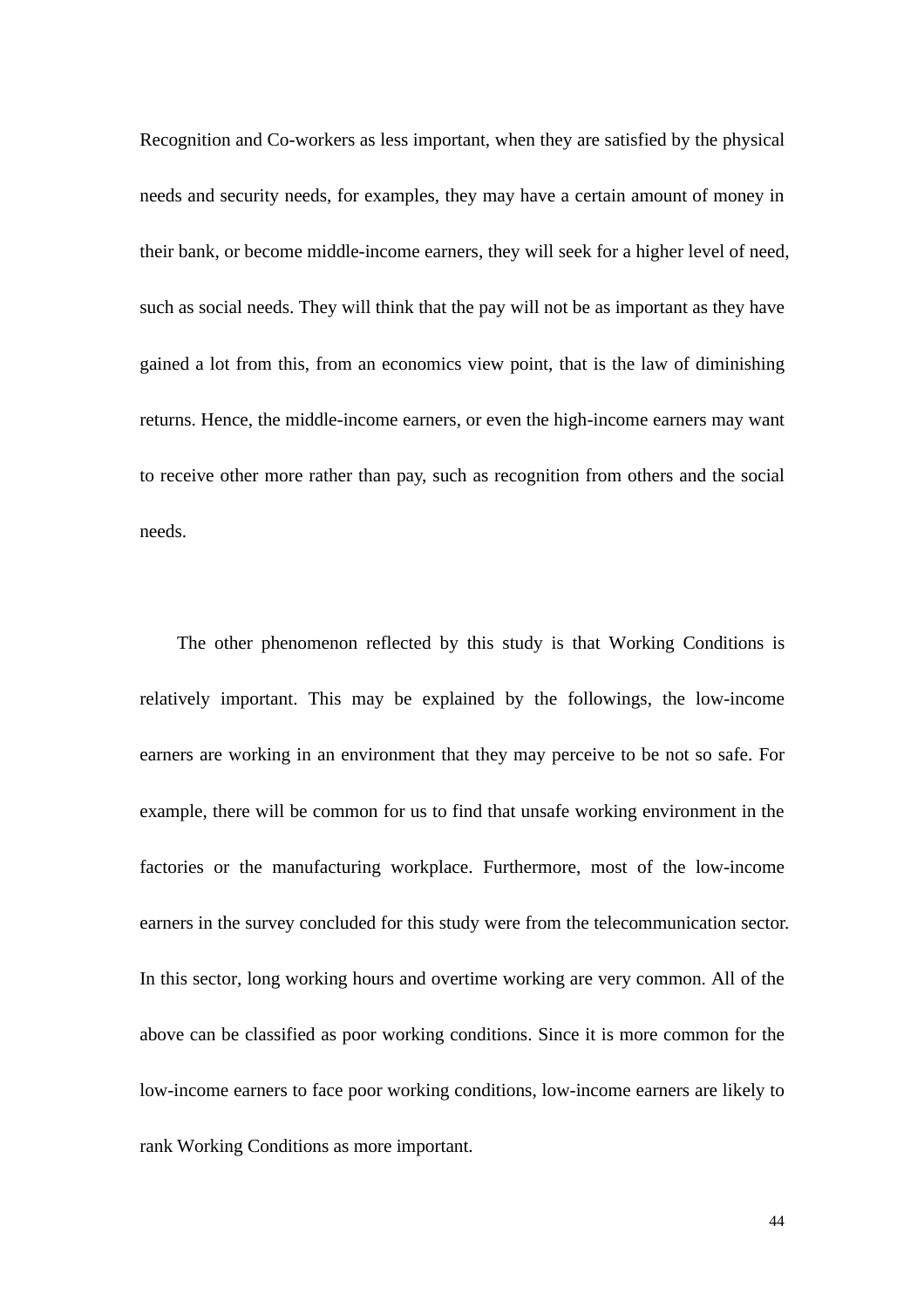Furthermore, Challenging Work is ranked as less important than for whom for the low-income earners. It may be because of the poor educational level of the low-income earners. Since most of the low-income earners have just achieved primary or secondary education, they may think that challenging work is referring to difficult task and heavy task. They know that challenging work depends on the job nature and the perspective of the worker in a theoretical sense. However, they cannot realize this explanation. What they have learnt in their working experience is that, 'a challenging work is referring to difficult task and heavy task in my experience.' told by one of the respondents. It just constitutes a challenging job is largely in the 'eyes of the beholder'. Hence, an interesting challenging job assignment is a subjective notion depending on the character of the person experiencing the work. As a result, most of the low-income earners do not want to receive challenging work.

On the other hands, we can use Hierarchy of Needs Theory (Maslow A. H., 1970) to explain this phenomenon. Challenging Work can be classified as the need of self-actualization, which is reflecting the individuals desire to grow and develop to his fullest potential. By experiencing challenging work, the workers can fulfill his human potential during. Since the low-income earners are trying to satisfy their physical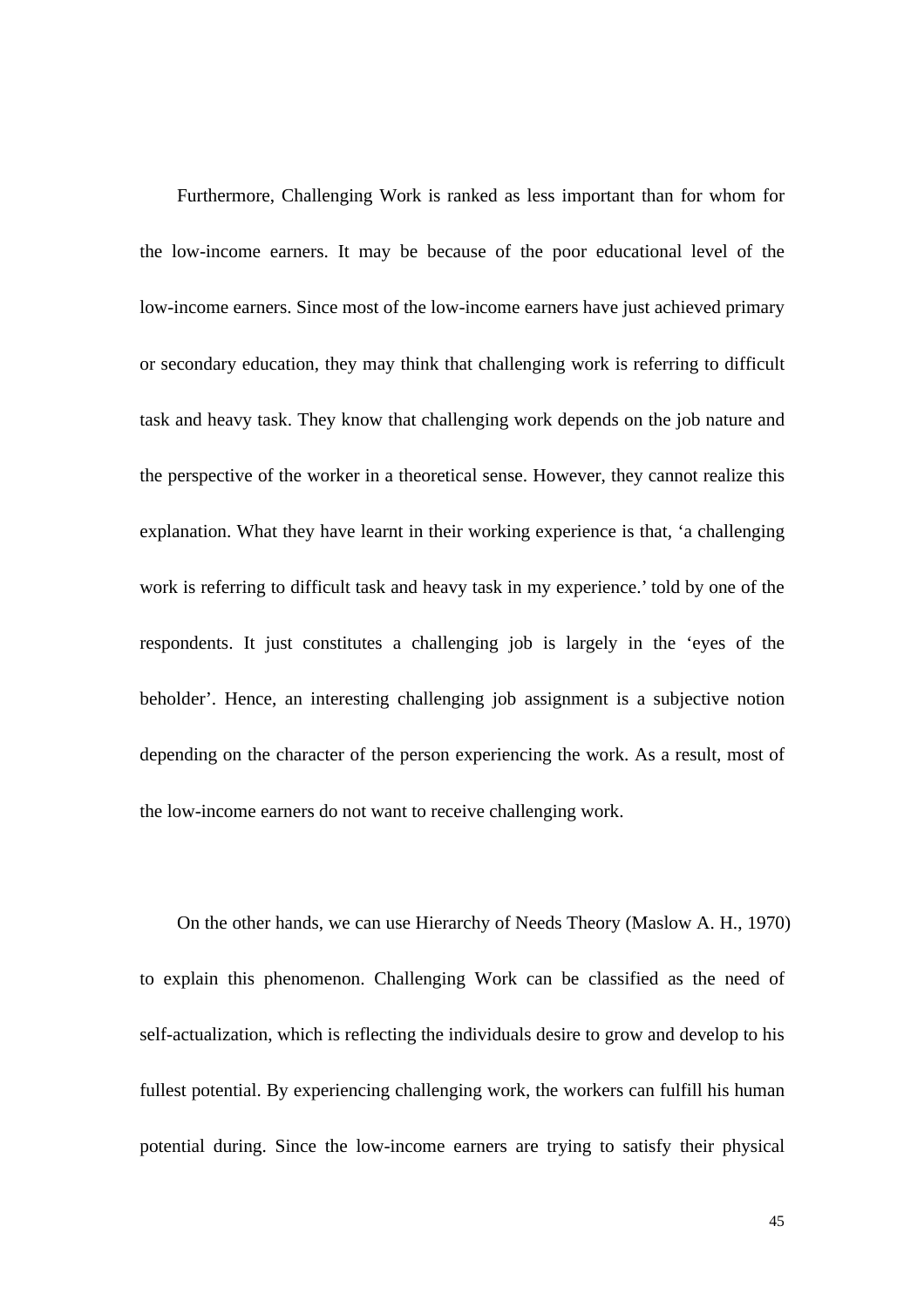needs and security needs, that is Pay; they cannot jump and try to satisfy the higher level of needs without satisfying the lower hierarchy of needs. As a result, the low-income earners are not trying to satisfy the need of self-actualization, which is Challenging Work and ranked this job dimension as less important.

Last but not least, the Two-factory Theory of Motivation introduced by Frederick Herzberg, 1959, can explain the importance of pay. For the low-income earners, pay can be classified as a hygiene factor. Hygiene factors can prevent job dissatisfaction; and take a negative condition and bring it back to its original position.

For some Western publications (Herzberg, 1959; Hodge & Anthony, 1988; Milkovich & Newman, 1999), pay is a special factor that can be defined as intrinsic factors and can also be considered extrinsic factors. Since pay can have a positive effect on job satisfaction, and on the other hands, it can prevent job dissatisfaction. During the conversation and discussion with respondents, they responded that although pay can have a positive effect on both job satisfaction and prevent job dissatisfaction, the effects from extrinsic factor is larger than the effects from intrinsic factor. One of the respondents claimed that the higher pay will encourage him to perform his job better in a small extent; however, the same amount of pay deduction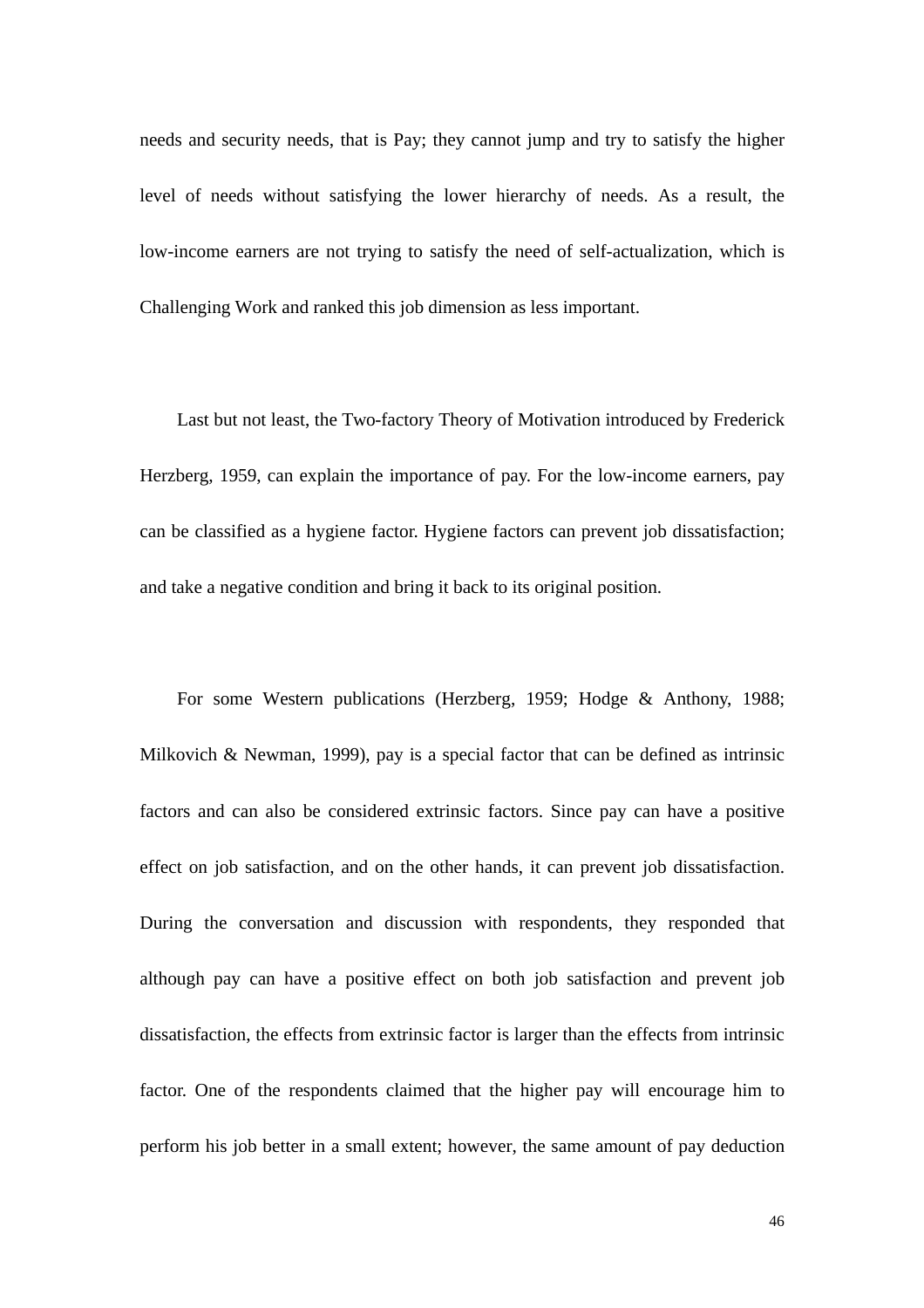will discourage good performance to a fart greater extent. As a conclusion, although pay can be considered to be an intrinsic factor and extrinsic factor in the same time, the effect from pay as the extrinsic factor seems to be larger. Hence, we can classify pay as an extrinsic factor for the low-income earners to a large extent.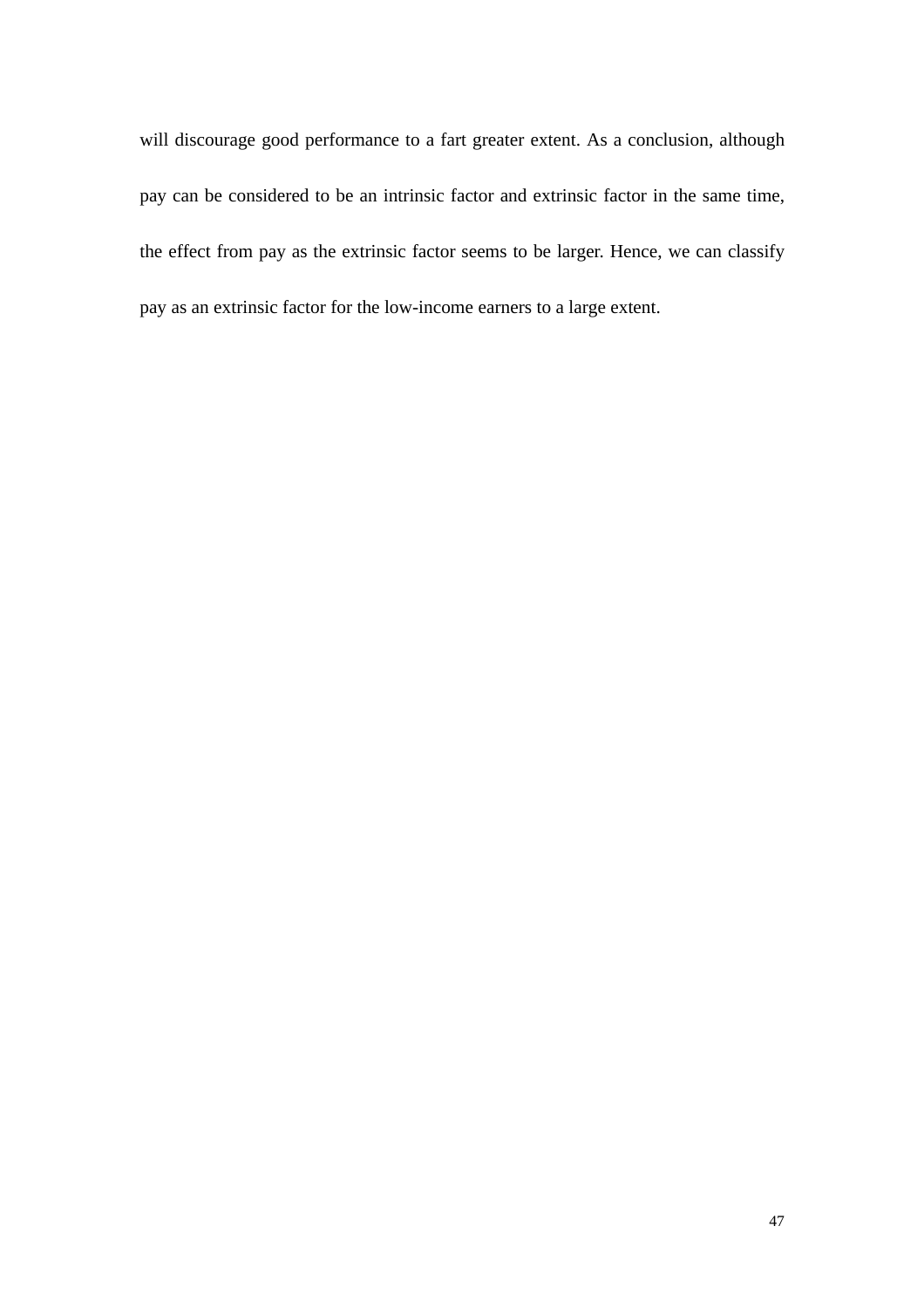## **Recommendation**

 As mentioned in the Findings, the pay is the most important for all income groups in Hong Kong, the low-income earners, the middle-income earners and the high-income earners, the management level in the companies and the employers should be very careful in adjusting the wages.

Additionally, when Human Resources managers decide to set up a reward package to their staff, it is advisable for them to put more emphasis on the salary or pay *(financial reward)*, and relatively reduce the other rewards such as insurance. As it have mentioned before, pay is the element of *financial reward*, hence, and in here, the terminology 'Financial Reward' in the Graham and Leung's study (1987) will be used in referring to the term "Pay', as the central element in this paper.

On the other hands, for the low-income earners, recognition program such as employee-of-the-month do not motivate them a lot. In order to enhance motivation it is likely that improving poor working conditions will be more productive.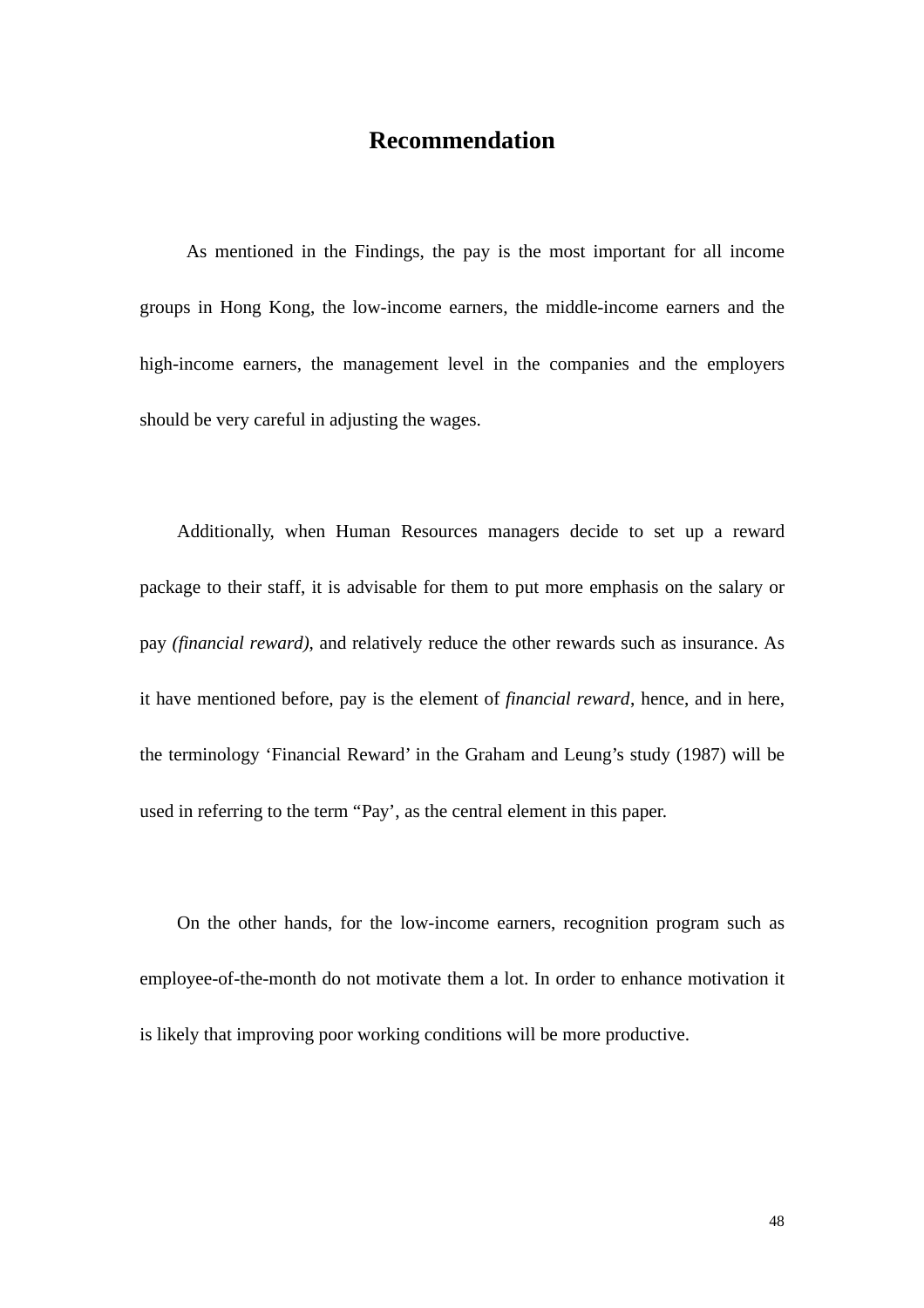## **Bibliography**

- 1. Collins Cobuild English Dictionary (1995), HarperCollins Publishers Ltd.
- 2. Graham, R.G. & Leung, K (1987) Management and Motivation in Hong Kong, The Hong Kong Manager, 23:2 (17-24)
- 3. Harwell E. M. (1986). The Complete Manager, Chain Store Publishing Corp.
- 4. Herzberg, F., Mausner, B., & Snyderman, B.B. (1959). The Motivation to Work, New York: Wiley
- 5. Hodge B. J. & Anthony W. P. (1988). Organization Theory, Allyn and Bacon, Inc.
- 6. Hodgetts R. M. (1986). Management, Theory, Process, and Practice, Fourth Edition, Academic Press, Inc.
- 7. Locke, E.A. (1976). The Nature and Causes of Job Satisfaction. In M.D.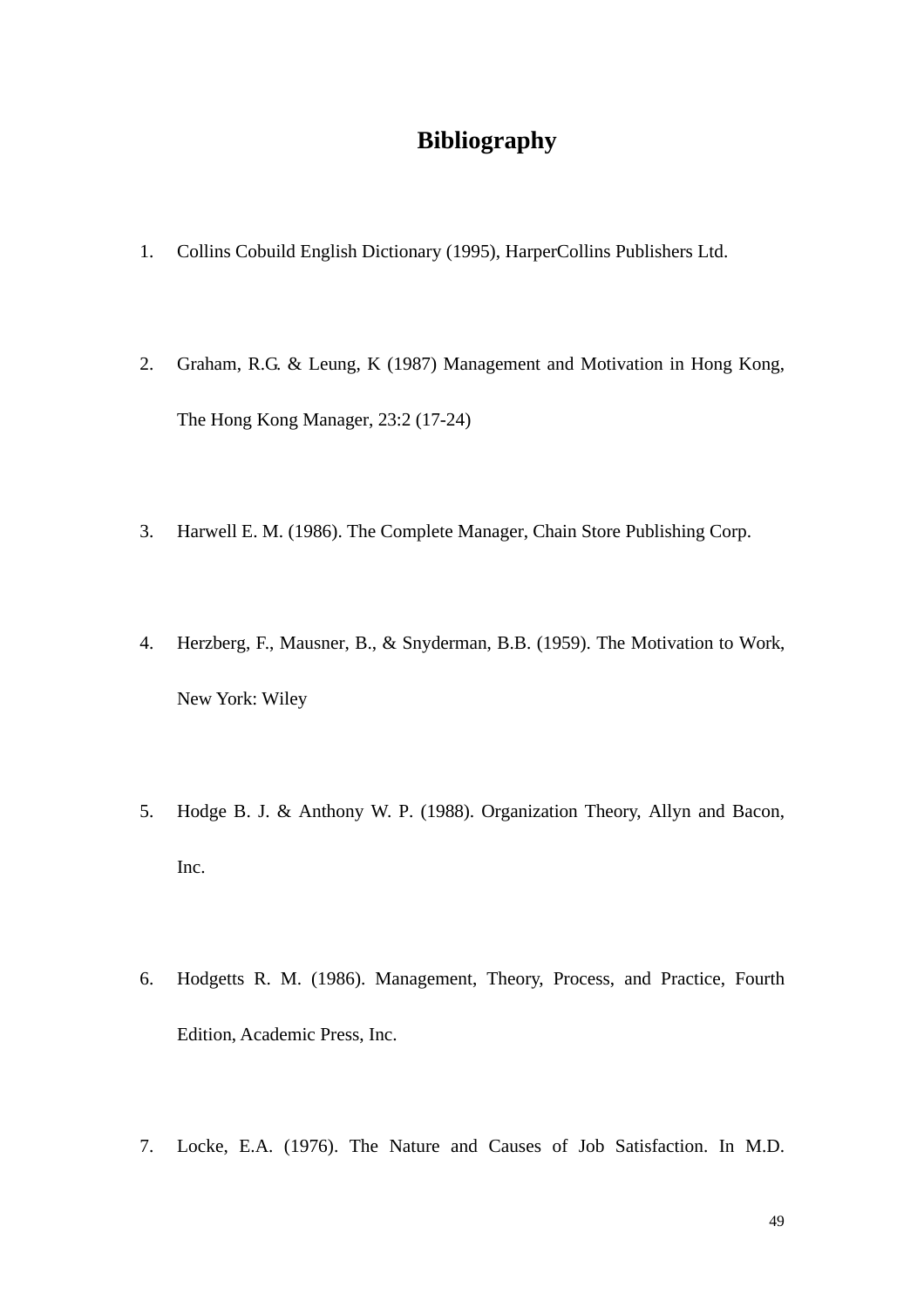Dumnette (Ed.), Handbook of Industrial and Organizational Psychology, Chicago: Rand McNally.

- 8. Maslow, A. H. (1970). A Theory of Human Motivation, Harper & Row Publishers, Inc.
- 9. Milkovich, G.T., & Newman, J. M. (1999). Compensation, 6<sup>th</sup> edition, Boston: Irwin/McGraw-Hill.
- 10. Pfeffer J. (1998). The Human Equation: Building Profits by Putting People First, Boston, Massachusetts, and Harvard Business School Press.
- 11. Pitts C. (1995). Motivating Your Organization, McGraw Hill Book Company
- 12. Westwood R. I. (1992). Organization Behaviour Southeast Asian Perspective, Longman Asia Limited.
- 13. Wilson T. B. (1994). Innovative Reward Systems for the Changing Workplace, McGraw-Hill, Inc.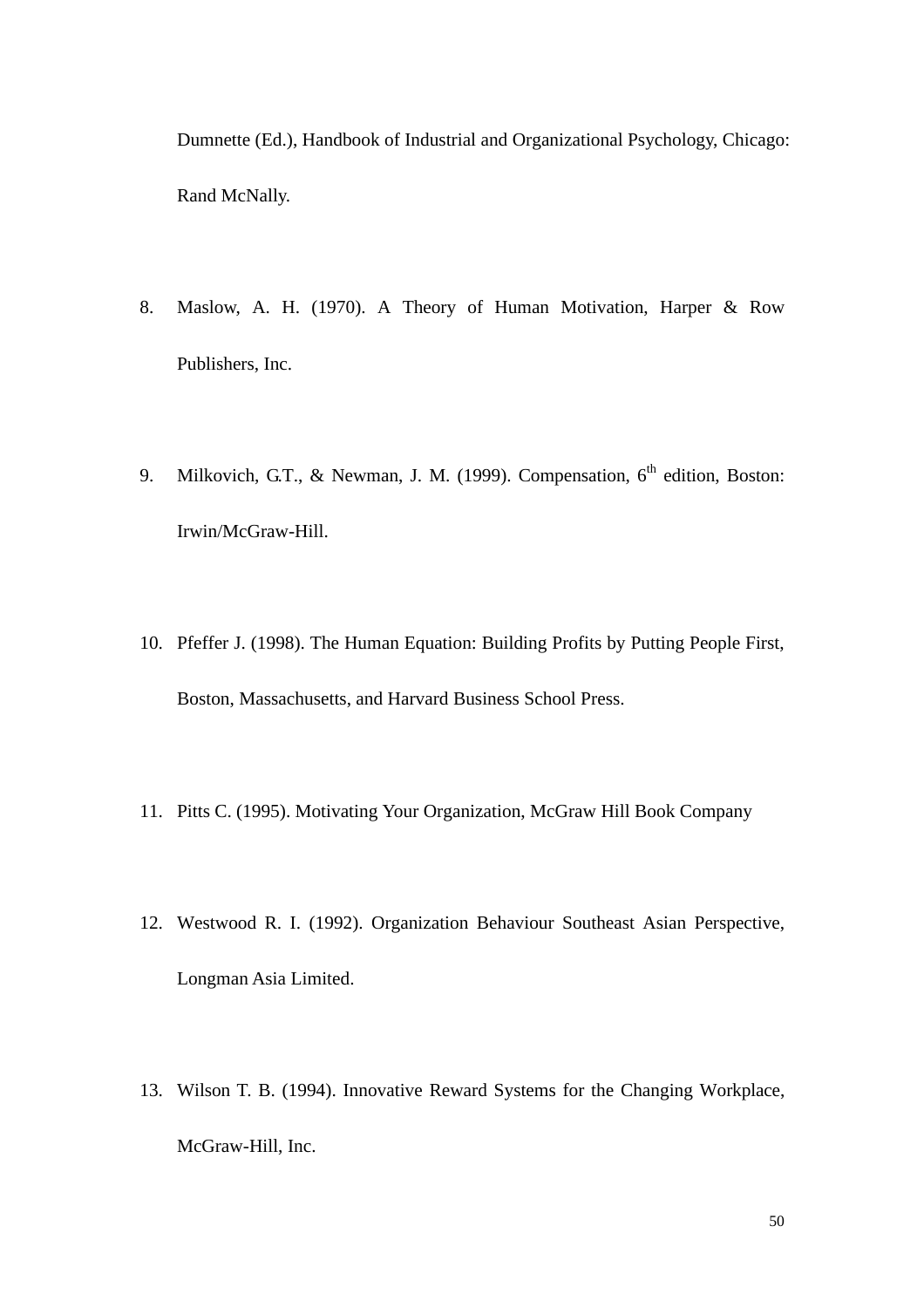## **Appendix 1 (Questionnaire)**

## *Perceptions of Hong Kong Employees towards the Job Dimensions*

The purpose of this survey is to access Hong Kong Employee opinions about several job dimensions. We would appreciate it if you could spend about 5 minutes of your time to complete this questionnaire. All information provided will be kept confidential. Thank you for participating in this survey.

## **Part 1: Perception and Attitudes towards Several Job Dimensions**

1. You are working in:

|    | Accounting                       |                          | Airline                                                     |
|----|----------------------------------|--------------------------|-------------------------------------------------------------|
|    | Finance                          |                          | Education                                                   |
|    | Government                       |                          | LT.                                                         |
|    | Manufacturing                    |                          | Retailing                                                   |
|    | Telecommunications               |                          | Other (please specify)                                      |
| 2. | You are                          |                          |                                                             |
|    | Blue-collar, e.g. worker ()      |                          | Manager                                                     |
|    |                                  |                          | ) White-collar, e.g. executive $($ ) Other (please specify) |
| 3. | Your salary is about (per month) |                          |                                                             |
|    | Below HK\$ 10,000                | $\overline{\phantom{a}}$ | HK\$ 10,001 to HK\$ 18,700                                  |
|    | $HK$ 18,701$ to $HK$ 30,000$ ( ) |                          | HK\$ 30,001 to HK\$ 50,000                                  |
|    | Above HK\$ 50,000                |                          |                                                             |
|    |                                  |                          |                                                             |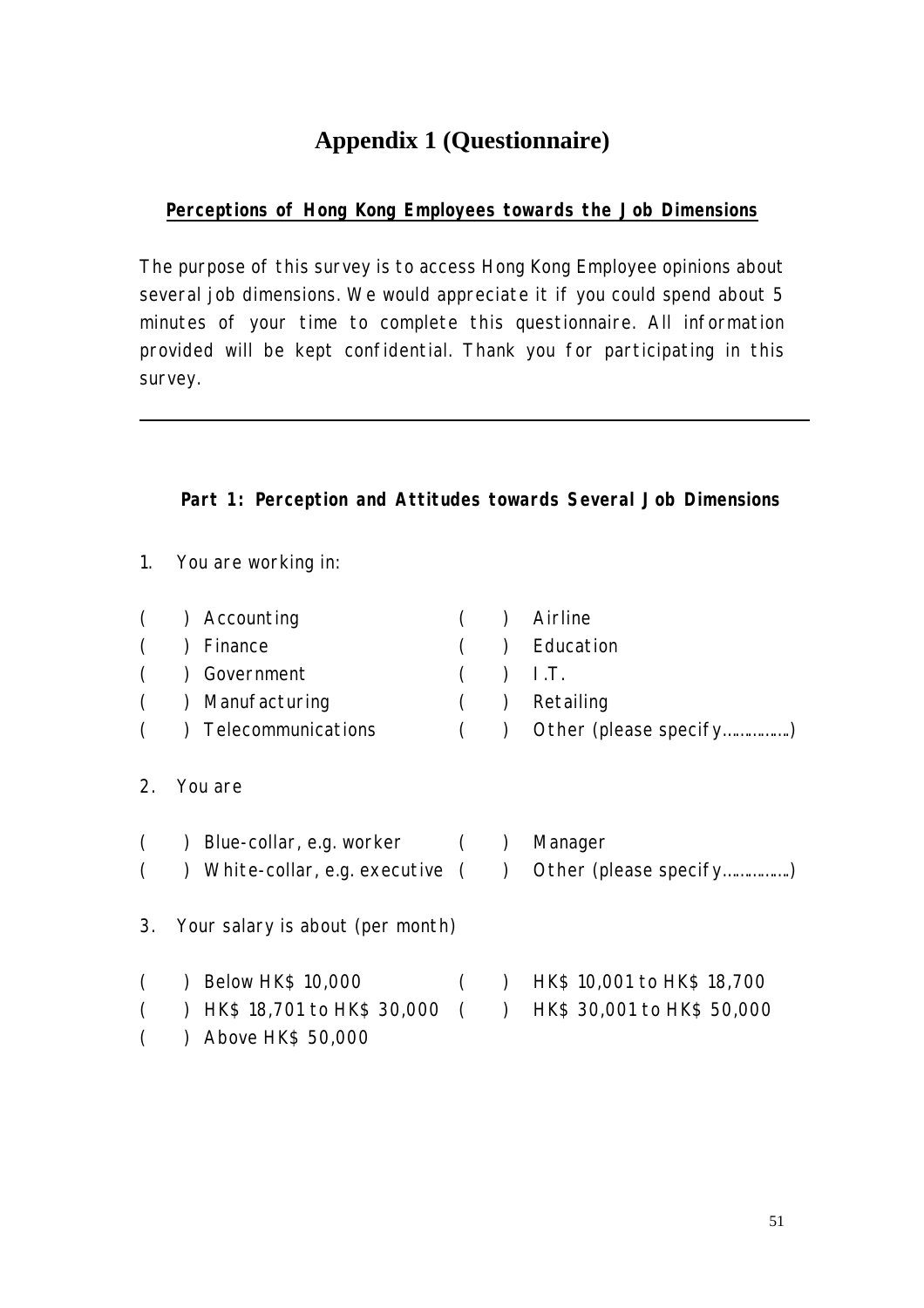4. Please circle to what extent you think the followings are important to you in making you feel like doing your best in your job:

|                                    |   | Most          |   |   |   |   |   |   |   |    |  |  |
|------------------------------------|---|---------------|---|---|---|---|---|---|---|----|--|--|
| I mportant                         |   |               |   |   |   |   |   |   |   |    |  |  |
| a. Financial Reward                |   | $\mathcal{P}$ | 3 | 4 | 5 | 6 |   | 8 | 9 | 10 |  |  |
| b. Benefit                         | 1 | 2             | 3 | 4 | 5 | 6 | 7 | 8 | 9 | 10 |  |  |
| c. Advancement                     | 1 | 2             | 3 | 4 | 5 | 6 |   | 8 | 9 | 10 |  |  |
| d. Challenging work                | 1 | $\mathcal{P}$ | 3 | 4 | 5 | 6 | 7 | 8 | 9 | 10 |  |  |
| e. Recognition                     | 1 | 2             | 3 | 4 | 5 | 6 | 7 | 8 | 9 | 10 |  |  |
| f. Co-workers                      | 1 | $\mathcal{P}$ | 3 | 4 | 5 | 6 | 7 | 8 | 9 | 10 |  |  |
| g. Supervision                     | 1 | $\mathcal{P}$ | 3 | 4 | 5 | 6 | 7 | 8 | 9 | 10 |  |  |
| h. Job Security                    | 1 | 2             | 3 | 4 | 5 | 6 | 7 | 8 | 9 | 10 |  |  |
| Working conditions<br>$\mathbf{L}$ | 1 | $\mathcal{P}$ | 3 | 4 | 5 | 6 | 7 | 8 | 9 | 10 |  |  |



 $~$  End $~$ Thank you for your time and cooperation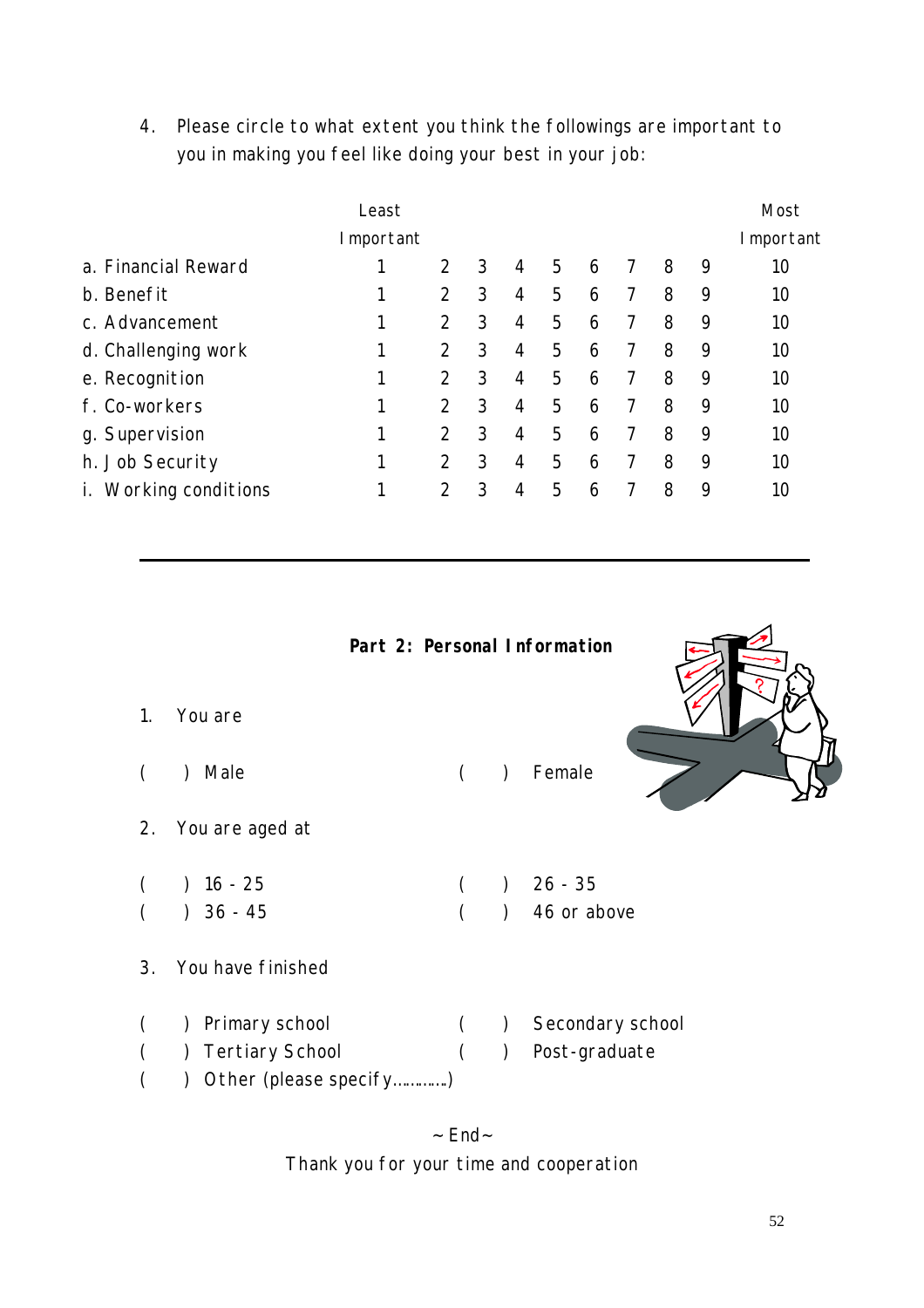# **Appendix 2 (Questionnaire, Chinese Version)**

香港僱員對各種工作因素的看法

|    | 3.<br>(<br>(<br>(<br>(<br>( | $\mathcal{C}$                               |    | $\overline{\phantom{a}}$<br>$\overline{\phantom{a}}$ |                            |              |                 |                |                                |                 | $\overline{\phantom{a}}$ |                |   |                                                          |    |
|----|-----------------------------|---------------------------------------------|----|------------------------------------------------------|----------------------------|--------------|-----------------|----------------|--------------------------------|-----------------|--------------------------|----------------|---|----------------------------------------------------------|----|
|    | 4.<br>(<br>(                |                                             |    |                                                      |                            |              | $\left($        |                |                                |                 |                          |                |   |                                                          |    |
|    | 5.<br>(<br>(<br>(           | $\mathcal{L}$<br>$\mathcal{L}$<br>$\lambda$ |    | HK\$ 10,000<br>HK\$ 50,000                           | HK\$ 18,701 to HK\$ 30,000 |              | (<br>$\sqrt{ }$ |                | $\mathcal{L}$<br>$\mathcal{L}$ |                 |                          |                |   | HK\$ 10,001 to HK\$ 18,700<br>HK\$ 30,001 to HK\$ 50,000 |    |
|    | 6.                          | $\boldsymbol{\mathcal{I}}$                  | 10 | 1                                                    |                            | 10           |                 |                |                                |                 |                          |                |   |                                                          |    |
| j. |                             |                                             |    |                                                      |                            | 1            | 2               | 3              | 4                              | 5               | 6                        | 7              | 8 | 9                                                        | 10 |
| k. |                             |                                             |    |                                                      |                            | 1            | $\overline{2}$  | $\sqrt{3}$     | 4                              | 5               | 6                        | $\overline{7}$ | 8 | 9                                                        | 10 |
| I. |                             |                                             |    |                                                      |                            | 1            | $\overline{2}$  | 3              | $\overline{4}$                 | $5\phantom{.0}$ | 6                        | $\overline{7}$ | 8 | 9                                                        | 10 |
| m. |                             |                                             |    |                                                      |                            | $\mathbf{1}$ | $\overline{2}$  | $\sqrt{3}$     | $\overline{4}$                 | 5               | 6                        | $\overline{7}$ | 8 | 9                                                        | 10 |
| n. |                             |                                             |    |                                                      |                            | $\mathbf{1}$ | $\overline{a}$  | $\mathfrak{S}$ | $\overline{4}$                 | 5               | $\boldsymbol{6}$         | $\overline{7}$ | 8 | 9                                                        | 10 |
| 0. |                             |                                             |    |                                                      |                            | $\mathbf{1}$ | $\overline{a}$  | $\mathsf 3$    | $\overline{4}$                 | 5               | 6                        | $\overline{7}$ | 8 | 9                                                        | 10 |
| p. |                             |                                             |    |                                                      |                            | $\mathbf{1}$ | $\overline{a}$  | 3              | $\overline{4}$                 | 5               | $\boldsymbol{6}$         | $\overline{7}$ | 8 | 9                                                        | 10 |
| q. |                             |                                             |    |                                                      |                            | $\mathbf{1}$ | $\overline{a}$  | $\mathfrak{S}$ | $\overline{4}$                 | 5               | 6                        | $\overline{7}$ | 8 | 9                                                        | 10 |
| r. |                             |                                             |    |                                                      |                            | $\mathbf{1}$ | $\overline{a}$  | 3              | $\overline{4}$                 | 5               | 6                        | $\overline{7}$ | 8 | 9                                                        | 10 |